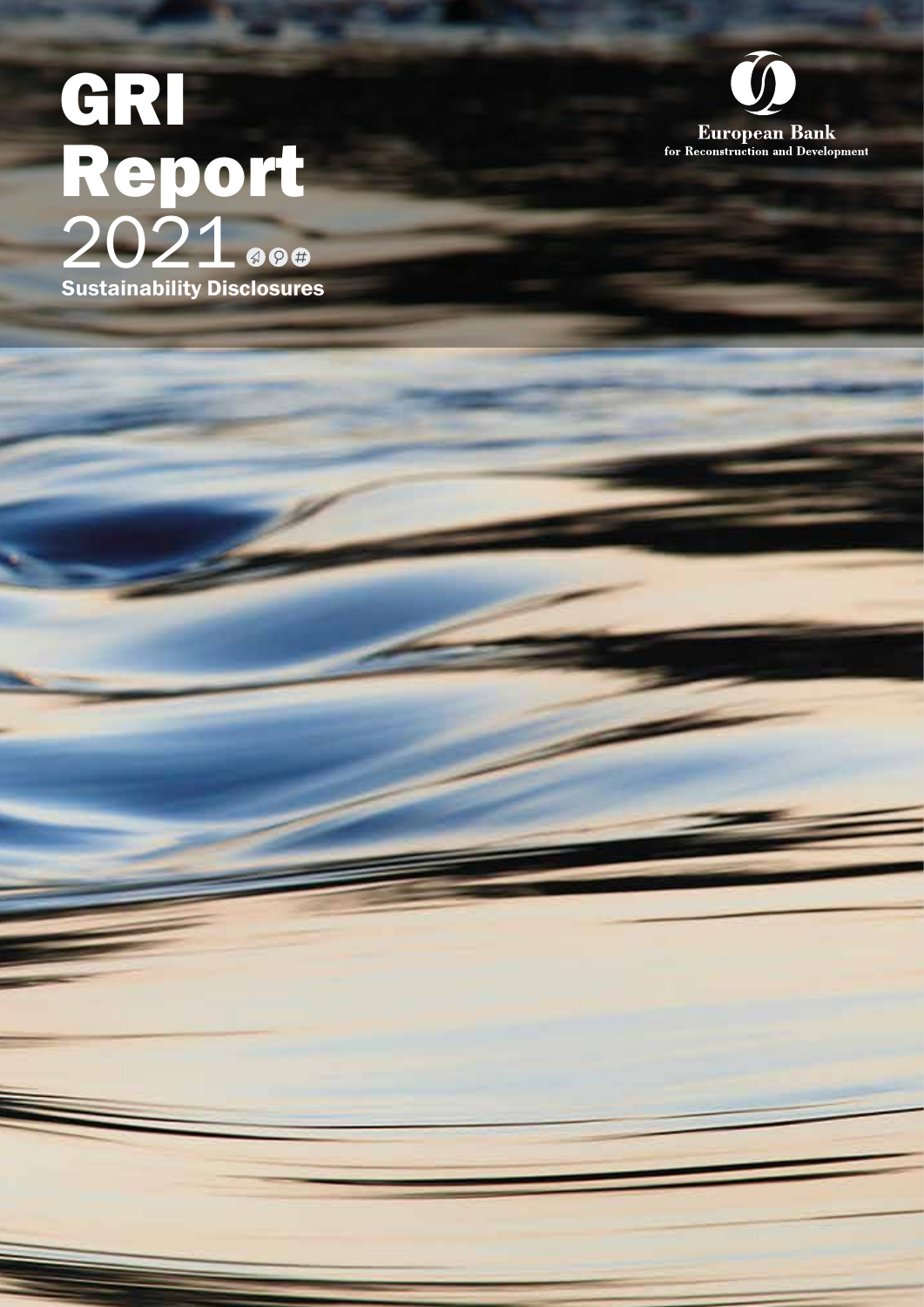© European Bank for Reconstruction and Development One Exchange Square London EC2A 2JN United Kingdom

All rights reserved. No part of this publication may be reproduced or transmitted in any form or by any means, including photocopying and recording, without the written permission of the copyright holder. Such written permission must also be obtained before any part of this publication is stored in a retrieval system of any nature.

Terms and names used in this report to refer to geographical or other territories, political and economic groupings and units, do not constitute and should not be construed as constituting an express or implied position, endorsement, acceptance or expression of opinion by the European Bank for Reconstruction and Development or its members concerning the status of any country, territory, grouping and unit, or delimitation of its borders, or sovereignty.

Photography: © Gettyimages

 $\sum$ 

1419 GRI Report 2021 – Sustainability Disclosures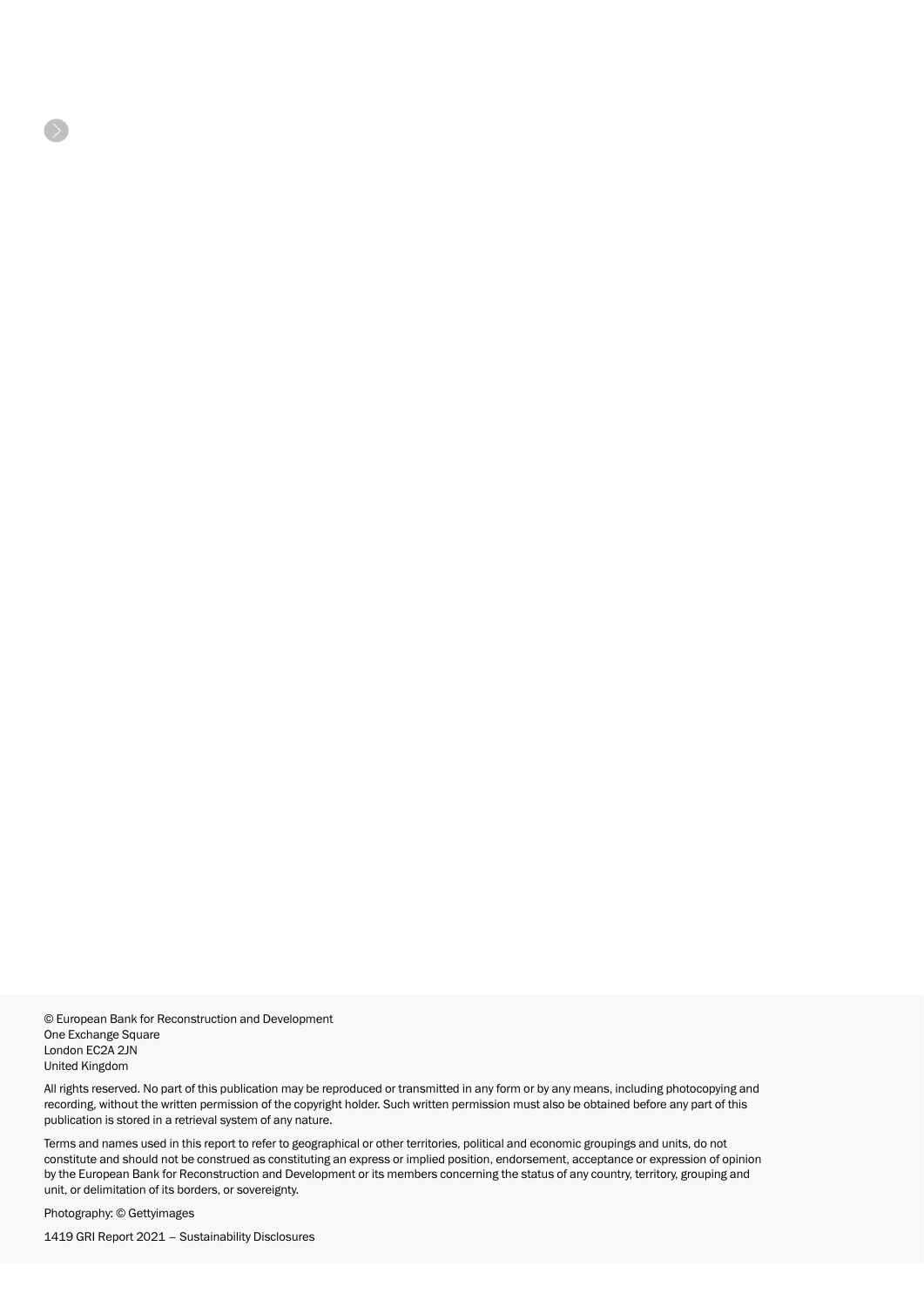# <span id="page-2-0"></span>About this report

This disclosure aims to provide stakeholders with a one-stop, comprehensive overview of the EBRD's approach to environmental, social and governance issues. Additional information on the environmental and social impact of the Bank's investment and policy engagement activities this year is provided in the EBRD's *[Sustainability Report 2021](https://2021.sr-ebrd.com/)*.

The contents of this report were guided by the results of a public survey of and consultation with stakeholders and staff to assess what information was deemed material. These material topics are listed in section 102-47 and denoted throughout the report with the  $(M)$  symbol. This report also addresses a number of other topics that are not widely considered material, but which provide a fuller picture of the EBRD's sustainability approach.

This is the European Bank for Reconstruction and Development's (EBRD) stand-alone Global Reporting Initiative (GRI) disclosure report. Its content is structured in line with the GRI Standards. The Bank has published most of the information previously in other forms, including on its website and in its annual *[Sustainability Report.](https://2021.sr-ebrd.com/)* 

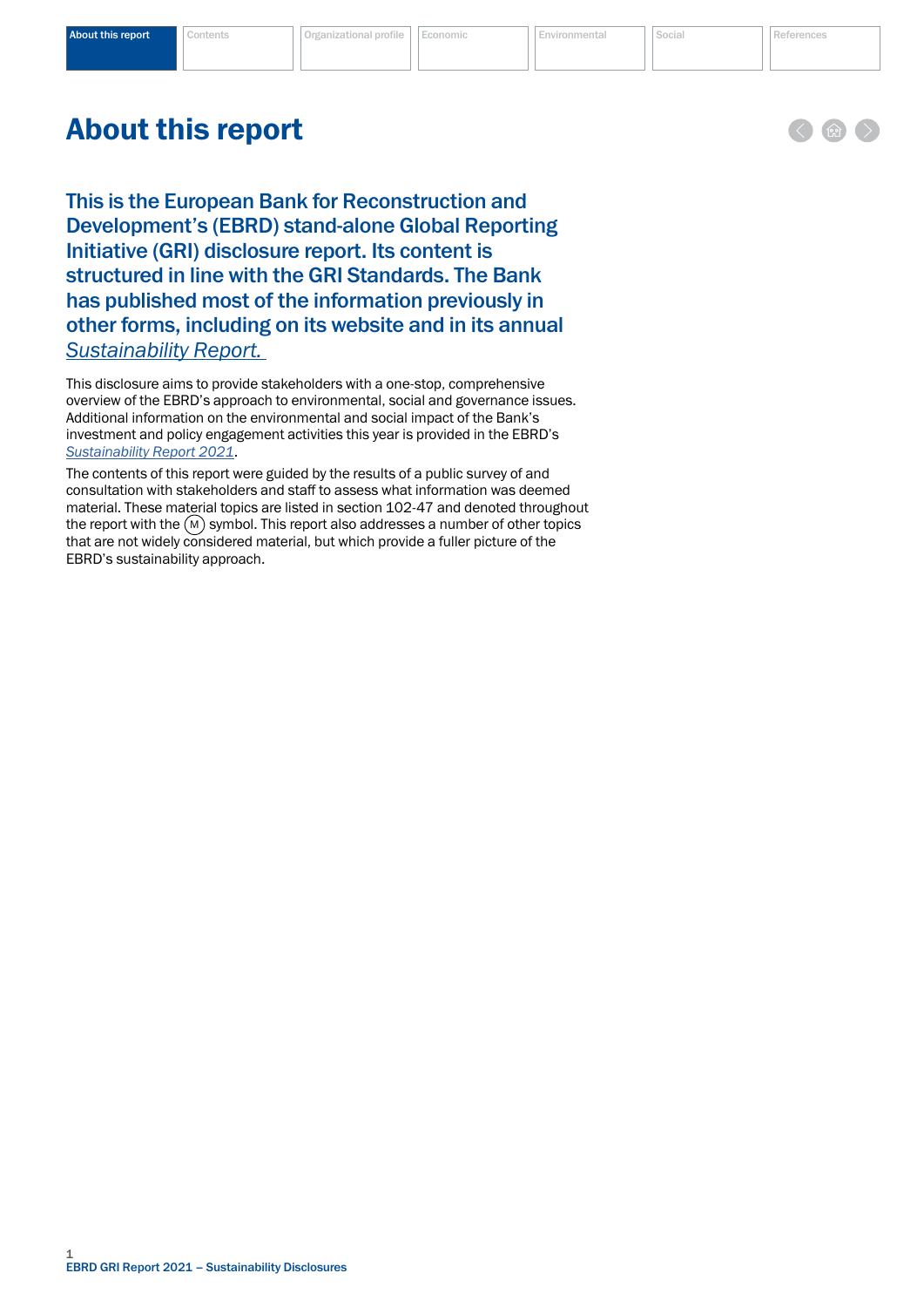<span id="page-3-0"></span>[About this report](#page-2-0) **Contents [Organizational profile](#page-5-0) [Economic](#page-24-0)** [Environmental](#page-29-0) [Social](#page-34-0) [References](#page-48-0)

< 金

# Contents<sup>1</sup>

| <b>GRI Content Index</b>                                                           | 4        |
|------------------------------------------------------------------------------------|----------|
| <b>GRI 101: Foundation 2016</b>                                                    | 4        |
| <b>GRI 102: General Disclosures 2016</b>                                           | 4        |
| <b>Organizational profile</b>                                                      | 4        |
| 102-1 Name of the organization                                                     | 4        |
| 102-2 Activities, brands, products, and services                                   | 4        |
| 102-3 Location of headquarters                                                     | 4        |
| 102-4 Location of operations                                                       | 4        |
| 102-5 Ownership and legal form                                                     | 4        |
| 102-6 Markets served                                                               | 4        |
| 102-7 Scale of the organization                                                    | 4        |
| 102-8 Information on employees and other workers                                   | 5        |
| 102-9 Supply chain                                                                 | 6        |
| 102-10 Significant changes to the organization<br>and its supply chain             | 6        |
| 102-11 Precautionary Principle or approach                                         | 6        |
| 102-12 External initiatives                                                        | 7        |
| 102-13 Membership of associations                                                  | 7        |
| <b>Strategy</b>                                                                    | 7        |
| 102-14 Statement from senior decision-maker                                        | 7        |
| 102-15 Key impacts, risks, and opportunities                                       | 8        |
| <b>Ethics and integrity</b>                                                        | 8        |
| 102-16 Values, principles, standards, and norms of behavior                        | 8        |
| 102-17 Mechanisms for advice and concerns about ethics                             | 9        |
| <b>Governance</b>                                                                  |          |
| 102-18 Governance structure                                                        | 11<br>11 |
|                                                                                    | ß        |
| 102-19 Delegating authority<br>102-20 Executive-level responsibility for           | 12       |
| economic, environmental, and social topics                                         |          |
| 102-21 Consulting stakeholders on economic,                                        | 12       |
| environmental, and social topics                                                   |          |
| 102-22 Composition of the highest governance<br>body and its committees            | 13       |
| 102-23 Chair of the highest governance body                                        | 13       |
| 102-24 Nominating and selecting the<br>highest governance body                     | 13       |
| 102-25 Conflicts of interest                                                       | 13       |
| 102-26 Role of highest governance body in<br>setting purpose, values, and strategy | 13       |
| 102-27 Collective knowledge of highest governance body                             | 14       |
| 102-28 Evaluating the highest governance<br>body's performance                     | 14       |
| 102-29 Identifying and managing economic,<br>environmental, and social impacts     | 14       |
| 102-30 Effectiveness of risk management processes                                  | 15       |
| 102-31 Review of economic, environmental, and social topics                        | 15       |
| 102-32 Highest governance body's role in sustainability reporting                  | 15       |
| 102-33 Communicating critical concerns                                             | 16       |
| 102-34 Nature and total number of critical concerns                                | 16       |
| 102-35 Remuneration policies                                                       | 17       |
| 102-36 Process for determining remuneration                                        | 18       |
| 102-37 Stakeholders' involvement in remuneration                                   | 18       |
| 102-38 Annual total compensation ratio                                             | 18       |

| 102-39 Percentage increase in annual total<br>compensation ratio                        | 18 |
|-----------------------------------------------------------------------------------------|----|
| Stakeholder engagement                                                                  | 18 |
| 102-40 List of stakeholder groups                                                       | 18 |
| 102-41 Collective bargaining agreements                                                 | 19 |
| 102-42 Identifying and selecting stakeholders                                           | 19 |
| 102-43 Approach to stakeholder engagement                                               | 19 |
| 102-44 Key topics and concerns raised                                                   | 19 |
| <b>Reporting practice</b>                                                               | 21 |
| 102-45 Entities included in the consolidated<br>financial statements                    | 21 |
| 102-46 Defining report content and topic boundaries                                     | 21 |
| 102-47 List of material topics                                                          | 21 |
| 102-48 Restatements of Information                                                      | 22 |
| 102-49 Changes in reporting                                                             | 22 |
| 102-50 Reporting period                                                                 | 22 |
| 102-51 Date of most recent report                                                       | 22 |
| 102-52 Reporting cycle                                                                  | 22 |
| 102-53 Contact point for questions regarding the report                                 | 22 |
| 102-54 Claims of reporting in accordance with the GRI Standards                         | 22 |
| 102-55 GRI content index                                                                | 22 |
| 102-56 External assurance                                                               | 22 |
| <b>GRI 200: Economic</b>                                                                | 23 |
| <b>GRI 201: Economic Performance 2016</b>                                               | 23 |
| 201-1 Direct economic value generated and distributed                                   | 23 |
| 201-2 Financial implications and other risks and<br>opportunities due to climate change | 23 |
| 201-3 Defined benefit plan obligations and<br>other retirement plans                    | 23 |
| 201-4 Financial assistance received from government                                     | 23 |
| GRI 202: Market Presence 2016                                                           | 24 |
| 202-1 Ratios of standard entry level wage<br>by gender compared to local minimum wage   | 24 |
| 202-2 Proportion of senior management*<br>hired from the local community                | 24 |
| <b>GRI 203: Indirect Economic Impacts 2016</b>                                          | 24 |
| 203-1 Infrastructure investments and services supported                                 | 24 |
| 203-2 Significant indirect economic impacts                                             | 24 |
| <b>GRI 204: Procurement Practices 2016</b>                                              | 24 |
| 204-1 Proportion of spending on local suppliers                                         | 24 |
| GRI 205: Anti-corruption $2016(M)$                                                      | 25 |
| GRI 103:2016 Management approach<br>(Disclosures 103-1, 103-2, 103-3)                   | 25 |
| 205-1 Operations assessed for risks related to corruption                               | 25 |
| 205-2 Communication and training about<br>anti-corruption policies and procedures       | 26 |
| 205-3 Confirmed incidents of corruption and actions taken                               | 26 |
| <b>GRI 300: Environmental</b>                                                           | 28 |
| <b>GRI 302: Energy 2016 (M)</b>                                                         | 28 |
| GRI 103:2016 Management approach                                                        | 28 |
| (disclosures 103-1, 103-2, 103-3: grouped -                                             |    |
| Energy, Emissions and Environmental Compliance)                                         |    |
| 302-1 Energy consumption within the organization                                        | 29 |

1 Material topics are listed in section 102-47 and denoted throughout the report with the  $(\overline{M})$  symbol.

2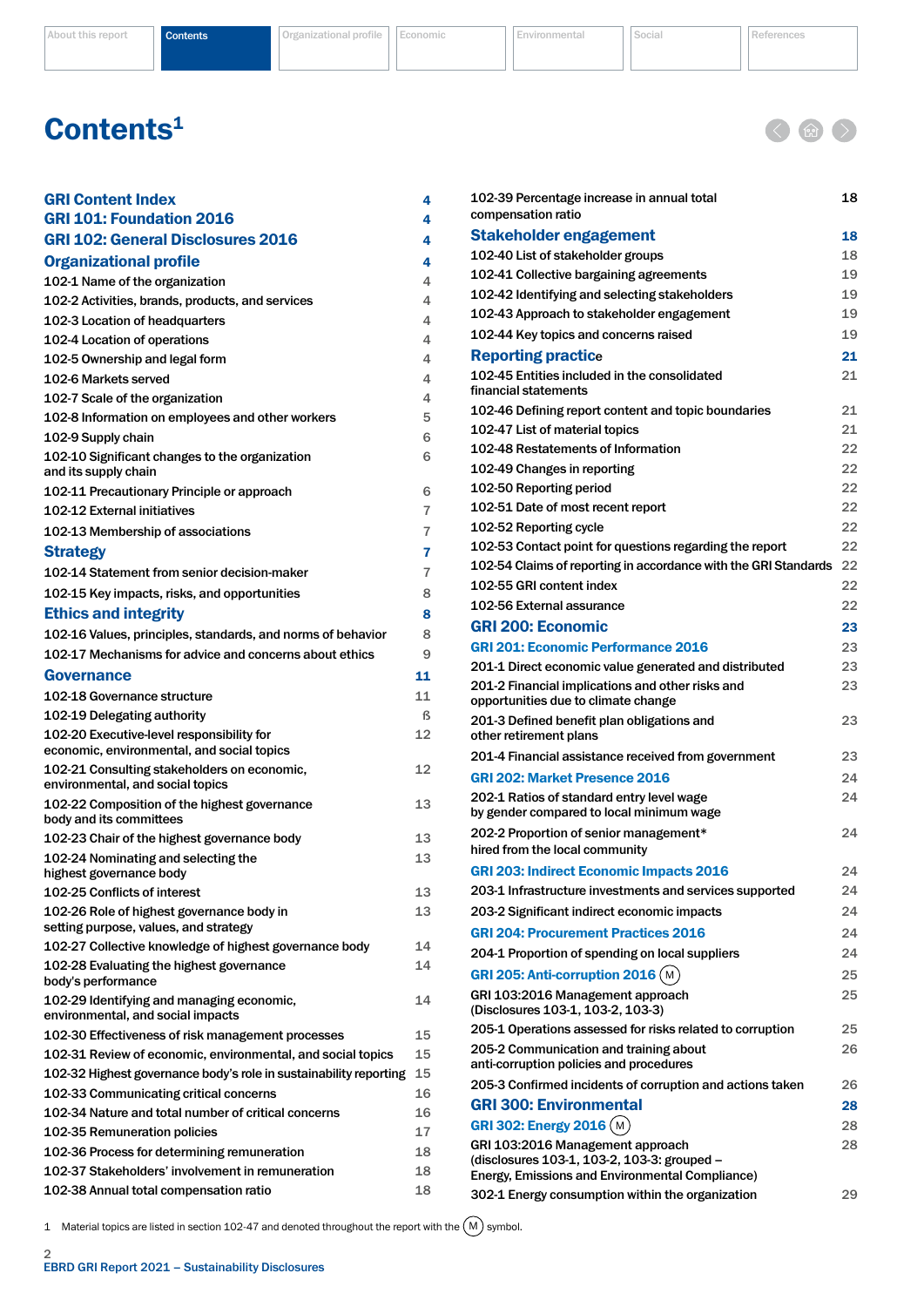[About this report](#page-2-0) **Contents Contents [Organizational profile](#page-5-0)** [Economic](#page-24-0) **[Environmental](#page-29-0)** [Social](#page-34-0) [References](#page-48-0)





| 302-2 Energy consumption outside of the organization                                                                                                  | 29 |
|-------------------------------------------------------------------------------------------------------------------------------------------------------|----|
| 302-3 Energy intensity                                                                                                                                | 29 |
| 302-4 Reduction of energy consumption                                                                                                                 | 29 |
| 302-5 Reductions in energy requirements of                                                                                                            | 30 |
| products and services                                                                                                                                 |    |
| GRI 304: Biodiversity 2016 (M                                                                                                                         | 30 |
| GRI 103:2016 Management approach<br>(disclosures 103-1, 103-2, 103-3)                                                                                 | 30 |
| 304-1 Operational sites owned, leased, managed in,<br>or adjacent to, protected areas and areas of high<br>biodiversity value outside protected areas | 30 |
| 304-2 Significant impacts of activities, products,<br>and services on biodiversity                                                                    | 30 |
| 304-3 Habitats protected or restored                                                                                                                  | 30 |
| 304-4 IUCN Red List species and national conservation<br>list species with habitats in areas affected by operations                                   | 30 |
| <b>GRI 305: Emissions 2016 (M)</b>                                                                                                                    | 31 |
| GRI 103:2016 Management approach<br>(disclosures 103-1, 103-2, 103-3)                                                                                 | 31 |
| 305-1 Direct (Scope 1) GHG emissions                                                                                                                  | 31 |
| 305-2 Energy indirect (Scope 2) GHG emissions                                                                                                         | 31 |
| 305-3 Other indirect (Scope 3) GHG emissions                                                                                                          | 31 |
| 305-4 GHG emissions intensity                                                                                                                         | 31 |
| 305-5 Reduction of GHG emissions                                                                                                                      | 31 |
| <b>GRI 306: Waste 2020</b>                                                                                                                            | 32 |
| 306-1 Waste generation and significant waste-related impacts                                                                                          | 32 |
| 306-2 Management of significant waste-related impacts                                                                                                 | 32 |
| 306-3 Waste generated                                                                                                                                 | 32 |
| 306-4 Waste diverted from disposal                                                                                                                    | 32 |
| 306-5 Waste directed to disposal                                                                                                                      | 32 |
| <b>GRI 307: Environmental Compliance 2016 (M</b>                                                                                                      | 32 |
| GRI 103:2016 Management approach<br>(disclosures 103-1, 103-2, 103-3)                                                                                 | 32 |
| 307-1 Non-compliance with environmental laws<br>and regulations                                                                                       | 32 |
| <b>GRI 400: Social</b>                                                                                                                                | 33 |
| GRI 401: Employment 2016                                                                                                                              | 33 |
| 401-1 New employee hires and employee turnover                                                                                                        | 33 |
| 401-2 Benefits provided to full-time employees that<br>are not provided to temporary or part-time employees                                           | 35 |
| 401-3 Parental leave                                                                                                                                  | 35 |
| GRI 403: Occupational Health and Safety 2018 (M                                                                                                       | 37 |
| GRI 103:2016 Management approach<br>(Disclosures 103-1, 103-2, 103-3)                                                                                 | 37 |
| 403-1 Occupational health and safety management system                                                                                                | 37 |
| 403-2 Hazard identification, risk assessment,<br>and incident investigation                                                                           | 38 |
| 403-3 Occupational health services                                                                                                                    | 38 |
| 403-4 Worker participation, consultation, and<br>communication on occupational health and safety                                                      | 38 |
| 403-5 Worker training on occupational health and safety                                                                                               | 39 |
| 403-6 Promotion of worker health                                                                                                                      | 39 |
| 403-7 Prevention and mitigation of occupational health<br>and safety impacts directly linked by business relationships                                | 39 |
| 403-8 Workers covered by an occupational health<br>and safety management system                                                                       | 39 |
| З                                                                                                                                                     |    |

| 403-9 Work-related injuries                                                                                                                                                                                     | 40 |  |  |  |  |
|-----------------------------------------------------------------------------------------------------------------------------------------------------------------------------------------------------------------|----|--|--|--|--|
| 403-10 Work-related ill health                                                                                                                                                                                  | 40 |  |  |  |  |
| <b>GRI 404: Training and Education 2016</b>                                                                                                                                                                     | 40 |  |  |  |  |
| 404-1 Average hours of training per year per employee                                                                                                                                                           | 40 |  |  |  |  |
| 404-2 Programs for upgrading employee skills<br>assistance and transition programs                                                                                                                              | 40 |  |  |  |  |
| 404-3 Percentage of employees receiving regular<br>performance and career-development reviews                                                                                                                   | 41 |  |  |  |  |
| <b>GRI 405: Diversity and Equal Opportunity 2016 (M)</b>                                                                                                                                                        | 41 |  |  |  |  |
| GRI 103:2016 Management approach<br>(Disclosures 103-1, 103-2, 103-3)                                                                                                                                           | 41 |  |  |  |  |
| 405-1 Diversity of governance bodies and employees                                                                                                                                                              | 42 |  |  |  |  |
| 405-2 Ratio of basic salary and remuneration of<br>women to men                                                                                                                                                 | 43 |  |  |  |  |
| GRI 406: Non-discrimination 2016 (M                                                                                                                                                                             | 44 |  |  |  |  |
| GRI 103:2016 Management approach<br>(disclosures 103-1, 103-2, 103-3)                                                                                                                                           | 44 |  |  |  |  |
| 406-1 Incidents of discrimination and corrective actions taken                                                                                                                                                  | 44 |  |  |  |  |
| <b>GRI 408: Child Labor 2016 (M)</b>                                                                                                                                                                            | 44 |  |  |  |  |
| GRI 103:2016 Management approach (disclosures 103-1,<br>103-2, 103-3 grouped – Freedom of association and collective<br>bargaining, Child labour, Forced or compulsory labour,<br>Rights of indigenous peoples) | 44 |  |  |  |  |
| 408-1 Operations and suppliers at significant risk for<br>incidents of child labor                                                                                                                              | 45 |  |  |  |  |
| <b>GRI 409: Forced or Compulsory Labor 2016 (M)</b>                                                                                                                                                             | 45 |  |  |  |  |
| GRI 103:2016 Management approach<br>(disclosures 103-1, 103-2, 103-3)                                                                                                                                           | 45 |  |  |  |  |
| 409-1 Operations and suppliers at significant risk for<br>45<br>incidents of forced or compulsory labor                                                                                                         |    |  |  |  |  |
| <b>GRI 411: Rights of Indigenous Peoples 2016 (M)</b>                                                                                                                                                           | 45 |  |  |  |  |
| GRI 103:2016 Management approach<br>(Disclosures 103-1, 103-2, 103-3)                                                                                                                                           | 45 |  |  |  |  |
| 411-1 Incidents of violations involving rights of<br>indigenous peoples                                                                                                                                         | 45 |  |  |  |  |
| <b>GRI 412: Human Rights Assessment 2016 (M)</b>                                                                                                                                                                | 45 |  |  |  |  |
| 412-1 Operations that have been subject to human<br>rights reviews or impact assessments                                                                                                                        | 45 |  |  |  |  |
| 412-3 Significant investment agreements and contracts<br>that include human rights clauses or that underwent<br>human rights screening                                                                          | 45 |  |  |  |  |
| GRI 103: Management approach 2016<br>(disclosures 103-1, 103-2, 103-3)                                                                                                                                          | 45 |  |  |  |  |
| <b>GRI 413: Local Communities 2016 (M)</b>                                                                                                                                                                      | 46 |  |  |  |  |
| GRI 103: Management approach 2016<br>(disclosures 103-1, 103-2, 103-3)                                                                                                                                          | 46 |  |  |  |  |
| 413-1 Operations with local community engagement,<br>impact assessments, and development programs                                                                                                               | 46 |  |  |  |  |
| 413-2 Operations with significant actual and potential<br>negative impacts on local communities                                                                                                                 | 46 |  |  |  |  |
| <b>GRI 414: Supplier Social Assessment 2016</b>                                                                                                                                                                 | 46 |  |  |  |  |
| 414-1 New suppliers that were screened using social criteria                                                                                                                                                    | 46 |  |  |  |  |
| 414-2 Negative social impacts in the supply<br>chain and actions taken                                                                                                                                          | 46 |  |  |  |  |
| <b>References</b>                                                                                                                                                                                               | 47 |  |  |  |  |
| <b>Abbreviations and acronyms</b>                                                                                                                                                                               | 48 |  |  |  |  |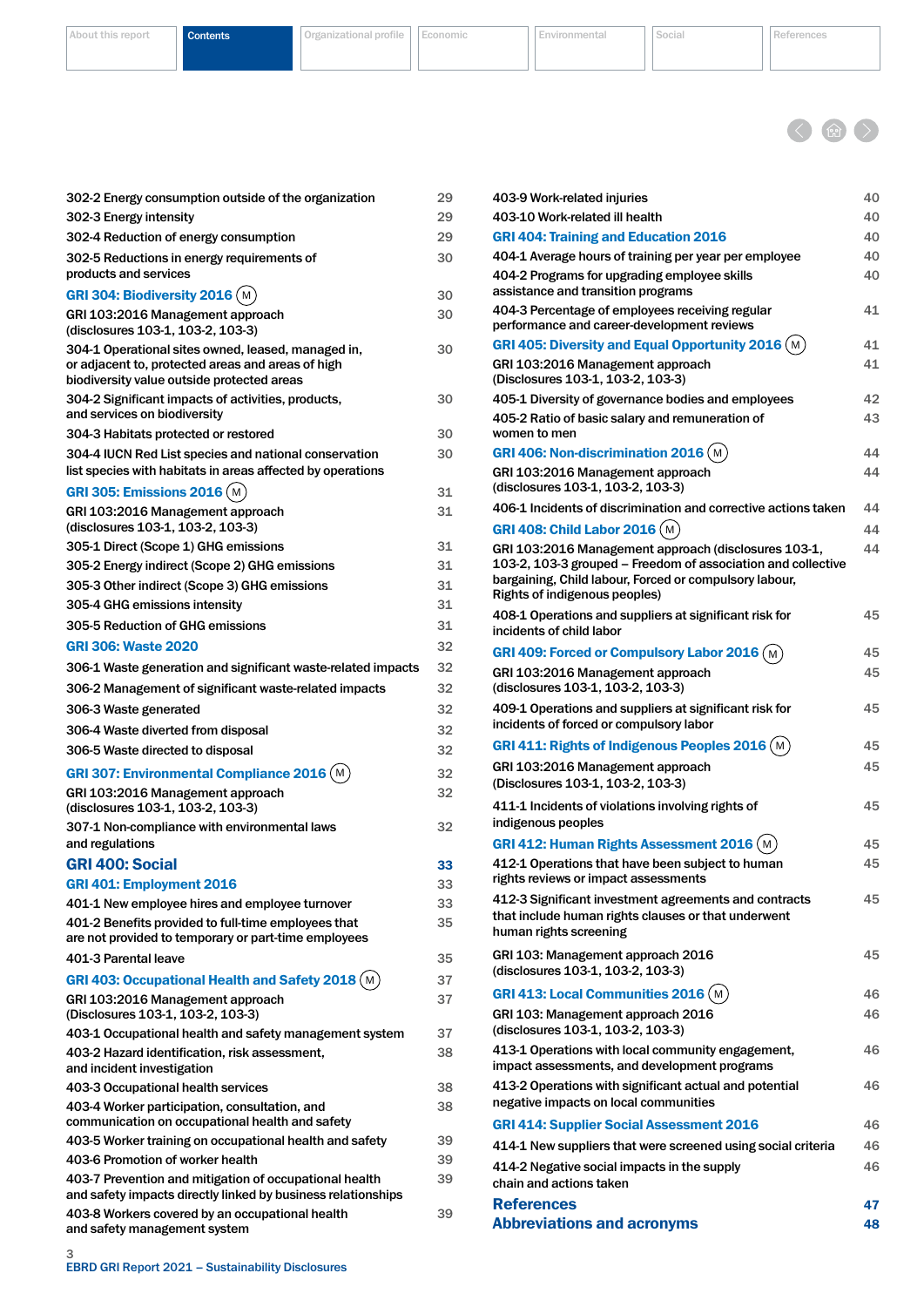<span id="page-5-0"></span>[About this report](#page-2-0) [Contents](#page-3-0) **Organizational profile** 

**CONTENT INDEX SERVICE** 



# GRI Content Index

For the GRI Content Index Service, GRI Services reviewed that the GRI content index is clearly presented and the references for all disclosures included align with the appropriate sections in the body of the report.

# GRI 101: Foundation 2016

# GRI 102: General disclosures 2016

# Organizational profile

#### 102-1 Name of the organization

European Bank for Reconstruction and Development (EBRD).

#### 102-2 Activities, brands, products, and services

The EBRD offers a wide range of financial instruments and takes a flexible approach in structuring its financial products. The principal forms of direct financing that the EBRD may offer are loans, equity and guarantees. The Bank also provides business advisory services, promotes trade finance and loan syndications, as well as high-level policy dialogue and capacity building.

#### 102-3 Location of headquarters

EBRD, One Exchange Square, London EC2A 2JN, United Kingdom

#### 102-4 Location of operations

The EBRD is active across three continents. As of December 2021, the EBRD had 41 Resident Office locations.<sup>2</sup>

#### 102-5 Ownership and legal form

The EBRD was founded in 1991 to help create a new post-Cold War era in central and eastern Europe and has since expanded into new economies and regions. The Bank is committed to furthering progress towards "market-oriented economies and the promotion of private and entrepreneurial initiative".

The EBRD is owned by 71 countries on five continents, as well as the European Union (EU) and the European Investment Bank (EIB). These shareholders have each made a capital contribution, which forms the EBRD's core funding. Each shareholder is represented on the Board of Governors of the EBRD, which has overall authority over the Bank and sets its strategic direction, while delegating the exercise of most of its powers to the Board of Directors. However, the Board of Governors remains solely responsible for determining the admission of new members to the Bank, changes in capital stock, the appointment of Directors and the President of the Bank, as well as approval of the financial statements and determination of reserves and allocation of profits.<sup>3</sup>

#### 102-6 Markets served

The EBRD invests in 38 economies in eastern Europe, North Africa, the Middle East and Central Asia. A full list of these economies is available [here.](https://www.ebrd.com/where-we-are.html) It finances projects that strengthen the [private sector](https://www.ebrd.com/what-we-do/sectors-and-topics.html) and help make countries more competitive, well governed, green, inclusive, resilient and integrated.

The Bank also supports the transition to a well-functioning market system in the economies in which it invests. In keeping with the political character of the EBRD's mandate (under Article 1 of the Agreement Establishing the EBRD (AEB)), recipient economies are subject to assessments of their commitment to and application of the principles of multiparty democracy, pluralism and market economics. In addition to our investments, the EBRD engages in policy reform and provides donor-funded technical assistance and advisory services.

#### 102-7 Scale of the organization

In 2021, the EBRD made investments totalling €10.4 billion in 413 projects. Figures on regional investments are available in the EBRD's *[Annual Review 2021.](https://2021.ar-ebrd.com/)* At the end of 2021, the EBRD portfolio totalled €50.2 billion. Its workforce at the end of 2020 comprised 3,770 people. At the end of 2021, the total workforce comprised 4,023 people.

<sup>2</sup> A directory of all EBRD office locations is available [here.](https://www.ebrd.com/contacts.html)

<sup>3</sup> A full list of EBRD shareholders and the Board of Governors is available [here](https://www.ebrd.com/shareholders-and-board-of-governors.html).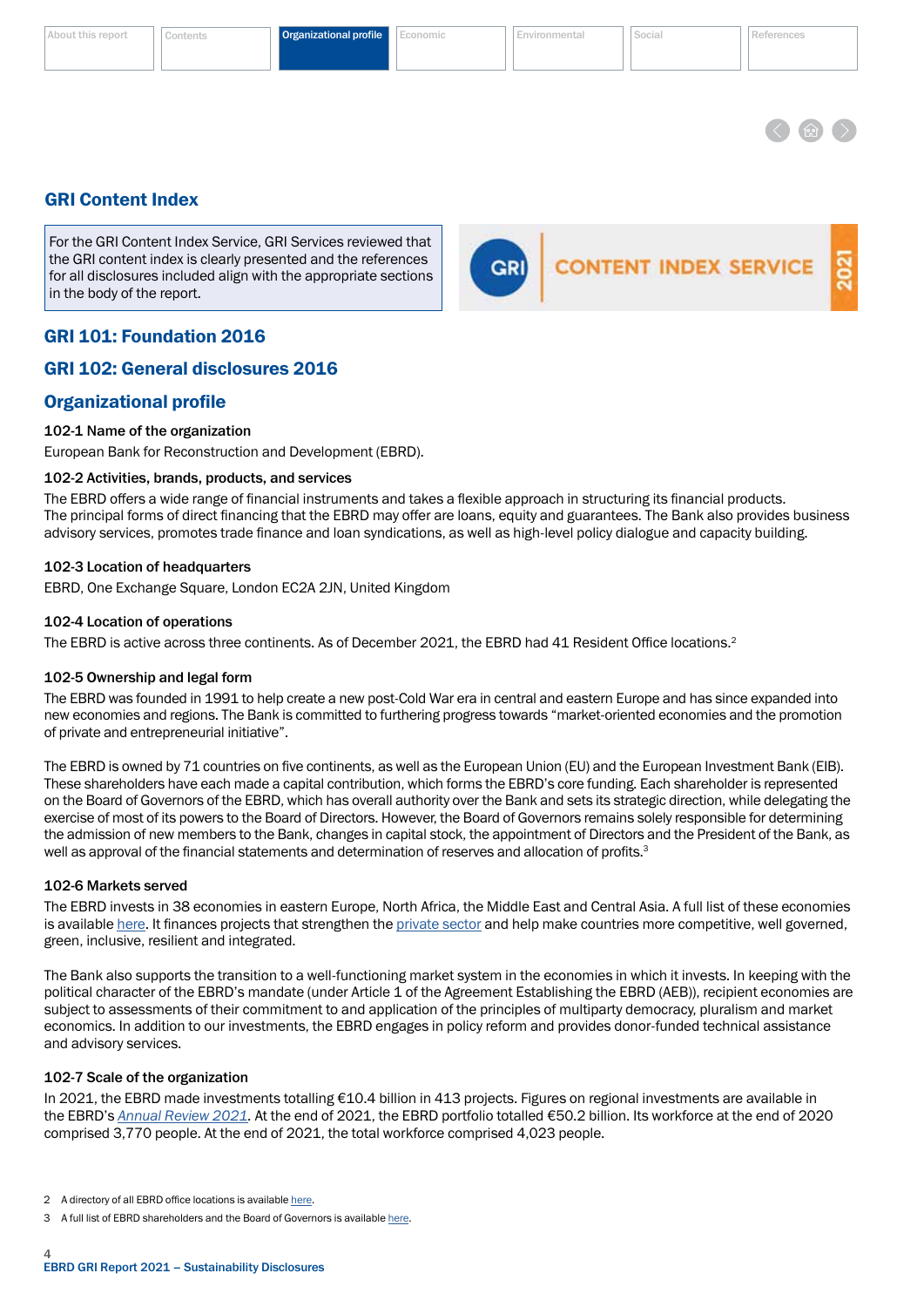<適 >

# <span id="page-6-0"></span>102-8 Information on employees and other workers

Table 102-8-1. Information on employees and other workers, 2019-21

|                       |                                                               | <b>Total workforce</b> |                | <b>Workforce based at Headquarters</b> |                |                                                                                                                                                                                                                                           |  |  |
|-----------------------|---------------------------------------------------------------|------------------------|----------------|----------------------------------------|----------------|-------------------------------------------------------------------------------------------------------------------------------------------------------------------------------------------------------------------------------------------|--|--|
|                       | <b>Female</b>                                                 | <b>Male</b>            | <b>Total</b>   | <b>Female</b>                          | <b>Male</b>    | <b>Total</b>                                                                                                                                                                                                                              |  |  |
| 2021                  | 1,977                                                         | 2,046                  | 4,023          | 1,394                                  | 1,493          | 2,887                                                                                                                                                                                                                                     |  |  |
| <b>Regular</b>        |                                                               |                        |                |                                        |                |                                                                                                                                                                                                                                           |  |  |
| Full-time             | 1,182                                                         | 956                    | 2,138          | 830                                    | 604            | 1,434<br>71<br>296<br>$\mathbf 5$<br>89<br>5<br>982<br>5<br>2,643<br>1,395<br>75<br>288<br>$\overline{7}$<br>100<br>$\overline{4}$<br>772<br>$\overline{2}$<br>2,559<br>1,376<br>78<br>271<br>$\mathbf 5$<br>105<br>$\overline{4}$<br>717 |  |  |
| Part-time             | 66                                                            | 6                      | 72             | 65                                     | $\,$ 6         |                                                                                                                                                                                                                                           |  |  |
| <b>Fixed-term</b>     |                                                               |                        |                |                                        |                |                                                                                                                                                                                                                                           |  |  |
| Full-time             | 295                                                           | 255                    | 550            | 147                                    | 149            |                                                                                                                                                                                                                                           |  |  |
| Part-time             | $\mathbf 5$<br>$\sqrt{2}$<br>$\overline{7}$<br>$\overline{4}$ |                        | $\mathbf 1$    |                                        |                |                                                                                                                                                                                                                                           |  |  |
| <b>Temporary</b>      |                                                               |                        |                |                                        |                |                                                                                                                                                                                                                                           |  |  |
| Full-time             | 84                                                            | 70<br>154<br>52<br>37  |                |                                        |                |                                                                                                                                                                                                                                           |  |  |
| Part-time             | 13                                                            | $\mathbf 1$            | 14             | $\overline{5}$                         |                |                                                                                                                                                                                                                                           |  |  |
| <b>Other resource</b> |                                                               |                        |                |                                        |                |                                                                                                                                                                                                                                           |  |  |
| Full-time             | 289                                                           | 693                    |                |                                        |                |                                                                                                                                                                                                                                           |  |  |
| Part-time             | $\overline{2}$                                                | 3                      | 5              | $\overline{2}$                         | 3              |                                                                                                                                                                                                                                           |  |  |
| 2020                  | 1,888                                                         | 1,882                  | 3,770          | 1,321                                  | 1,322          |                                                                                                                                                                                                                                           |  |  |
| <b>Regular</b>        |                                                               |                        |                |                                        |                |                                                                                                                                                                                                                                           |  |  |
| Full-time             | 1,135                                                         | 920                    | 2,055          | 806<br>589<br>8<br>67                  |                |                                                                                                                                                                                                                                           |  |  |
| Part-time             | 69                                                            | 8                      | 77             |                                        |                |                                                                                                                                                                                                                                           |  |  |
| <b>Fixed-term</b>     |                                                               |                        |                |                                        |                |                                                                                                                                                                                                                                           |  |  |
| Full-time             | 301                                                           | 256                    | 557            | 146                                    | 142            |                                                                                                                                                                                                                                           |  |  |
| Part-time             | $\overline{7}$                                                | 1                      | $\,8\,$        | 6                                      | $\mathbf 1$    |                                                                                                                                                                                                                                           |  |  |
| <b>Temporary</b>      |                                                               |                        |                |                                        |                |                                                                                                                                                                                                                                           |  |  |
| Full-time             | 95                                                            | 58                     | 153            | 60                                     | 40             |                                                                                                                                                                                                                                           |  |  |
| Part-time             | 11                                                            | 3                      | 14             | $\overline{2}$                         | $\overline{c}$ |                                                                                                                                                                                                                                           |  |  |
| <b>Other resource</b> |                                                               |                        |                |                                        |                |                                                                                                                                                                                                                                           |  |  |
| Full-time             | 269<br>635<br>904<br>233                                      |                        | 539            |                                        |                |                                                                                                                                                                                                                                           |  |  |
| Part-time             | $\mathbf{1}$                                                  | $\mathbf{1}$           | 2              | $\mathbf{1}$                           | $\mathbf{1}$   |                                                                                                                                                                                                                                           |  |  |
| 2019                  | 1,864                                                         | 1,796                  | 3,660          | 1,315                                  | 1,244          |                                                                                                                                                                                                                                           |  |  |
| <b>Regular</b>        |                                                               |                        |                |                                        |                |                                                                                                                                                                                                                                           |  |  |
| Full-time             | 1,104                                                         | 904                    | 2,008          | 788                                    | 588            |                                                                                                                                                                                                                                           |  |  |
| Part-time             | 72                                                            | $\overline{7}$         | 79             | $71$                                   | $\overline{7}$ |                                                                                                                                                                                                                                           |  |  |
| <b>Fixed-term</b>     |                                                               |                        |                |                                        |                |                                                                                                                                                                                                                                           |  |  |
| Full-time             | 296                                                           | 259                    | 555            | 141                                    | 130            |                                                                                                                                                                                                                                           |  |  |
| Part-time             | 6                                                             |                        | $\,$ 6 $\,$    | $5\phantom{.}$                         |                |                                                                                                                                                                                                                                           |  |  |
| <b>Temporary</b>      |                                                               |                        |                |                                        |                |                                                                                                                                                                                                                                           |  |  |
| Full-time             | 100                                                           | 51                     | 151            | 68                                     | 37             |                                                                                                                                                                                                                                           |  |  |
| Part-time             | 13                                                            | $\overline{2}$         | 15             | $\mathsf 3$                            | $\mathbf 1$    |                                                                                                                                                                                                                                           |  |  |
| <b>Other resource</b> |                                                               |                        |                |                                        |                |                                                                                                                                                                                                                                           |  |  |
| Full-time             | 271                                                           | 571                    | 842            | 237                                    | 480            |                                                                                                                                                                                                                                           |  |  |
| Part-time             | $\overline{2}$                                                | $\mathbf{2}$           | $\overline{4}$ | $\overline{2}$                         | $\mathbf 1$    | $\mathsf{3}$                                                                                                                                                                                                                              |  |  |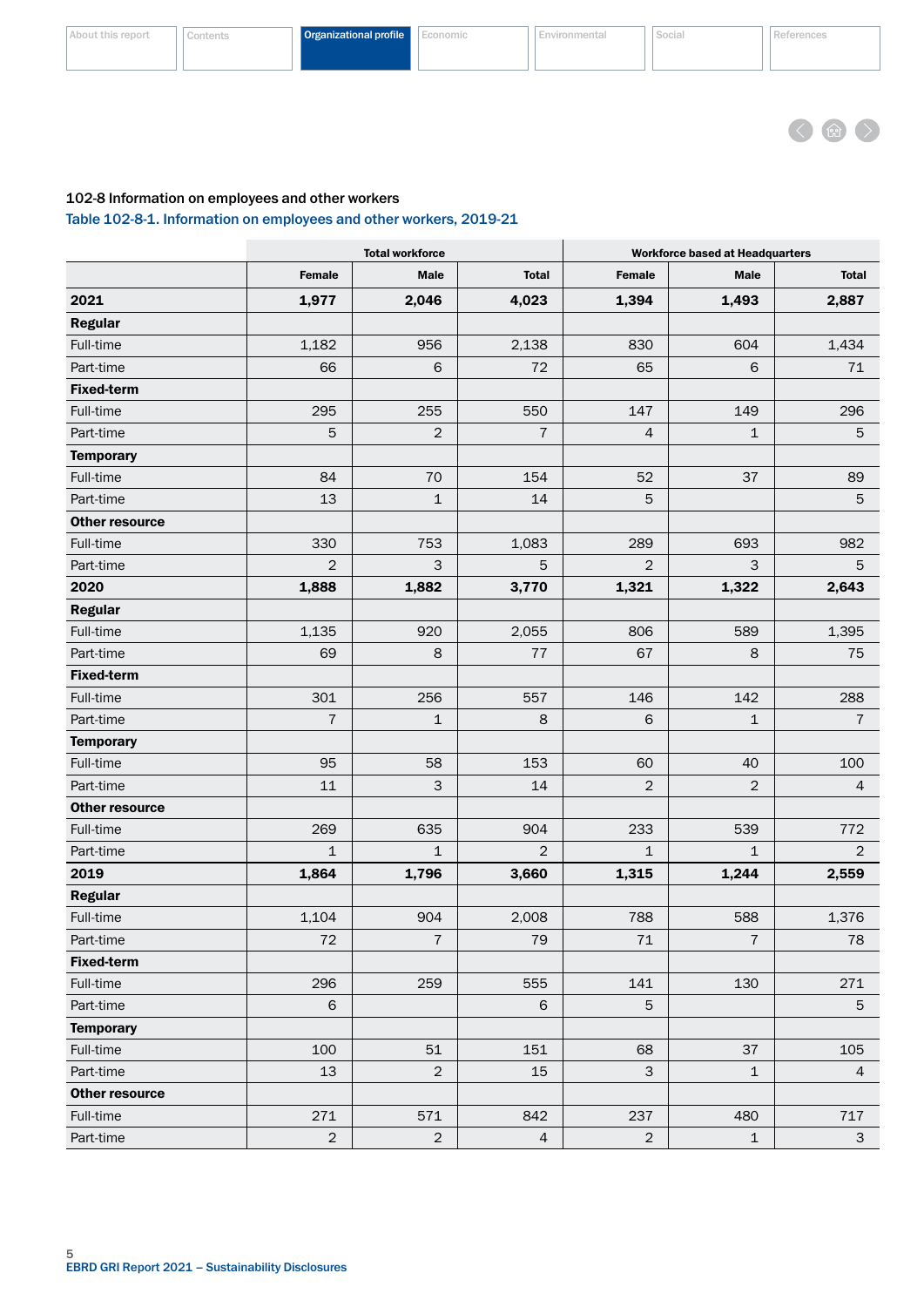

#### <span id="page-7-0"></span>102-9 Supply chain

As an international financial institution, the main activities of the EBRD's supply chain include services and, to a lesser extent, goods and services.

The EBRD selects and contracts the following:

- suppliers of goods, works, services and consultancy services for its own needs
- suppliers of consultancy services to support EBRD-financed projects and technical assistance to third-party beneficiaries
- external legal counsel.

The EBRD's selection processes are open to suppliers of any geographical origin, both from EBRD shareholder countries and from non-shareholders.

In 2021, the EBRD's spending was broken down as follows: 4

### Table 102-9-1. Suppliers to the EBRD, 2021

|                                                            | Quantity            | Amount       |
|------------------------------------------------------------|---------------------|--------------|
| Goods, works, services and consultancy services for use by | 2,915 contracts and | £174.917.204 |
| <b>EBRD Headquarters and Resident Offices</b>              | purchase orders     |              |
| Consultancy services to support EBRD operations            | 1.422 contracts     | €131,037,351 |
| External legal counsel services                            | 673 appointments    | €15,714,092  |

Note: The accounting units for corporate procurement and project consultancy procurement are pounds sterling and euros, respectively.

#### 102-10 Significant changes to the organization and its supply chain

There were no significant changes to the EBRD's supply chain in 2021.

#### 102-11 Precautionary Principle or approach

The EBRD's commitment to the precautionary approach is embedded in its Environmental and Social Policy, which states that the "EBRD will require its clients to be precautionary in their approach to the protection, conservation, management and sustainable use of living natural resources. Clients are required to ensure that relevant projects include measures to safeguard and, where feasible, enhance ecosystems and the biodiversity they support with the aim of achieving no net loss of biodiversity as well as to sustainably manage and use living natural resources".<sup>5</sup>

The policy elaborates on this in regard to biodiversity and cultural heritage: "Where the assessment has identified potential projectrelated impacts [on] biodiversity, the client will manage its risks in accordance with the mitigation hierarchy and good international practice. The client will adopt a precautionary approach and apply adaptive management practices in which the implementation of mitigation and management measures are responsive to changing conditions and the results of project monitoring throughout the project lifecycle".6 It further states that: "This Performance Requirement (PR) recognises the importance of cultural heritage for present and future generations. The aim is to protect cultural heritage and to guide clients to avoid or mitigate adverse impacts on cultural heritage in the course of their business operations. The clients are required to be precautionary in their approach to the management and sustainable use of cultural heritage".7 More information is available [here](https://www.ebrd.com/news/publications/policies/environmental-and-social-policy-esp.html).

In 2021, the EBRD signed, at the COP26 Climate Conference in Glasgow, a [joint statement](https://www.ebrd.com/sites/Satellite?c=Content&cid=1395301868658&d=&pagename=EBRD%2FContent%2FDownloadDocument) alongside other multilateral development banks (MDBs) to step up its efforts towards the protection, restoration and sustainable use of nature. Moreover, the EBRD is part of the Taskforce for Nature-related Financial Disclosures (TNFD) informal working group established in September 2020 and plans, in future, to disclose in line with the TNFD framework.

- 4 See EBRD (2019a).
- 5 See EBRD (2019b), paragraph 2.8.
- 6 See EBRD (2014a), paragraph 11, page 36.
- 7 See EBRD (2014b), paragraph 1, page 42.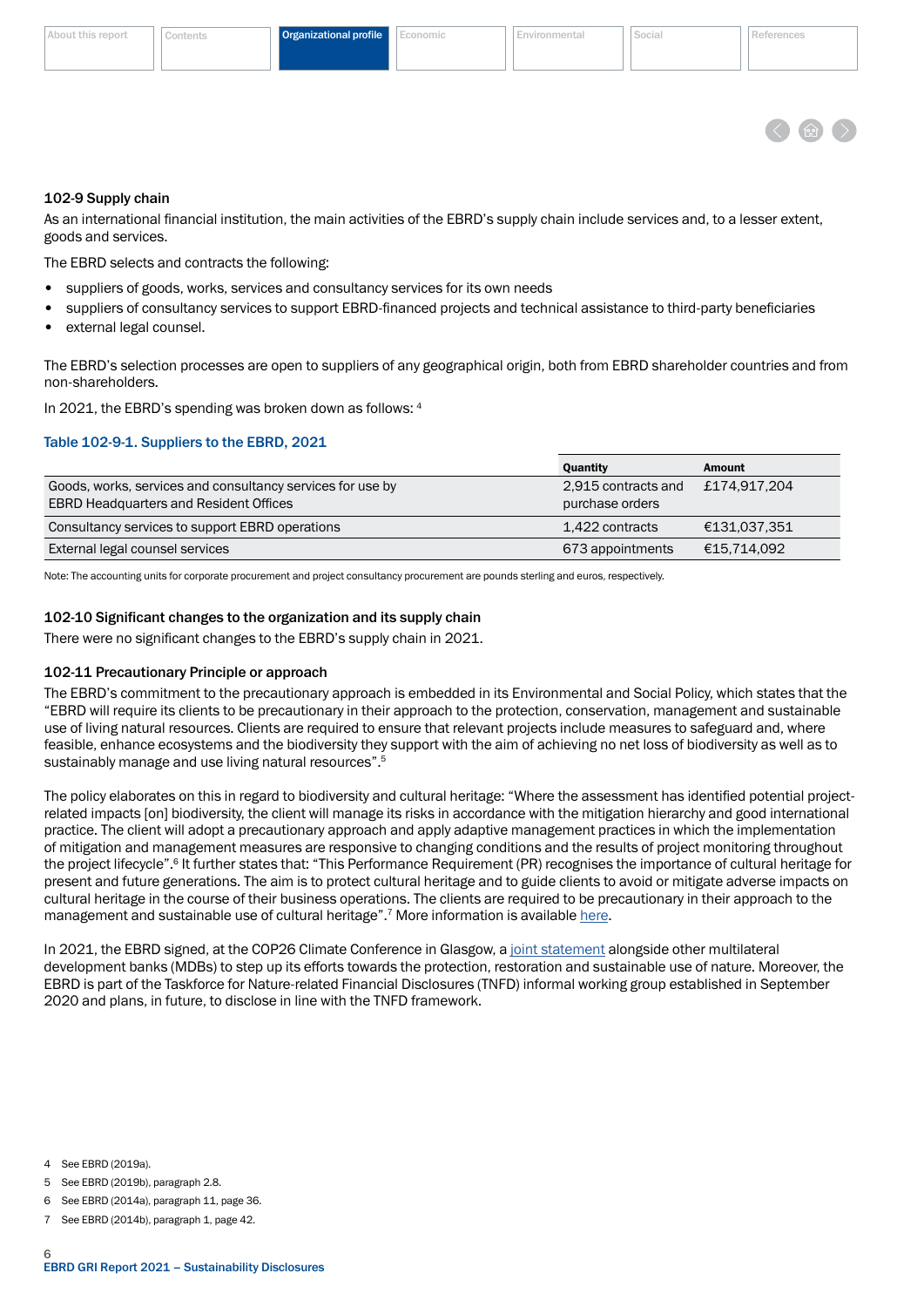#### <span id="page-8-0"></span>[About this report](#page-2-0) [Contents](#page-3-0) Organizational profile [Economic](#page-24-0) [Environmental](#page-29-0) [Social](#page-34-0) [References](#page-48-0)



# 102-12 External initiatives

#### 102-13 Membership of associations

As a multilateral development bank, the EBRD is engaged in a wide range of external initiatives. The Bank has an active programme of engagement with other development finance institutions, civil-society organisations (CSOs) and trade and industry bodies.

For example, it is a signatory to the UN Principles for Responsible Investment (PRI), a member of the United Nations Environment Programme (UNEP) Finance Initiative and is committed to implementing the requirements of the Operating Principles for Impact Management, the Taskforce on Climate-Related Financial Disclosures (TCFD), the TNFD and the Extractive Industries Transparency Initiative. In addition, the EBRD is a signatory to the Blue Economy Finance Principles. It is committed to supporting the Paris Agreement on climate action. The EBRD is an observer on the Network for Greening the Financial System and is contributing to the development of the EU's Sustainable Finance Taxonomy as an observer, both on the EU Platform on sustainable finance and the International Platform on sustainable finance. The Bank has also been a member of the Green Bond Principles since their establishment in 2014. Since 2015, it has served on the Executive Committee of the Principles.<sup>8</sup>

# **Strategy**

#### 102-14 Statement from senior decision-maker

Sustainability is central to the EBRD's purpose. Article 2.vii requires the EBRD "to promote in the full range of its activities environmentally sound and sustainable development". The Bank's ESP requires all of its projects to meet good international practices, underlined by a commitment to meet EU environmental standards and respect for human rights. The EBRD's transition concept – which provides the operational framework for its activities – casts its role as supporting the economies where it operates in their transition to a sustainable market economy. Through this framework, the Bank aims to support sustainability in all its aspects by enhancing the economies in which it invests, to make them competitive, well governed, green, inclusive, resilient and integrated.

This was the year the EBRD celebrated its 30th anniversary. From the outset, sustainability has been fundamental to what the Bank does and, over the course of the past three decades, it has accelerated, deepened and broadened its efforts to make a meaningful environmental and social impact.

Last year was no exception. In 2021, the EBRD pledged to align all of its activities with the goals of the Paris Agreement by the end of 2022 and promptly started to deliver on that commitment. It adopted its first Equality of Opportunity Strategy, as well as a new Strategy for the Promotion of Gender Equality, and sharpened its focus on combatting gender-based violence. With its partner multilateral development banks (MDBs), the Bank pledged to work to enhance biodiversity and mainstream nature-based solutions. It also continued to finance green projects, which, for the first time, accounted for more than half of the Bank's annual investment, contributing to its Green Economy Transition (GET) initiative.

For the EBRD, as for the world, the sustainability focus in 2021 was dominated by the response to the twin emergencies of the Covid-19 pandemic and the increasingly evident climate crisis. In 2020, the Bank moved swiftly to address the immediate impact of the world's largest recorded economic contraction. In 2021, as the crisis evolved, it focused on supporting its investee countries in rebuilding and making their economies sustainable and resilient for the long term.

A central part of this effort was a redoubling of the Bank's efforts to address unequal access to economic opportunity, particularly for women. Under its new strategies, the EBRD has set itself a target that by 2025, 40 per cent of its projects will have a gender component and 25 per cent will involve greater inclusion – both more than double current levels, further embedding sustainability in the Bank's operations.

The EBRD's commitment to sustainability in its investments is matched by its efforts to reduce its own environmental footprint and promote wellbeing among its staff. The EBRD is carbon neutral and has made significant progress on reducing waste and energy consumption.

Odile Renaud-Basso EBRD President

<sup>8</sup> The Principles – with secretarial support from the International Capital Market Association – refer collectively to the Green Bond Principles (GBP), the Social Bond Principles (SBP), the Sustainability Bond Guidelines (SBG) and the Sustainability-Linked Bond Principles (SLBP).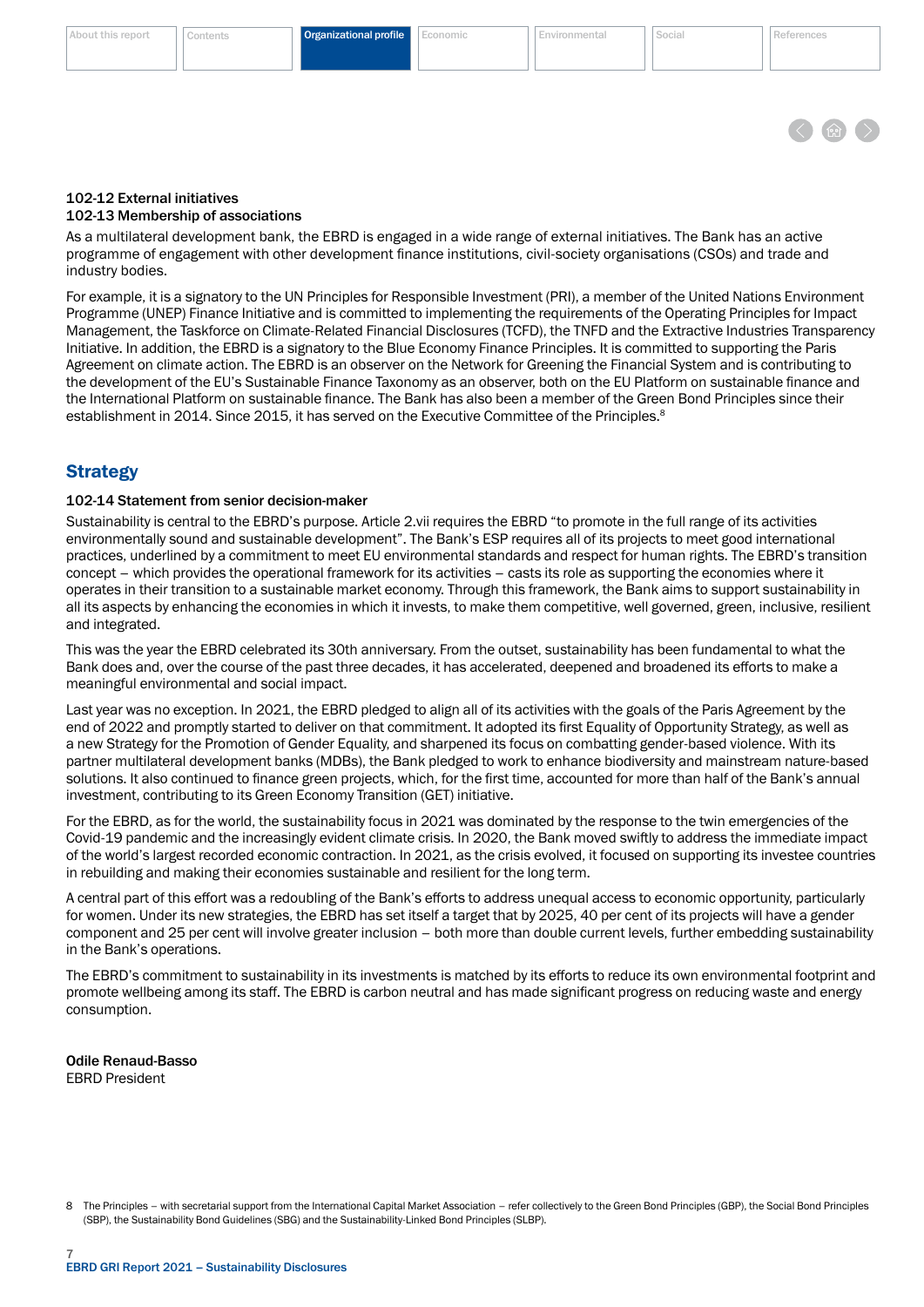

### <span id="page-9-0"></span>102-15 Key impacts, risks, and opportunities

The EBRD invests in changing lives. Through the Bank's projects, business services and involvement in high-level policy reform, it promotes transition to market-oriented economies on three continents. The EBRD's transition concept argues that a wellfunctioning market economy should be more than just a set of markets; it should be competitive, inclusive, well governed, environmentally friendly, resilient and integrated.

The EBRD pursues its mandate through activities in a range of sectors and with a diverse set of counterparties, from small and medium-sized enterprises (SMEs) to regional champions, multinational corporations and local and national governments. The Bank has a particular strength in climate finance, with an emphasis on the private sector, and the goal is that the EBRD will be a majority green bank by 2025. The EBRD deploys its distinctive combination of investment, policy engagement and disciplined use of donor resources in three broad sectors:

- sustainable infrastructure
- financial institutions
- industry, commerce and agribusiness, including SMEs.

In all these sectors, the Bank has three overarching strategic themes:

- supporting the transition to a green, low-carbon economy
- addressing equality of opportunity
- accelerating the digital transition.

In addition, the Bank's [work](https://www.ebrd.com/who-we-are.html) is underpinned by a clearly defined set of standards, including a strong ESP, as the EBRD strives to develop a healthy investment climate and promote environmentally and socially sound and sustainable development.

The EBRD builds partnerships with an array of stakeholders in local and international business, investment and development communities to jointly address global challenges. The Bank has identified climate action as one of its key target areas and integrates climate risk assessments and adaptation measures into its investment operations. The EBRD also supports its clients in identifying the climate change impacts that are likely to affect their businesses, leading to increased resilience through improved practices and reducing long-term risk. In addition, the Bank uses its lending, financing and advisory activities to help mobilise finance towards climate action.

In line with the EBRD's aim to promote a carbon-neutral economy, in 2020 the EBRD approved its new GET strategy for 2021-25. Through the "GET 2.1" approach, the EBRD will increase green financing to more than 50 per cent of its Annual Bank Investment  $(ABI)<sup>9</sup>$  by 2025<sup>10</sup> and reach net annual greenhouse gas (GHG) emission reductions of at least 25 million tonnes over the five-year period. It also builds on the EBRD's long track record of financing green investments.

# Ethics and integrity

# 102-16 Values, principles, standards, and norms of behavior

The reputation and impact of the EBRD depend on its integrity and ethical standing. The Bank is, therefore, committed to promoting integrity, good corporate governance and high ethical standards in all of its business operations.

The EBRD's Office of the Chief Compliance Officer (OCCO) is responsible for protecting the Bank's integrity and reputation, setting and reinforcing its ethical standards and acting as an independent check to ensure that those standards are met in all aspects of the EBRD's work. Within OCCO, the policy and ethics team develops and recommends the policies, rules, procedures and processes that govern the ethical behaviour and professional conduct of EBRD Board officials, management and staff.

The Code of Conduct for Officials of the Board of Directors of the EBRD and the Code of Conduct for EBRD Personnel (the codes) are approved by the Bank's Board of Governors. The codes set out the values, duties, obligations and ethical standards that the EBRD expects of its Board officials and staff. Together with the Conduct and Disciplinary Rules and Procedures (CDRPs) for staff members, the codes set out the types of act or omission that may be considered misconduct, the Bank's investigation procedures and the potential sanctions for unethical behaviour. The codes are normally reviewed every five years, with the most recent review completed in 2021. The revised codes came into effect on 11 November 2021.

See:

- [Code of Conduct for Officials of the Board of Directors of the EBRD](https://www.ebrd.com/integrity-and-compliance.html)
- [Code of Conduct for EBRD Personnel](https://www.ebrd.com/integrity-and-compliance.html)
- [Whistleblowing Policy](https://www.ebrd.com/integrity-and-compliance.html)

9 Annual Bank Investment (ABI) is the volume of commitments made by the Bank during the year. This includes: (i) new commitments (less any amount cancelled or syndicated within the year); (ii) restructured commitments; and (iii) amounts issued under the Trade Facilitation Programme during the year and outstanding at year-end. 10 In 2021, 51 per cent of ABI contributed to this goal.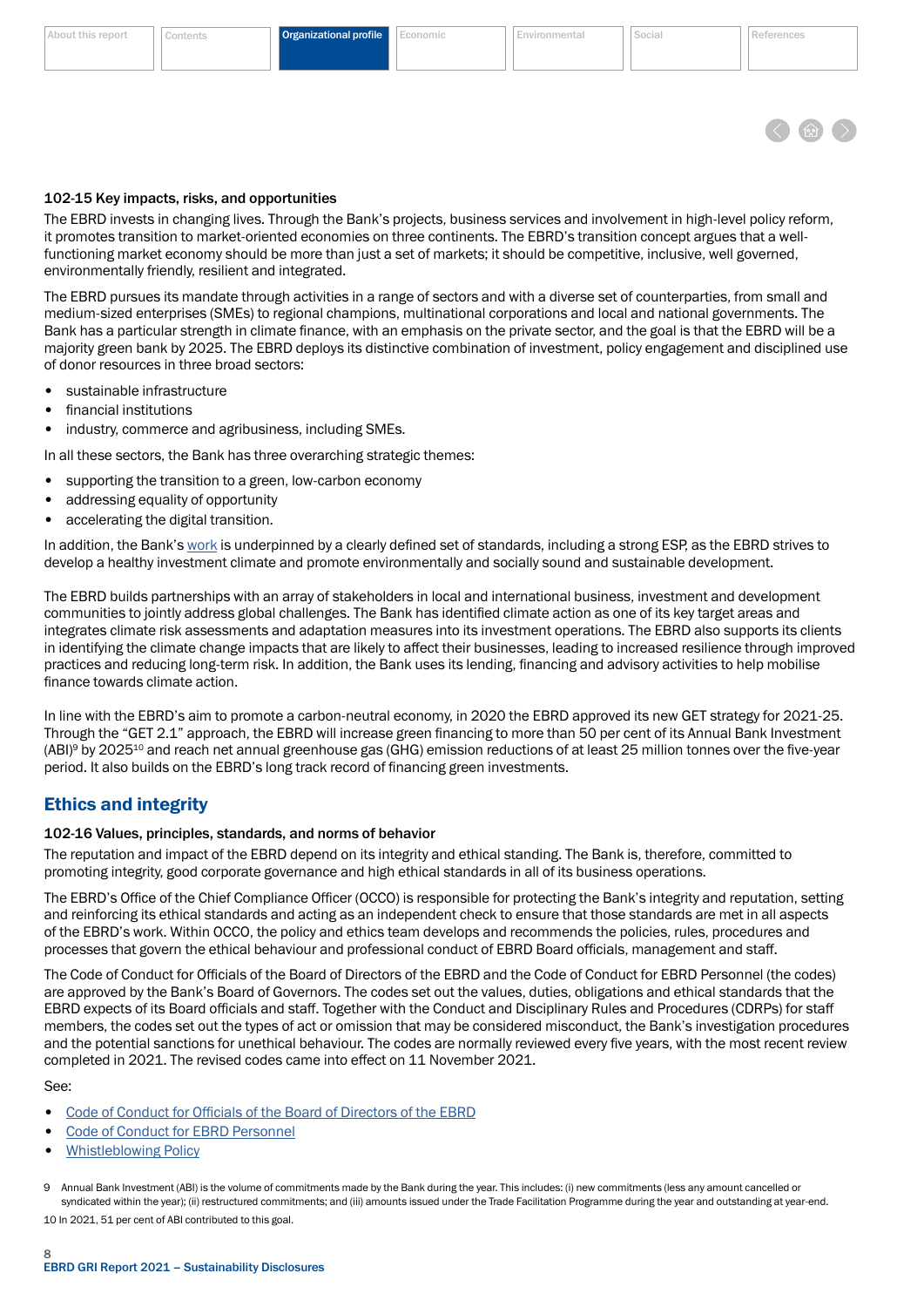

<span id="page-10-0"></span>The Policy and Ethics team conducts training on the codes; the training module for staff – entitled *Integrity Matters!* – is mandatory. In 2021, the team trained 230 staff, 2 secondees and 29 interns. An *Integrity Matters! Refresher* online module was rolled out across the Bank in 2021. Similar ethics and conduct training is provided to Board officials. Members of the newly established Ethics Committee received dedicated training on the operation and rules of procedure of the committee.

All incoming staff and Board officials must sign a new joiner's Compliance Statement before joining the Bank. Before signing this form, they are required to read the relevant code and take the necessary compliance action(s) (such as seeking authorisation for or notifying OCCO of certain matters).

In a similar vein, all staff and Board officials must sign a Compliance Statement at the end of each calendar year declaring, among other things, any conflict-of-interest situations, such as gifts and hospitality, outside activities or any other matter(s) that may put them in breach of the codes. The codes are available in the Bank's four official languages: [English, French, German and Russian](https://www.ebrd.com/integrity-and-compliance.html).

#### 102-17 Mechanisms for advice and concerns about ethics

OCCO fulfils a critical role as the Bank's custodian of integrity. It is independent of all of the EBRD's operational departments. The Chief Compliance Officer (CCO) heads the department, reports functionally to the President and has full and free access to the Chair of the Audit Committee. The Vice President, Risk and Compliance, has administrative oversight of OCCO.

As mentioned, the Code of Conduct for Officials of the Board of Directors of the EBRD and the Code of Conduct for EBRD Personnel set out the values, duties, obligations and ethical standards that the EBRD rightfully expects of its Board officials and staff. Within OCCO, the policy and ethics team is responsible for providing advice on the codes. In 2021, the department provided extensive advice on the codes to staff and Board officials, responding to 279 compliance enquiries and providing 41 code-related authorisations (2020 saw 288 code-related compliance enquiries and 21 authorisations). All requests for ethical advice are treated with the highest levels of confidentiality.

The Bank's Whistleblowing Policy provides a framework for reporting suspected misconduct, prohibited practices, unaddressed systems, process and control issues and concerns over integrity due diligence. The policy provides multiple reporting avenues for suspected unethical or unlawful behaviour and/or organisational integrity issues, including: (i) OCCO; (ii) the Head of Internal Audit; (iii) the Managing Director of Human Resources and Organisational Development (MD HROD); (iv) the EBRD President; and (v) any member of the EBRD's Executive Committee (11 people in addition to the EBRD President). The Ethics Committee, consisting of Board Directors selected under a codified procedure, is also a reporting channel for allegations against certain "covered persons": (i) Board Officials; (ii) the President; (iii) Vice Presidents; (iv) the Chief Evaluator; (v) the Chief Accountability Officer; (vi) the Chief Compliance Officer; and (vii) the Chief Internal Auditor.

Anonymous reporting is permitted, with all reports treated with the highest level of confidentiality.

Retaliation is prohibited under the codes, the Whistleblowing Policy and the EBRD's contractual instrument(s); indeed, it would be considered a specific form of misconduct under the EBRD's internal rules.

Within OCCO, the Investigations team examines allegations or suspicions of prohibited practices and staff misconduct. The EBRD's Enforcement Policy and Procedures (EPPs) set out the Bank's policy and procedures for investigating and processing allegations of prohibited practices in relation to Bank assets and any activities and projects the Bank has financed, or intends to finance, from any of its resources.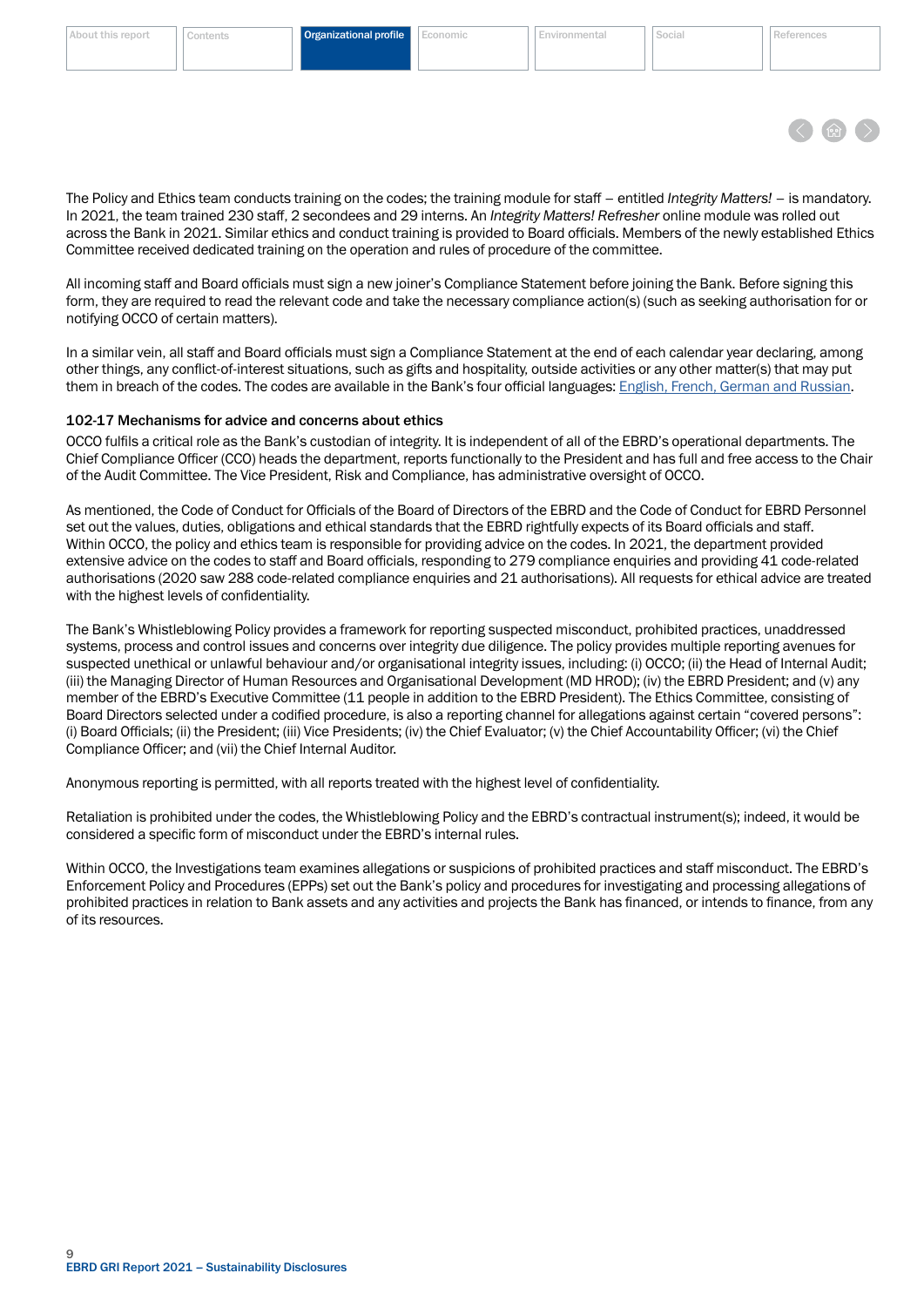

#### Table 102-17-1. Complaints about prohibited practices, 2020-21

|                                                                                                                                   | 2021          | 2020 |
|-----------------------------------------------------------------------------------------------------------------------------------|---------------|------|
| New complaints reported to OCCO                                                                                                   | 44            | 43   |
| Complaints carried over from previous periods                                                                                     | 35            | 20   |
| Complaints closed at preliminary assessment or formal investigation                                                               | 59            | 21   |
| Complaints referred to the EBRD's Enforcement Commissioner                                                                        |               | $4*$ |
| Complaints resulting in other remedial action (for example, referrals to national authorities, cease-and-<br>desist undertakings) | 3             |      |
| Complaints carried over to a new period                                                                                           | 16            | 34   |
| Number of individuals and entities subject to enforcement action by the EBRD's Enforcement<br>Commissioner                        | $\mathcal{P}$ | $5*$ |
| OCCO personnel assigned to investigate fraud and corruption complaints                                                            | З             | 2.5  |

\* One additional matter involving an entity and an individual is currently before the Enforcement Commissioner for determination.

Reports of suspected misconduct can be received from any source, inside or outside the EBRD, including anonymous sources. OCCO also receives complaints from the EBRD's MD HROD, referred under the Bank's Harassment-free and Respectful Workplace Procedures (RWPs). Allegations of staff misconduct are investigated under the Conduct and Disciplinary Rules and Procedures (CDRPs). There is a clear division of responsibility between the CCO as fact-finder with regard to complaints of misconduct and the MD HROD as decision-maker on any disciplinary action.

Further action, such as referral to law-enforcement agencies, may be taken on a case-by-case basis, as appropriate. Reports of suspected misconduct against the Bank President or any of the Vice Presidents are dealt with in accordance with the Code of Conduct for EBRD Personnel. Similarly, an allegation of suspected misconduct by a Board official is dealt with in accordance with the Code of Conduct for Officials of the Board of Directors of the EBRD. All complaints received under the CDRPs are subject to an initial enquiry, in which OCCO takes a number of steps. These include obtaining additional information from the complainant, gathering evidence (including data from the Bank's information technology (IT) systems) and interviewing possible witnesses or others who may be in a position to provide relevant information. Following an initial enquiry, if a complaint is deemed sufficiently reliable and grave, further investigation is warranted. The matter will proceed to a formal investigation to allow the individual(s) and subject(s) of the complaint to respond to the allegation(s).

In 2021, OCCO received 26 new complaints of suspected misconduct. It continued to investigate a further two matters from 2020. Of these 28 complaints, 20 were received under the CDRPs, while six were referred by the MD HROD under the RWPs and two involved allegations of retaliation, received in accordance with the Whistleblowing Policy. The complaints spanned a wide range of alleged misconduct, with the location of the subjects of the complaints split unevenly between EBRD Headquarters (60 per cent) and its Resident Offices (40 per cent). By comparison, in 2020, OCCO accepted 26 new complaints of suspected misconduct and continued to investigate a further two matters from 2019. Of these 28 complaints, 24 were received under the CDRPs, while four were referred by the MD HROD under the RWPs. Further details are available in Chapter 5 of the *[Integrity and Anti-Corruption](https://www.ebrd.com/integrity-and-compliance.html)  [Report 2020\)](https://www.ebrd.com/integrity-and-compliance.html)*.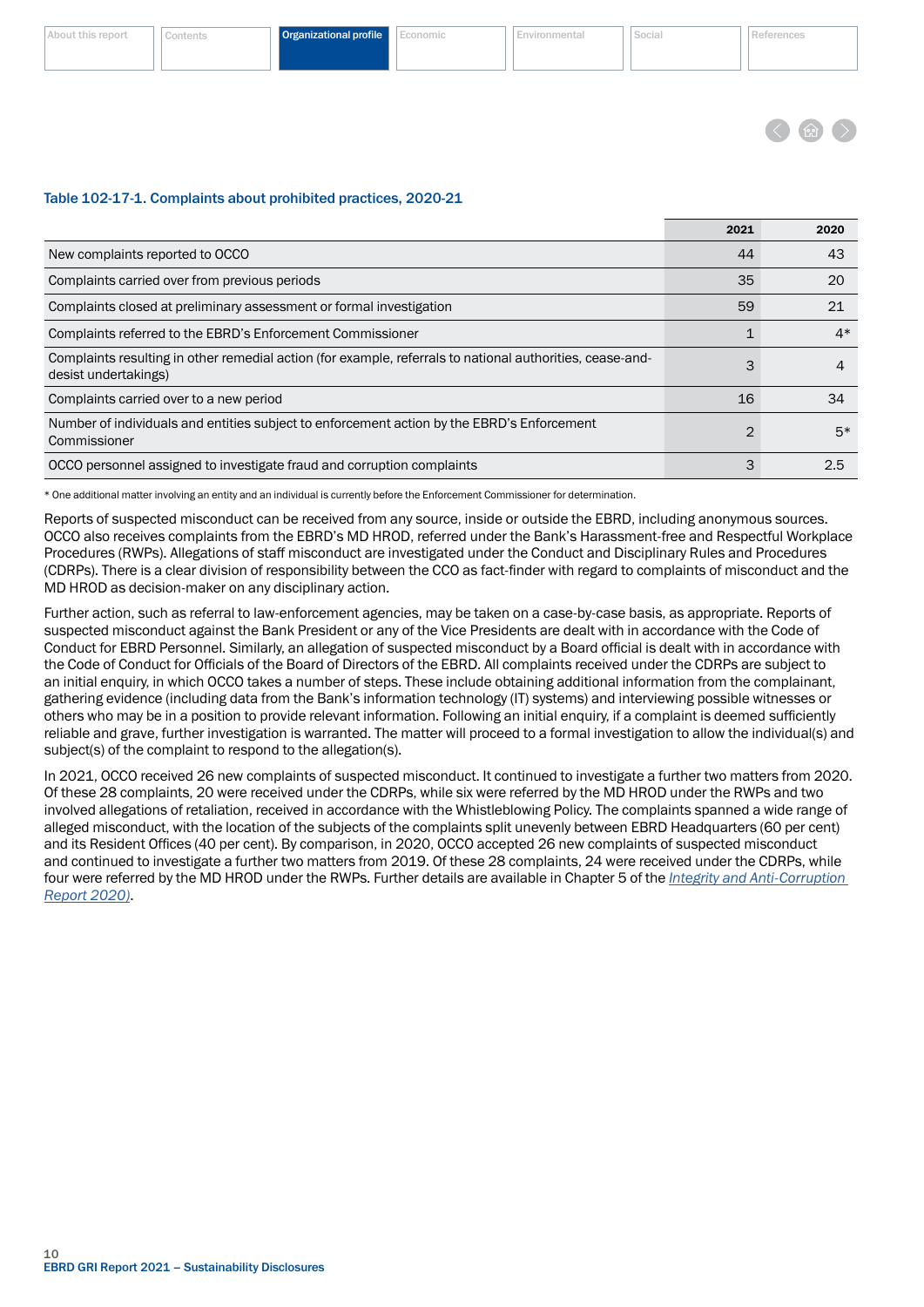<span id="page-12-0"></span>

| 15 T.F<br>シレンロ |  | Organizational profile | . | --<br><b>Barbara</b> | <b>Contract Contract</b><br>$\sim$ |  |
|----------------|--|------------------------|---|----------------------|------------------------------------|--|
|                |  |                        |   |                      |                                    |  |

Table 102-17-2. Complaints investigated in 2021, by type of misconduct and location

| Type of misconduct*                       | <b>Headquarters</b> | <b>Resident Offices</b> |
|-------------------------------------------|---------------------|-------------------------|
| Rule 1. General standard of conduct       | 11                  | 6                       |
| Rule 2(d). Harassment and bullying        | 6                   | $\overline{2}$          |
| Rule 3. Conflicts of interest             | 2                   | 5                       |
| Rule 4. Outside activities                | 1                   |                         |
| Rule 5. Political activities              |                     |                         |
| Rule 6. Employment                        |                     |                         |
| Rule 7. Gifts and hospitality             |                     | 1                       |
| Rule 8. Financial interests               |                     |                         |
| Rule 9. Disclosure of financial interests |                     |                         |
| Rule 10. Confidentiality                  | 2                   |                         |
| Rule 11. Misuse of EBRD assets            | 1                   |                         |
| Rule 12. Retaliation                      |                     | 2                       |
| Rule 13. Privileges and immunities        | 1                   |                         |
| Total                                     | $24*$               | $16*$                   |

\* In certain matters, the investigation involved two or more categories of misconduct. Figures also include matters carried over from the previous year.

# Governance

#### 102-18 Governance structure

The EBRD has a two-tier Board system. At the top is the Board of Governors, which comprises a Governor from each of the EBRD's 73 shareholders – 71 sovereign countries, the EU and the EIB. The Governors have overall authority over the EBRD. The Board of Governors sets the Bank's strategic direction through the five-year Strategic and Capital Framework (SCF). Governors have delegated most powers to the Board of Directors, except those outlined in Article 24.2 of the Agreement Establishing the Bank (AEB), including decisions on membership, changes to the authorised capital stock, arbitration on interpretations or applications of the AEB, the appointment of Directors and the President, and certain financial decisions (notably the approval of the Bank's financial statements, determination of reserves and allocation of any net income). The Board of Governors has established three committees to facilitate its work: a Remuneration Committee, a Procedures Committee and a Governors' Committee.

A smaller, resident Board of Directors is appointed by the Board of Governors to represent the shareholders that have elected them (some represent just one shareholder, while others represent up to seven shareholders). The Board of Directors is responsible for the direction of the Bank's general operations, approving Bank-wide policies (that conform with the direction of the Board of Governors), approving investments, preparing the work of the Board of Governors, submitting audited accounts to the Annual Meeting of the Board of Governors, approving the annual borrowing programme and approving the Bank's annual budget, incorporated within the Strategy Implementation Plan (SIP). The Board of Directors has established four committees to facilitate its work: an Audit Committee, a Budget and Administrative Affairs Committee, a Financial and Operations Policies Committee and an Ethics Committee.

Together, the Board of Governors and the Board of Directors take all major decisions for the EBRD. Decision-making on economic, environmental and social topics is undertaken by the Board of Directors on the recommendation of its constituent committees, in line with the general direction provided by the Board of Governors.

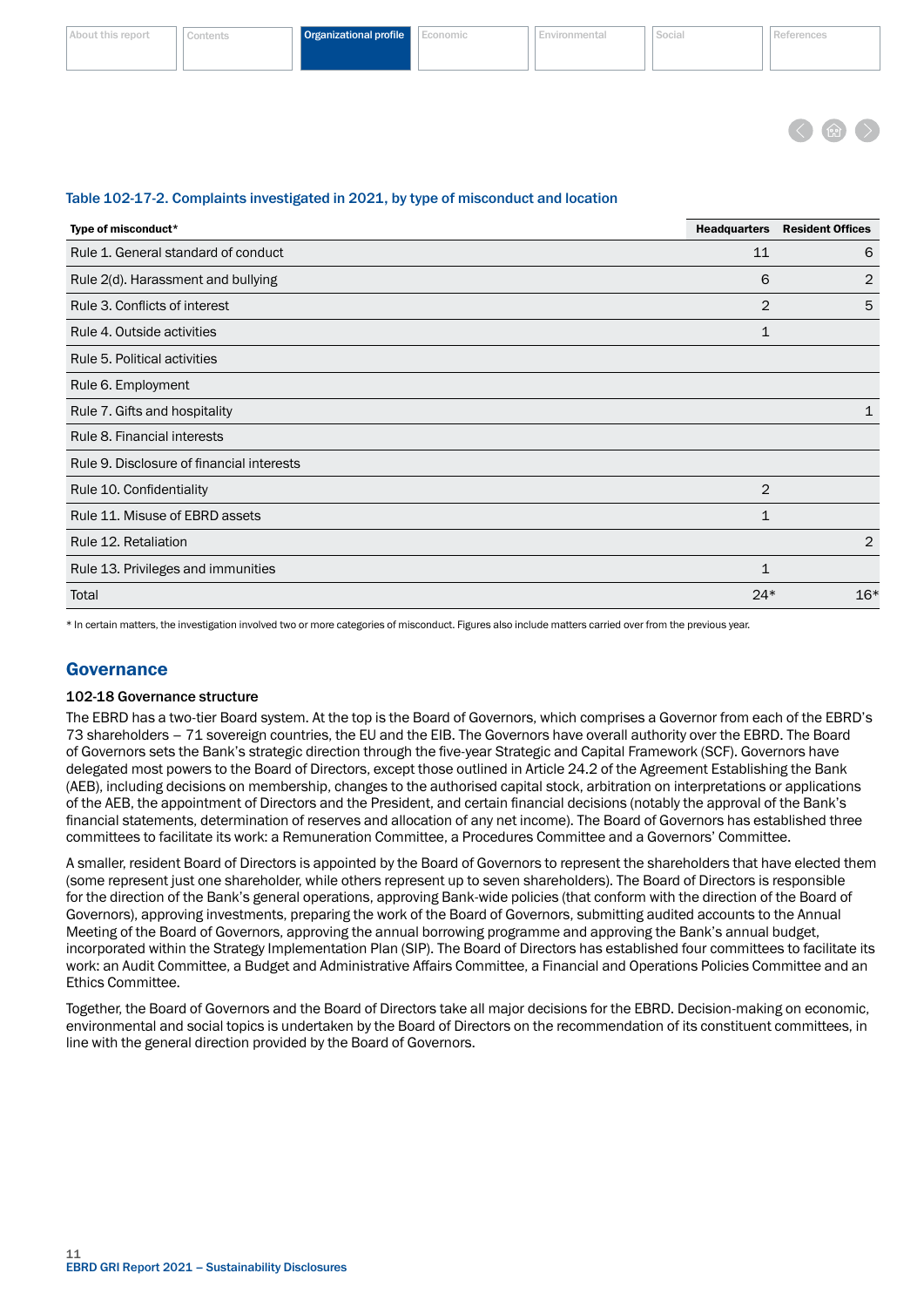

#### <span id="page-13-0"></span>102-19 Delegating authority

Decisions on the Bank's approach to environmental and social topics are governed by the Environmental and Social Policy (ESP), a document approved by the Board of Directors, implementation of which is delegated to Bank Management.

The Environment and Sustainability Department (ESD) is the lead department responsible for implementing the EBRD's Environmental and Social Policy. It is headed by the Managing Director for Environment and Sustainability, who reports to the Vice President, Risk and Compliance. ESD comprises around 50 environmental, social and health and safety specialists, whose tasks include due diligence and project monitoring, policy engagement, sustainability reporting and the development of sustainabilityrelated technical cooperation programmes. Other departments with responsibility for environmental, social or economic aspects of the EBRD's work include the Climate Strategy and Delivery Department, the Economics, Policy and Governance Department, Risk Management, Finance and the Office of the Chief Economist. Management of the environmental aspects of the EBRD's offices, including waste management, heating, lighting and catering, rests with the Administrative Services Department, headed by the Managing Director, Administrative Services, who reports to the Vice President, Chief Transformation Officer.

#### 102-20 Executive-level responsibility for economic, environmental, and social topics

The President and Chief Executive Officer of the EBRD chairs the Board of Directors and, under the guidance of the Board of Directors, manages the work of the Bank. An Executive Committee of one First Vice President, five Vice Presidents, the Secretary General, the General Counsel and three Managing Directors oversee the Bank's strategy, performance, financial soundness and activities, including on economic, environmental and social topics.

The Managing Director for Environment and Sustainability is primarily responsible for the implementation of environmental, social and economic topics, consistent with the Bank's Environmental and Social Policy. This post holder reports to the Vice President, Risk and Compliance (a member of the Executive Committee).

Other executives with responsibility for environmental, social or economic aspects of the EBRD's work include the Chief Economist, another member of the Executive Committee, and the Managing Directors for Climate Strategy and Delivery and for Economics, Policy and Governance, both of whom report to the Vice President, Policy and Partnerships (a member of the Executive Committee).

These decision-makers do not report directly to the highest governing bodies, which are the Boards of Governors and Directors. However, they liaise regularly with the Board of Directors on environmental, social and economic topics, through information sessions and workshops, updates at Board meetings and through the dissemination and discussion of operational and working papers. The Managing Director, Environment and Sustainability reports annually on environmental and social topics in the *Sustainability Report* and the Chief Economist reports annually on economic issues in the *Transition Report*.

#### 102-21 Consulting stakeholders on economic, environmental, and social topics

The EBRD is committed to transparency and disclosure based on the principles of accountability, good governance and client responsibility to stakeholders. The Bank engages actively with its stakeholders and promotes the right of access to information at both institutional and project level.

Consistent with its commitment to enhancing transparency and accountability, improving discourse with affected stakeholders and fostering good governance, the EBRD has established a range of mechanisms by which Bank stakeholders can be consulted on environmental, social and economic matters. In most cases, consultation is delegated to Bank management and staff who have embedded consultation processes into the Bank's standard procedures. Feedback from Bank stakeholders is integrated into the design of individual Bank projects, key governance policies and country and sector strategies.<sup>11</sup>

The Board of Directors receive reports on consultations undertaken in relation to the Bank's governance policies and strategies when those materials are considered for approval. More detailed information on stakeholder engagement and information disclosure arrangements is reported annually in the Access to Information Policy Implementation Report. Reporting on these consultation activities is then disclosed on the Bank's website, where it is available to members of the Board of Governors and the public at large.

11 See EBRD (2019b) and EBRD (2019c) for additional detail on the processes used by the Bank in its consultations on economic, environmental and social topics.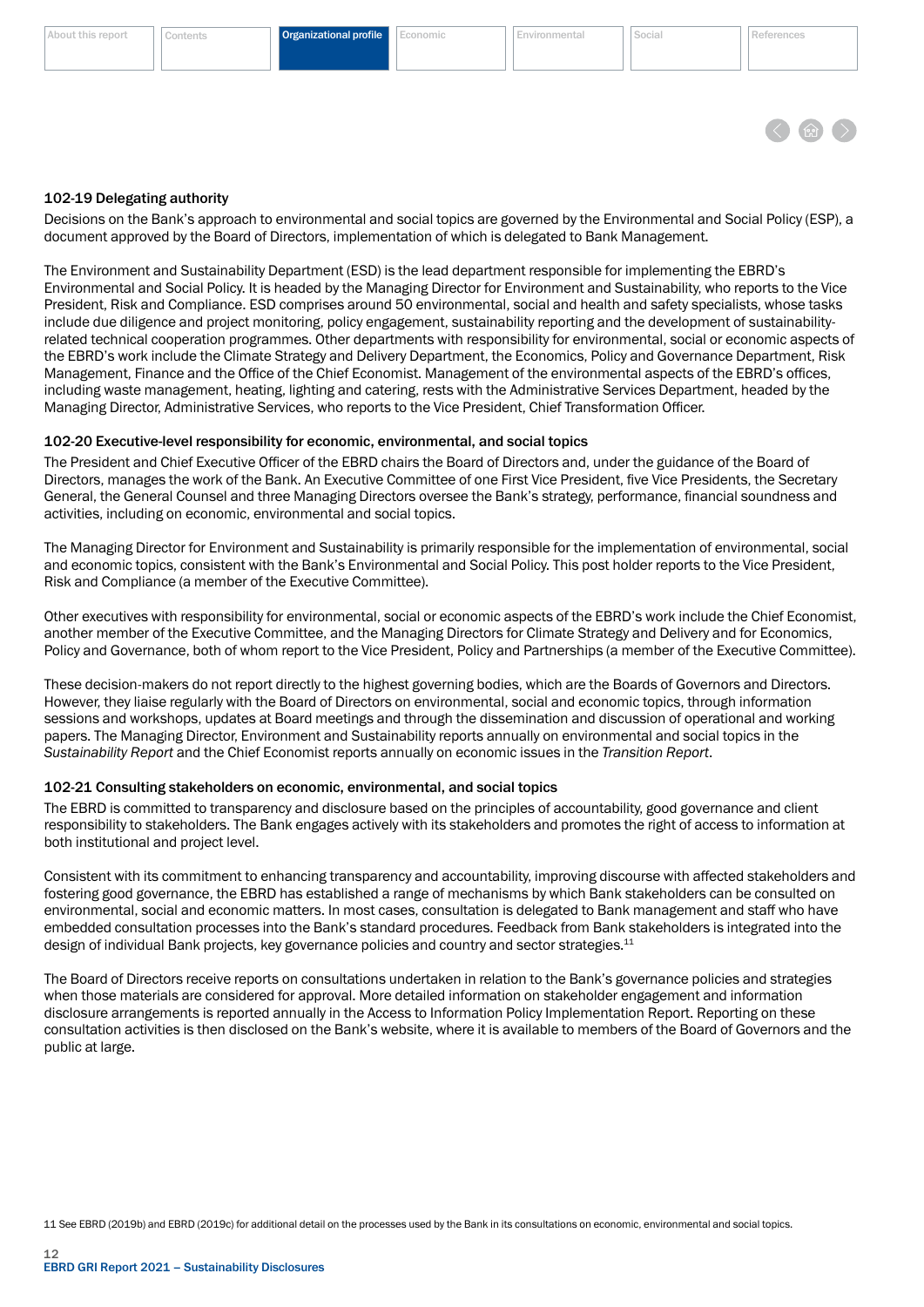

# <span id="page-14-0"></span>102-22 Composition of the highest governance body and its committees

The EBRD's highest governance body is the Board of Governors. It comprises governors from each of the EBRD's 73 shareholders – 71 countries, the EU and the EIB.

The EBRD is an international financial institution, not a commercial organisation. Members of the Board of Governors, therefore, by definition, have significant other positions and commitments in the states they represent. The qualification criteria for appointment to the role of EBRD Governor are set by the governments of the individual EBRD shareholders and may include issues related to independence, gender, membership of an under-represented social group or other factors.

The Board of Governors has established three committees:

- the Remuneration Committee, which makes recommendations on the salary of the Board of Directors
- the Procedures Committee, which outlines the procedures by which any meeting of the Board of Governors will be conducted, and
- the Governors' Committee, which considers and approves the President's Financial Interests Disclosure form,

each of which is made up of members determined by the Board of Governors.

# 102-23 Chair of the highest governance body

The Chair of the Board of Governors is elected at the Annual Meeting of the Board of Governors. The term of the Chair of the Board of Governors runs until the following Annual Meeting. The Chair of the Board of Governors is not an executive officer of the EBRD.

The current Chair of the Board of Governors is the Governor for Portugal, Minister of Finance João Leão.

The two Vice Chairs are:

- the Governor for Estonia, Minister of Finance Keit Pentus-Rosimannus, and
- the Governor for Morocco, a post currently vacant, but filled by Alternate Governor, Director of Treasury and External Finance Faouzia Zaaboul.

#### 102-24 Nominating and selecting the highest governance body

Each governor is appointed by the member they represent (that is, with the exception of the EU and the EIB, they are selected by the government of the day). Governors are usually ministers of finance (or equivalent), although sometimes they are the heads of the national bank (or equivalent).

Each EBRD shareholder determines the criteria for appointment of its EBRD Governor without input or influence from the EBRD. These criteria may include diversity, independence and expertise on economic, environmental and social topics.

#### 102-25 Conflicts of interest

Members of the Board of Governors and Board of Directors represent EBRD member governments. By virtue of their roles as ministers of finance or governors of central banks, some Governors sit on the governance bodies of other international financial institutions.

The Agreement Establishing the Bank ensures that no individual shareholder can have control of the Bank.

The revised Code of Conduct for Officials of the Board of Directors of the EBRD (the Board Code of Conduct) came into effect on 11 November 2021. A key change following the revision process was the creation of a standing Ethics Committee, consisting of Board Directors selected under a codified procedure. The Board Code of Conduct prescribes the rule prohibiting conflicts of interest and provides a clear process for effectively managing any conflicts, so that they are both avoided and managed in a timely fashion. Specifically, Rule 3 of the Board Code of Conduct requires Board officials to avoid any situation involving a conflict of interest or the appearance of a conflict of interest. It further states that Board officials finding themselves in such a situation must recuse themselves and inform the CCO of their recusal. In case of doubt, Board officials, the President or the CCO may request interpretation by the Ethics Committee as to whether a specific situation involves a conflict of interest or the appearance of a conflict of interest under Rule 14(b)(i) of the Board Code of Conduct.

#### 102-26 Role of highest governance body in setting purpose, values, and strategy

The Board of Governors sets the Bank's strategic direction through the five-year Strategic and Capital Framework (SCF). Governors have delegated most powers to the Board of Directors, except those outlined in Article 24.2 of the AEB, which includes decisions on membership, changes in the capital stock, arbitration on interpretations or applications of the AEB, the appointment of Directors and the President, and certain financial decisions (notably the approval of the Bank's financial statements, determination of reserves and allocation of any net income).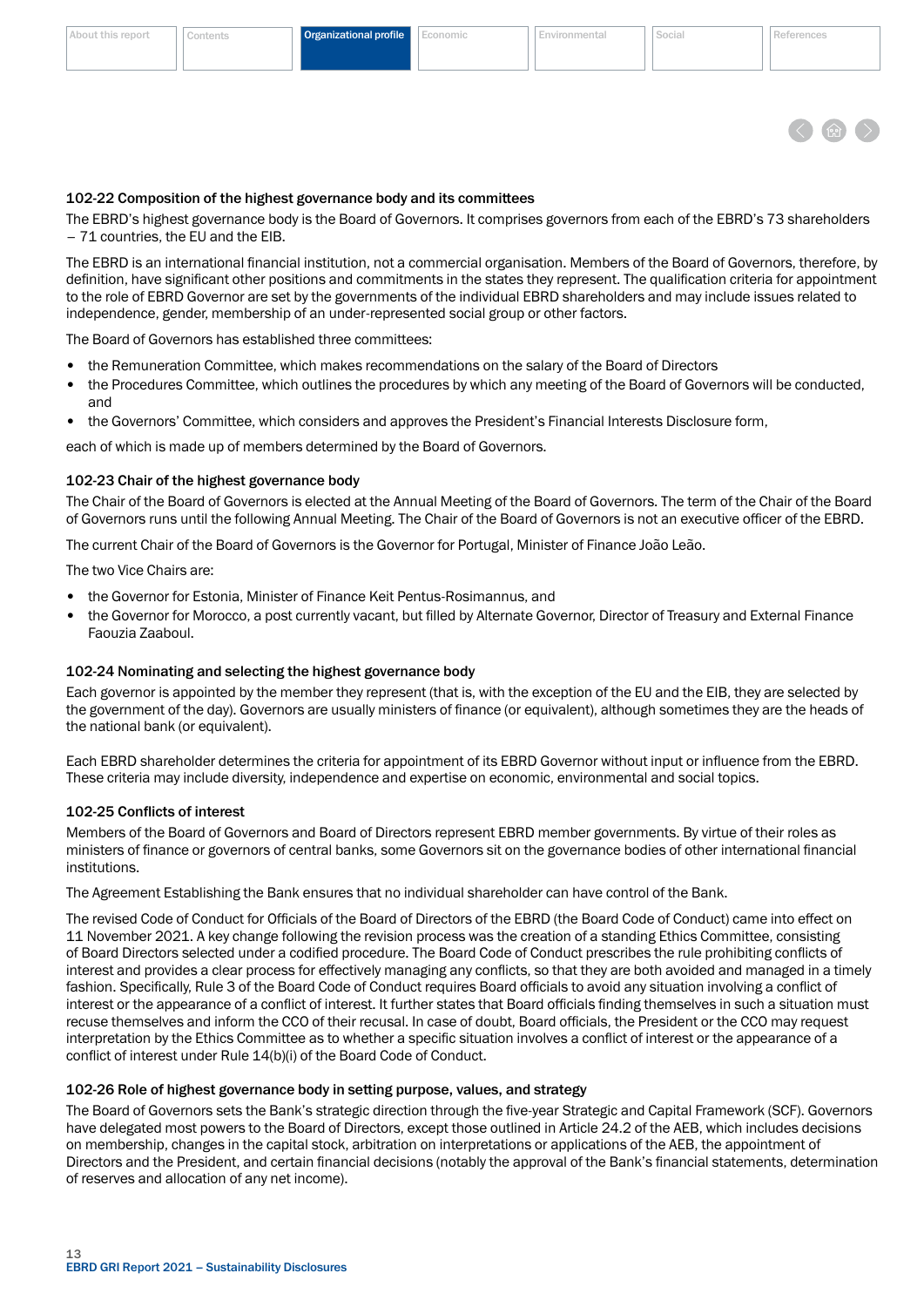

#### <span id="page-15-0"></span>102-27 Collective knowledge of highest governance body

The large majority of governors are elected members of the national governments they represent, who are then elevated to senior positions, such as ministers of finance, or they are elected by the national government to positions such as governor of the central bank. It is assumed that the collective knowledge of the Board of Governors on environmental, social and economic issues is considerable.

To supplement its existing knowledge, the Board of Governors holds an annual meeting to discuss issues related to the EBRD's activities. In support of these meetings and any decisions taken by the Board of Governors, from time to time, Bank Management – under the direction of the Board of Directors – transmits materials to the Board of Governors.

#### 102-28 Evaluating the highest governance body's performance

The highest governance body at the EBRD is the Board of Governors, which consists of 73 governors, each representing their respective member. Governors are usually ministers of finance (or equivalent), who are representatives of government. Consequently, there cannot be any evaluation of the Board of Governors' performance, including with respect to economic, environmental and social performance.

#### 102-29 Identifying and managing economic, environmental, and social impacts

The Bank's policies and strategies link the EBRD's sustainability mandate to its operational activities. The Environmental and Social Policy sets out the Bank's framework for assessing and avoiding or minimising the environmental and social risks and impacts of its projects by ensuring that they are structured to meet good international practice on environmental and social standards and to provide sustainable outcomes. The Bank routinely conducts holistic client [due diligence](https://www.ebrd.com/what-we-do/client-due-diligence.html) that also reviews the appropriateness of a project and risks for the client.

The sustainability challenges faced by each country are considered when the Bank develops country strategies. These strategies are developed in consultation with national governments and civil society and set out the Bank's priorities for investment over the ensuing five years to address the priority transition gaps and sustainability challenges in the economies where it operates. Sector strategies and policies set out its objectives for segments of the economy across the EBRD regions. These also describe the sustainability challenges and opportunities each sector presents. They prioritise the Bank's actions and impose restrictions on its activities. The EBRD's approach and the standards it asks its clients' projects to meet are set out in its 10 [Performance](https://www.ebrd.com/news/publications/policies/environmental-and-social-policy-esp.html)  [Requirements](https://www.ebrd.com/news/publications/policies/environmental-and-social-policy-esp.html), which sit alongside the Environmental and Social Policy. In addition to this, in June 2021 the EBRD published a [methodology](https://www.ebrd.com/documents/comms-and-bis/ebrd-paris-alignment-methodology.pdf) to determine the alignment of directly financed investments with the mitigation and adaptation goals of the Paris Agreement. Since 1 June 2021, all projects in this category have been subject to an assessment of their "Paris alignment". Underpinning the Bank's approach to environmental protection is a commitment to promoting high standards, including applicable EU standards and best available techniques. In December 2021, the Bank published a consultation document on its methodology for assessing the Paris alignment of indirect finance (see: https://www.ebrd.com/news/events/paris-agreement-alignmentmethodology-for-ebrd-indirect-finance.html and https://www.ebrd.com/strategies-and-policies/have-your-say.html).

All of the EBRD's projects are subject to environmental and social appraisal. The Bank develops environmental and social action plans to enable client projects to meet the Performance Requirements over time. It is precautionary in its approach to the protection, conservation, management and sustainable use of living natural resources and requires relevant projects to include measures to safeguard and, where feasible, enhance vital ecosystems and the biodiversity they support. Measuring, monitoring and reporting are vital components of the EBRD's approach to sustainability. These enable the Bank to track the performance of individual projects and implement corrective actions where needed. For the EBRD as an institution, monitoring and measuring project impacts is the key to demonstrating that the Bank is delivering on its mandate, policies and strategies. It asks all of its clients to report annually on their environmental and social performance and on the implementation of environmental and social action plans. The EBRD's environmental and social specialists carry out on-site monitoring visits for higher-risk projects and advise clients on the implementation of sensitive aspects, such as land acquisition and involuntary resettlement. Due to the Covid-19 pandemic, most on-site visits were cancelled in 2020 and 2021. As a result, project-related communication was primarily conducted online.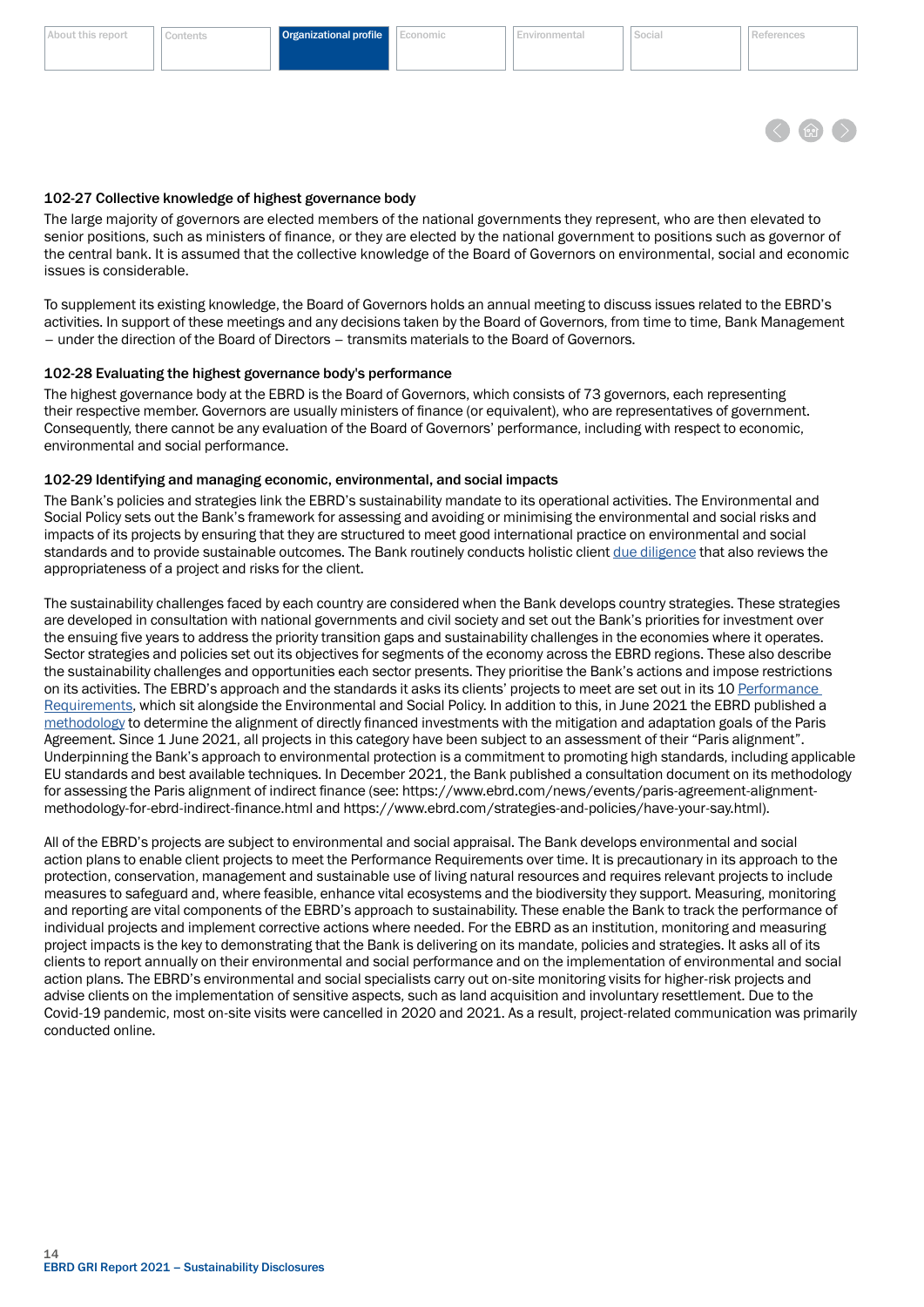#### <span id="page-16-0"></span>[About this report](#page-2-0) [Contents](#page-3-0) Organizational profile [Economic](#page-24-0) [Environmental](#page-29-0) [Social](#page-34-0) [References](#page-48-0)

# 102-30 Effectiveness of risk management processes

The Bank's overall framework for the identification and management of risks is underpinned by independent, second-line-of-defence control functions, including the Risk Management Department, OCCO, ESD, the Finance Department, the Evaluation Department and other units. The Vice President, Risk and Compliance and Chief Risk Officer (CRO) is responsible for ensuring the independent risk management of Banking and Treasury exposure, including processes and governance structures for the independent identification, measurement, monitoring and mitigation of risks incurred by the Bank. The challenge of the control functions, review of their status and assessment of their ability to perform duties independently falls within the remit of the Audit Committee.

Matters related to Bank-wide risk and associated policies and procedures are considered by the Risk Committee. The Risk Committee is chaired by the Vice President, Risk and Compliance, CRO. The Risk Committee is accountable to the President. It oversees all risk-related aspects of the Banking and Treasury portfolios across all sectors and economies and provides advice on risk-management policies, measures and controls. It also approves proposals for new products submitted by Banking or Treasury, as appropriate. Its membership comprises senior managers across the Bank, including representatives from Risk Management, Finance, Banking and OCCO.

The Managing Director, Risk Management reports to the CRO and leads the overall management of the department. Risk management provides an independent assessment of risks associated with individual investments undertaken by the Bank, and performs an ongoing review of the portfolio to monitor credit, market and liquidity risks and to identify appropriate risk-management actions. It also assesses and proposes ways to manage risks arising from correlations and concentrations within the portfolio and ensures that adequate systems and controls are put in place for the identification and management of operational risks across the Bank. It develops and maintains the risk-management policies to facilitate Banking and Treasury operations and promotes risk awareness across the Bank.

The Internal Audit Department, as a third line of defence and, in accordance with the Institute of Internal Auditors' International Professional Practices Framework, is responsible for providing independent and objective assurance to executive management and the Board of Directors on the adequacy and effectiveness of internal controls, governance and risk-management processes to mitigate the Bank's key risks.

The EBRD assesses climate risks in line with the recommendation of the Task Force on Climate-related Financial Disclosures (TCFD). In 2017, the TCFD published recommendations on the voluntary disclosure of such risks, to guide companies and financial institutions in providing information to investors, lenders, insurers and other stakeholders. The TCFD recommends grouping these disclosures into four pillars: (i) governance, (ii) strategy, (iii) risk management and (iv) metrics and targets. The EBRD became a supporter of the TCFD in May 2018 and was the first multilateral development bank to sign up to the initiative. Our [second TCFD](https://www.ebrd.com/news/2021/ebrds-second-tcfd-report-discloses-new-work-on-climate-risk-assessment-.html#:~:text=The%20EBRD%20has%20published%20its,Related%20Financial%20Disclosures%20(TCFD).&text=It%20further%20sets%20out%20key,the%20economies%20where%20it%20invests)  [report](https://www.ebrd.com/news/2021/ebrds-second-tcfd-report-discloses-new-work-on-climate-risk-assessment-.html#:~:text=The%20EBRD%20has%20published%20its,Related%20Financial%20Disclosures%20(TCFD).&text=It%20further%20sets%20out%20key,the%20economies%20where%20it%20invests) was published in October 2021.

The TCFD identifies two broad types of climate risk:

- Carbon transition risks, which arise from the process of adjustment to a low-carbon economy and are influenced by a range of factors, including developments in policy and regulation, the emergence of disruptive technologies or business models, shifting sentiment and societal preferences, and evolving legal interpretations.
- Physical climate risks resulting from the impacts of a changing and variable climate, which may result in disruptions and increased costs to a wide range of economic activities. These risks can be acute (event-based physical climate hazards, such as storms or floods) or chronic (progressive shifts in weather patterns, such as increasing water stress).

The EBRD has developed a methodology for identifying and managing both categories of risk.

#### 102-31 Review of economic, environmental, and social topics

The strategic focus of the EBRD is determined by the Board of Governors, which represents each of the 73 shareholders of the Bank. In October 2020, the Governors unanimously approved the EBRD [Strategic and Capital Framework for 2021-25.](https://www.ebrd.com/what-we-do/strategy-capital-framework)

The Bank's Environmental and Social Policy is also reviewed and updated on a five-yearly cycle. The policy was last reviewed in 2019, following extensive consultation with EBRD shareholders, clients and CSOs.

#### 102-32 Highest governance body's role in sustainability reporting

The EBRD's *Sustainability Report* is approved by the Strategy and Policy Committee, chaired by the Vice President, Policy and Partnerships. The report is also presented to the Financial and Operations Policies Committee of the Board of Directors for review and comment.

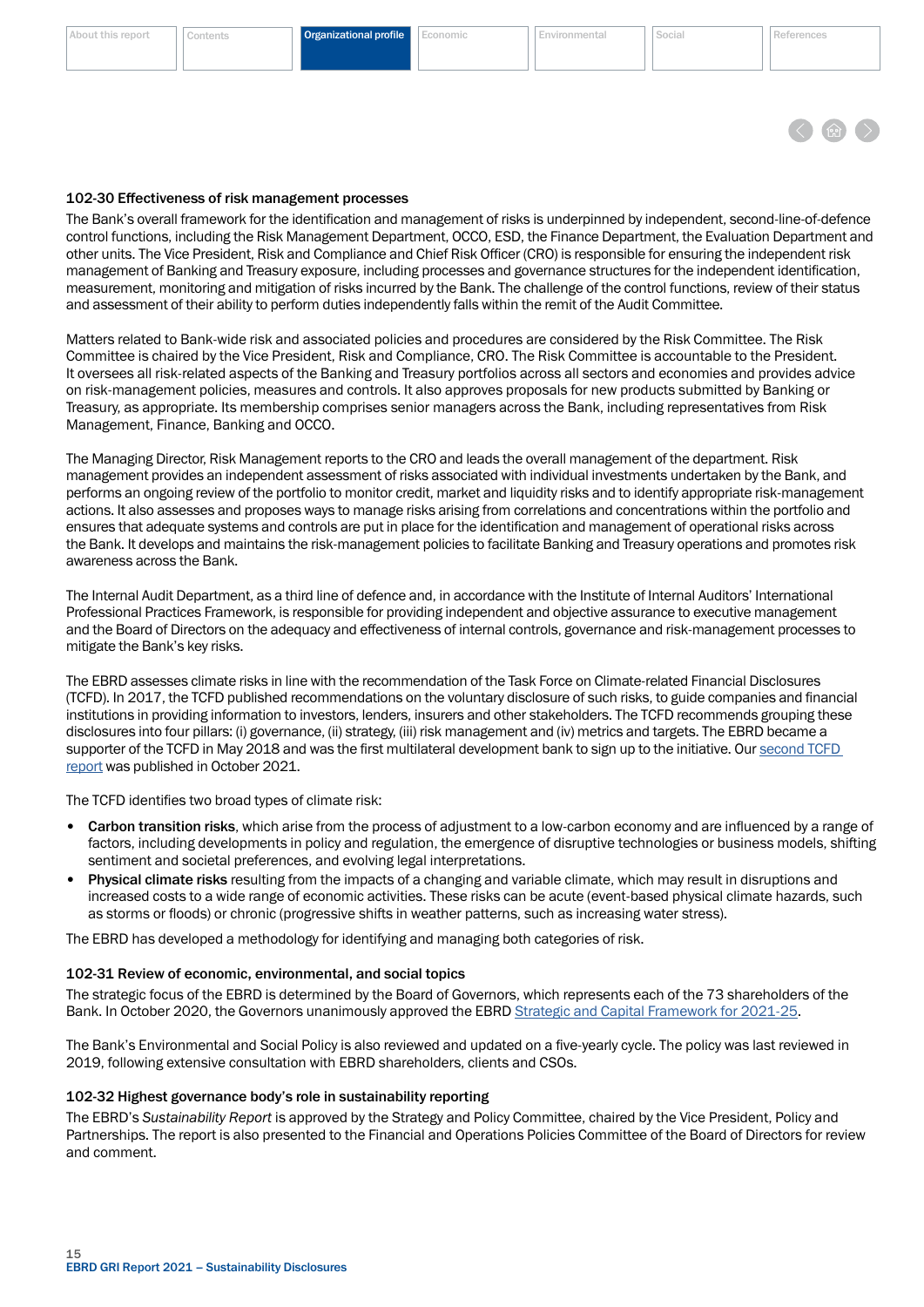### Table 102-34-1. Active cases, end of 2021

resettlement and livelihood restoration.

 $\overline{1}$ 

102-34 Nature and total number of critical concerns

| <b>IPAM case ID</b> | <b>Case name</b>                                       | <b>Main issues of concern</b>                                                          |
|---------------------|--------------------------------------------------------|----------------------------------------------------------------------------------------|
| 2021/03             | Maritza East Mine                                      | Livelihood restoration, resettlement                                                   |
| 2021/02             | Gradacac Water Supply Project                          | Economic displacement                                                                  |
| 2021/01             | Belgrade Solid Waste PPP (Request #2)                  | Livelihood restoration, resettlement, economic displacement                            |
| 2020/07             | <b>Tumad Gold Mines Development</b>                    | Livelihood restoration, gender, economic displacement                                  |
| 2020/06             | Corridor Vc in FBH - Part 3                            | Vulnerable groups, economic and physical displacement,<br>biodiversity, cultural sites |
| 2020/02             | Lydian (Amulsar Gold Mine) - Extension                 | Pollution, economic displacement, stakeholder engagement                               |
| 2020/01             | North-South Corridor (Kvesheti-Kobi) Road Project      | Economic displacement, cultural heritage                                               |
| 2019/01             | Shuakhevi HPP (Request #2)                             | Risk assessment, community health and safety                                           |
| 2018/09             | MHP Corporate Support Loan, MHP Biogas                 | <b>Pollution</b>                                                                       |
| 2018/08             | Nenskra HPP                                            | Indigenous peoples, stakeholder engagement                                             |
| 2018/01             | Kozloduy International<br>Decommissioning Support Fund | Nuclear waste, pollution, stakeholder engagement                                       |
| 2017/07             | Lukoil Shah Deniz Stage II                             | Property loss, stakeholder engagement                                                  |
| 2017/05             | Southeast Europe Equity Fund II                        | Labour rights                                                                          |

In 2021, IPAM managed 12 cases that had been carried over from previous years and reviewed 15 new requests. Three of those requests were registered and became cases, and, as of the end of 2021, a portfolio of 13 active cases was to be transferred to 2022 for continued management. All of these cases were managed under the 2019 PAP, with the exception of one case undergoing compliance review, which remains under the 2014 Project Complaints Mechanism Rules of Procedure. Three investigations initiated in 2020 are currently ongoing; for two of those, fact-finding missions to the project site took place.

Currently, IPAM is monitoring the implementation of three Management Action Plans. Topics of particular relevance in current compliance cases include indigenous peoples, vulnerable groups (Roma and refugee returnees), economic displacement,

through its Audit Committee. The 2019 Project Accountability Policy (PAP) superseded the 2014 Project Complaint Mechanism Rules of Procedure, and IPAM came into force on 1 July 2020.

IPAM meets quarterly with the Board´s Audit Committee and holds additional briefings on request or as needed. In addition to sharing reports with key case stakeholders, IPAM routinely submits all case reports to the Board and the President. The IPAM Case Registry is used to disclose all case reports to the public.

<span id="page-17-0"></span>102-33 Communicating critical concerns

The Independent Project Accountability Mechanism (IPAM) independently reviews issues raised by individuals or organisations with regard to Bank-financed projects that are believed to have caused, or to be likely to cause, harm. The purpose of the mechanism is to facilitate the resolution of social, environmental and public disclosure issues among project stakeholders; to determine whether the Bank has complied with its ESP and the project-specific provisions of its Access to Information Policy; and, where applicable, to address any existing non-compliance with these policies, while preventing future non-compliance by the Bank.

IPAM is an independent function, governed outside of Bank management, with a direct reporting line to the Board of Directors

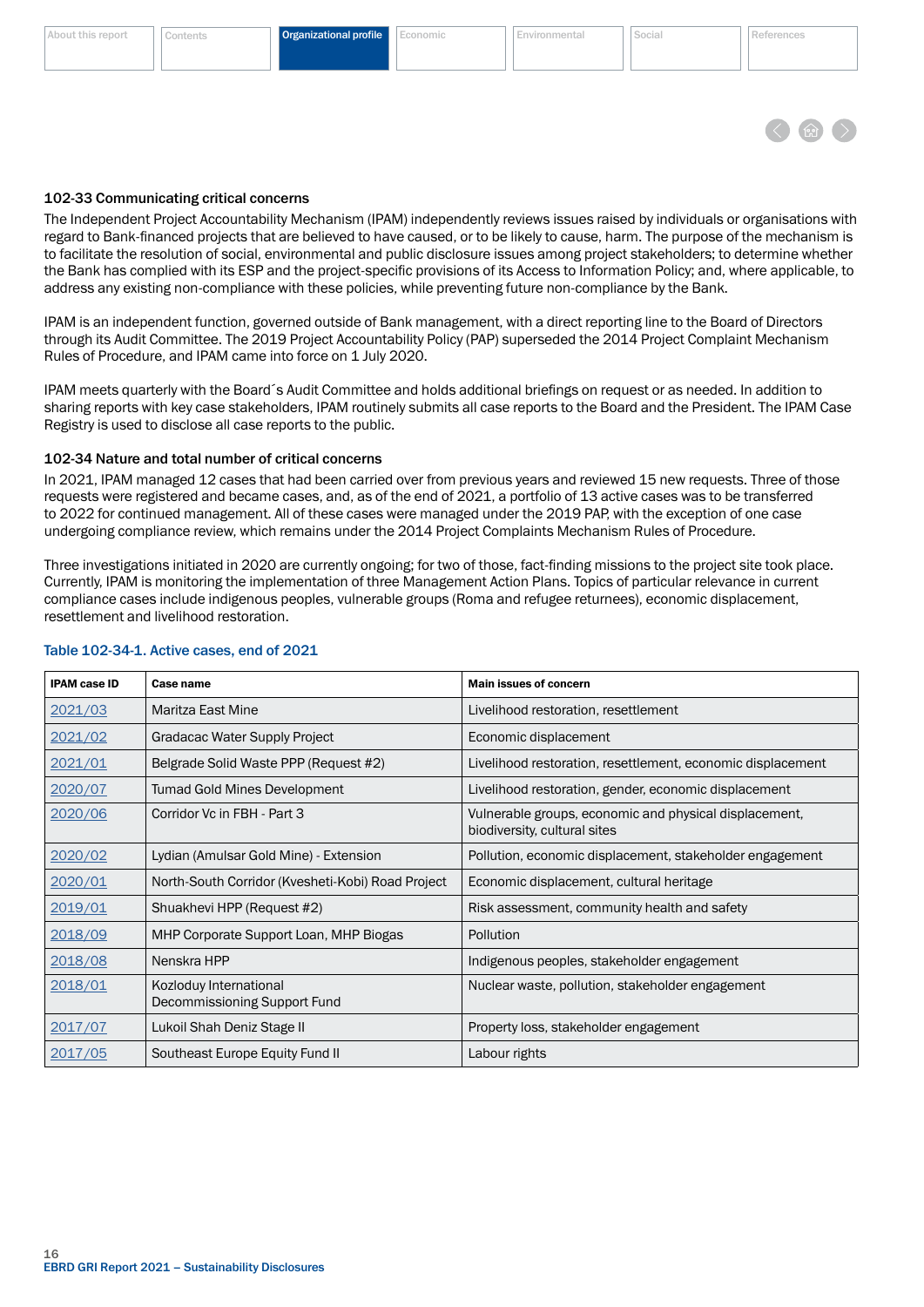#### <span id="page-18-0"></span>[About this report](#page-2-0) [Contents](#page-3-0) Organizational profile [Economic](#page-24-0) [Environmental](#page-29-0) [Social](#page-34-0) [References](#page-48-0)



#### 102-35 Remuneration policies

#### Board of Directors

The Remuneration Committee makes recommendations for any changes in the compensation of the Directors and Alternate Directors of the Bank. It consists of the Chair of the Board of Governors plus two other members proposed by the President and appointed by the Chair. The members of the committee are not remunerated.

The remuneration of Directors and Alternate Directors is determined and approved by the Board of Governors. It is reviewed every three years before the triennial election of Directors, with interim adjustments, unless the Remuneration Committee proposes an alternative recommendation for approval by the Board of Governors.

Directors and Alternate Directors can participate in the same benefit schemes as staff (medical, pensions and other benefits), but are not eligible for variable remuneration (performance-based compensation awards). Some Directors and Alternates are paid directly by the constituency they represent and do not participate in the Bank's retirement plans and/or other benefits. In such cases, the funds that would otherwise be used by the Bank to pay such Directors and Alternates are made available to the directorship to offset other eligible costs to the directorship.

#### Executive Committee

The President's salary and benefits are approved by the Board of Governors. The President can participate in the same benefit schemes as staff, but is not eligible for performance-based compensation awards. The President's gross annual salary is adjusted on 1 April each year with reference to the UK Consumer Price Index of the preceding August, unless an alternative recommendation is approved by the Board of Governors before 1 April of the year in which the adjustment should take effect.

The Vice Presidents (VPs) are appointed by the Board of Directors on the recommendation of the President, with the terms of reference for each Vice President's role and the terms and conditions of employment determined by the Board of Directors.

Typically, the appointments are based on fixed-term contracts of four years. Salaries and benefits are approved by the Board of Directors. The President makes an annual proposal to the Board of Directors on adjustments to the salaries of Vice Presidents. Vice Presidents can participate in the same benefit schemes as staff, but are not eligible for performance-based compensation awards.

Salary data for the Board of Directors, President and Vice President are disclosed every year in the EBRD's *Financial Report*.

#### Table 102-35-1. Salary data

| <b>President and Vice Presidents</b>                                                               | 2021<br>£000 | 2021<br>€000 | 2020<br>£000 | 2020<br>€000 |
|----------------------------------------------------------------------------------------------------|--------------|--------------|--------------|--------------|
| President                                                                                          | 381          | 443          | 380          | 428          |
| First Vice President and Head of Client Services Group                                             | 350          | 407          | 349          | 393          |
| Vice President, Finance and Chief Financial Officer                                                | 319          | 371          | 318          | 358          |
| Vice President, Risk and Compliance and Chief Risk Officer                                         | 319          | 371          | 318          | 358          |
| Vice President, Banking                                                                            | 319          | 371          | 318          | 358          |
| Vice President, Chief Administrative Officer <sup>12</sup>                                         | 319          | 371          | 318          | 358          |
| Vice President, Human Resources, Corporate Services and Chief Administrative Officer <sup>13</sup> | 319          | 371          | n/a          | n/a          |
| Vice President, Policy and Partnerships <sup>14</sup>                                              | 319          | 371          | 318          | 358          |
| <b>Board of Directors</b>                                                                          |              |              |              |              |
| <b>Director</b>                                                                                    | 161          | 187          | 161          | 181          |
| Alternate Director                                                                                 | 134          | 156          | 133          | 150          |

13 New position as of 4 October 2021.

14 New position as of 4 October 2021.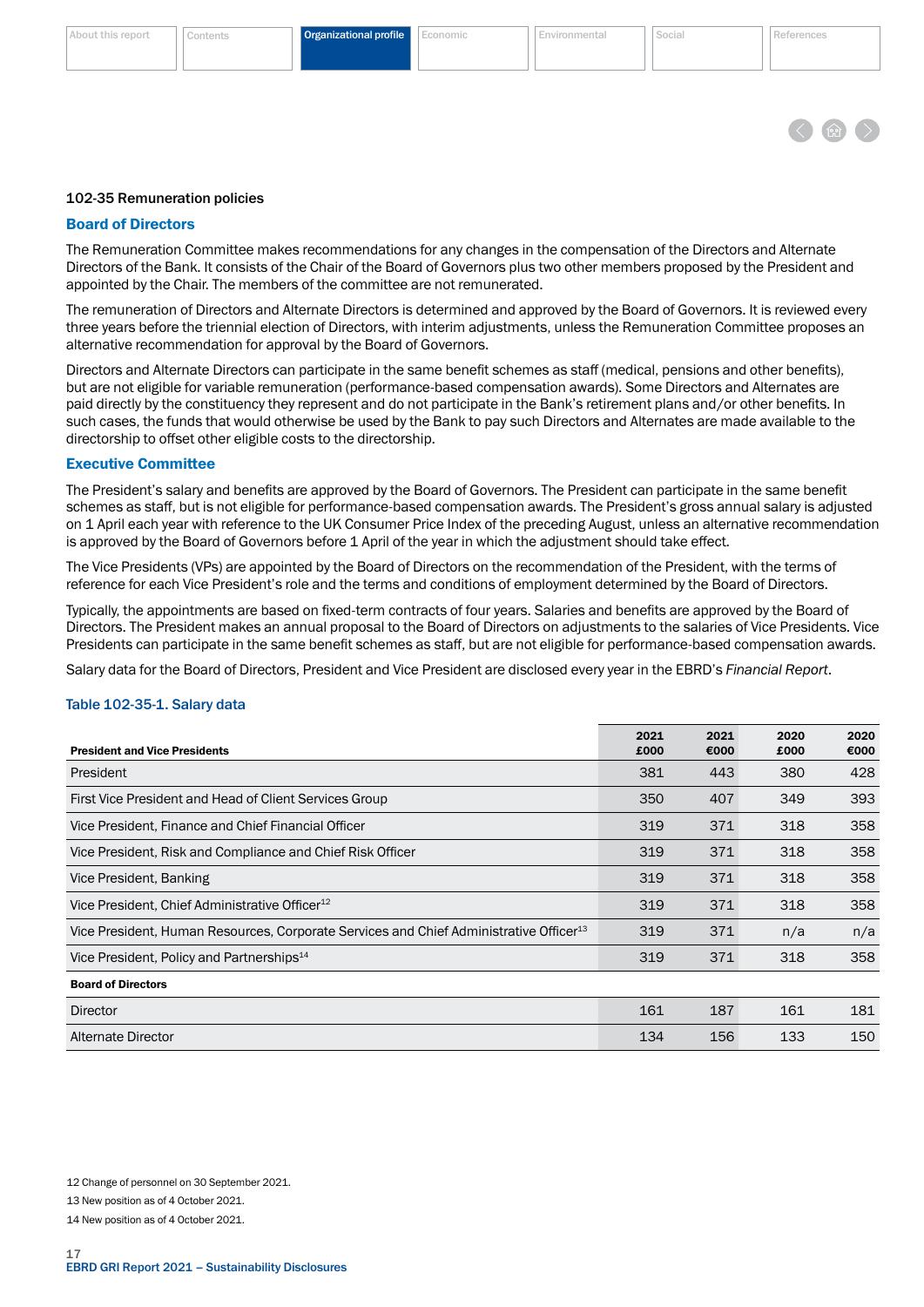

#### <span id="page-19-0"></span>102-36 Process for determining remuneration

The Board of Directors determines the total amount, following the recommendation of the President, of the annual salary budget increase and performance-based compensation (PBC), if any, to be distributed among eligible staff members. The PBC released is conditional on the Bank's overall corporate performance in relation to the objectives set in the corporate scorecard.

#### 102-37 Stakeholders' involvement in remuneration

The Budget and Administrative Affairs Committee assists the Board of Directors in fulfilling its responsibilities in relation (but not limited) to the budget, staff and administrative resources (including the annual salary budget increase and PBC budget released), efficiency, cost controls and budgetary prudence, and human resource (HR) policies (including its rewards policy). At the end of each annual pay-review cycle, the Board of Directors is informed of the outcome of the annual performance and pay-review process.

#### 102-38 Annual total compensation ratio

#### Table 102-38-1. Annual total compensation ratio, 2019-21

| Year    | <b>Compensation ratio</b> |
|---------|---------------------------|
| 2021    | 6.57:1                    |
| $2020*$ | 6.57:1                    |
| $2019*$ | 6.60:1                    |

\* Restated from previous publication. See section 102-48.

The table shows the ratio of annual total compensation for the highest-paid individual in Headquarters to the median annual total compensation of all employees. The type of compensation used in the calculation is base salary on a full-time equivalent basis.

#### 102-39 Percentage increase in annual total compensation ratio

#### Table 102-39-1. Increase in compensation ratio, 2019-21

| Year | Increase in compensation ratio |
|------|--------------------------------|
| 2021 | 0.4:1                          |
| 2020 | 0.81:1                         |
| 2019 | 0.9:1                          |

The table shows the ratio of the increase in annual total compensation for the highest-paid individual to the median increase in annual total compensation for all employees (excluding the highest-paid individual). The type of compensation used in the calculation is base salary.

# Stakeholder engagement

#### 102-40 List of stakeholder groups

An overview of the stakeholder groups engaged by the EBRD during the reporting period is provided below. The list is not exhaustive and is presented in alphabetical order:

- academics and researchers
- associations, foundations and think tanks
- CSOs and non-governmental organisations (NGOs)
- clients, investors, commercial banks, funds and other institutions
- ESG analysts, financial analysts, rating agencies
- EU institutions and affiliates
- media
- multilateral development banks and international financial institutions
- project promoters and financial beneficiaries
- public (including local communities)
- staff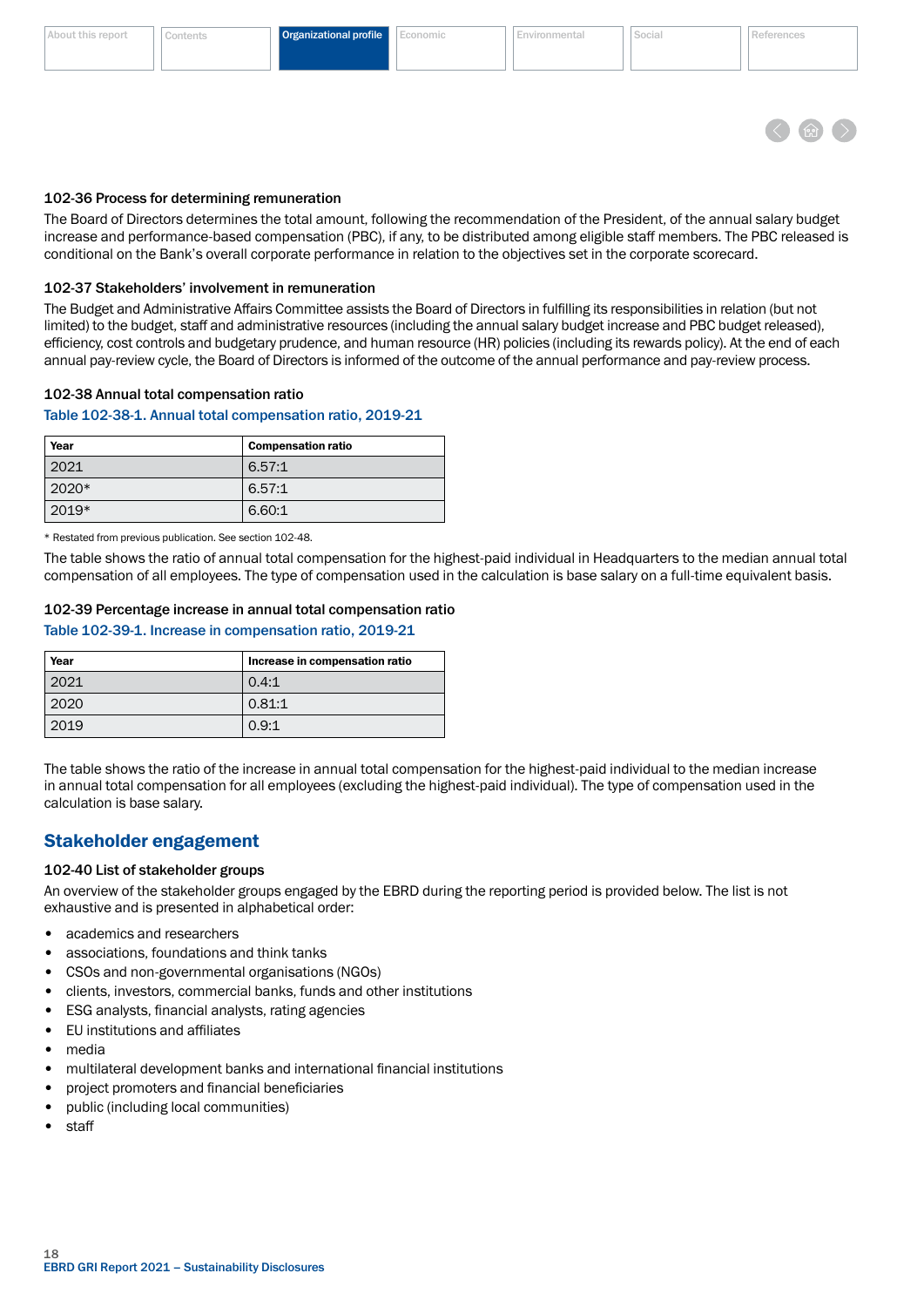

#### <span id="page-20-0"></span>102-41 Collective bargaining agreements

The EBRD staff's right to associate is enshrined in the Staff Regulations, a policy document adopted by the Board of Directors. The Staff Council's objective is to foster a sense of common purpose among staff, promote and safeguard the rights, interests and welfare of staff, and represent general staff interests. The Staff Council acts as representative of all staff in order to present their views to the Bank's President on matters pertaining to staff policy, conditions of service and the establishment of procedures for the consideration of complaints and grievances.

The Staff Council is a body elected by Bank staff, which operates in accordance with its statutory documents (constitutions, bylaws and election rules) and is consulted by Management, as provided for in the Staff Council working arrangements issued by the President. The Staff Council consists of 14 representatives and the composition is such as to ensure fair and proportionate representation of all Bank staff and categories.

In addition, the EBRD's Diversity and Inclusion Policy was introduced in September 2014 to strengthen the Bank's vision to become a truly inclusive, open, modern organisation that employs diverse talent. The EBRD is committed to creating a diverse and inclusive culture and, therefore, the Diversity and Inclusion Steering Group, in partnership with HR and the Bank's employee networks, drives the diversity and inclusion agenda. The EBRD provides guidance on the Bank's approach to reasonable adjustments in the workplace for staff members with disabilities, for managers and staff. Further line-manager training and resources are available on topics such as disability communication, mental health at work, non-visible disabilities and making adjustments. Engagement and support are also available in the form of the Disability Network, the Bank's Disability Advisor and the Business Disability Forum (BDF), of which the EBRD is a member. As part of the Bank's membership, all managers have access to a free advice service that provides expert guidance on managing staff with disabilities, while the BDF website contains a wealth of useful information.

It should also be noted that the HROD Department and Staff Council regularly run staff surveys to canvass views and opinions on a range of topics. One engagement survey is run per annum, plus a number of pulse surveys; the number of the latter varies depending on the insights the Bank's Management team wishes to have.

#### 102-42 Identifying and selecting stakeholders

As an international financial institution and multilateral development bank, the EBRD engages with a wide variety of stakeholders. There are no specific stakeholder groups with which the Bank has decided not to engage.

#### 102-43 Approach to stakeholder engagement

The EBRD's approach to stakeholder engagement is defined by its Access to Information Policy, which sets out what the Bank will disclose proactively and how it will respond to requests for information.

For projects with potential environmental or social impacts, the Bank publishes Project Summary Documents that describe the project, the results of the environmental and social appraisal and the action agreed with the client to ensure compliance with the EBRD's Performance Requirements. For projects with significant adverse future impacts, the Bank discloses Environmental and Social Impact Assessments. It also requires clients to disclose Environmental and Social Impact Assessments, to undertake public consultation with potentially affected people and to provide processes for raising and addressing grievances.

The Bank engages with CSOs on individual projects and in the development of policies and initiatives. It also supports the capacity building of local civil-society groups using technical cooperation funds. The Bank is committed to open and constructive engagement with all of its stakeholders, including shareholders, donors, other multilateral development banks, international financial institutions, industry groups and trade unions.15

#### 102-44 Key topics and concerns raised

CSOs are integral to and partners of the EBRD in the [economies where the Bank operates](https://www.ebrd.com/where-we-are.html). They contribute to the development of its policies, strategies and projects, promote public dialogue and hold governments and policymakers publicly accountable.

In line with the EBRD's [Access to Information Policy](https://www.ebrd.com/what-we-do/strategies-and-policies/access-to-information-policy.html), the Bank continually exchanges information with CSOs on policy dialogue, strategy consultations and operational and institutional partnerships. Information is shared with the public through various channels, including on the EBRD [website.](https://www.ebrd.com/who-we-are/civil-society/news-and-events.html) The Bank engages with civil society across the EBRD regions, in line with best practice. This includes:

- disclosing proactively and on request information about projects and services
- engaging in dialogue with citizens and CSOs, both through high-level exchanges about strategic issues and at the working level in relation to specific projects and services
- conducting formal consultations with citizens and CSOs in relation to major institutional strategic issues, projects and services
- proactively cooperating, raising awareness and transferring knowledge to local community groups (including informal groups of citizens) and CSOs.

15 See EBRD (2019c).

19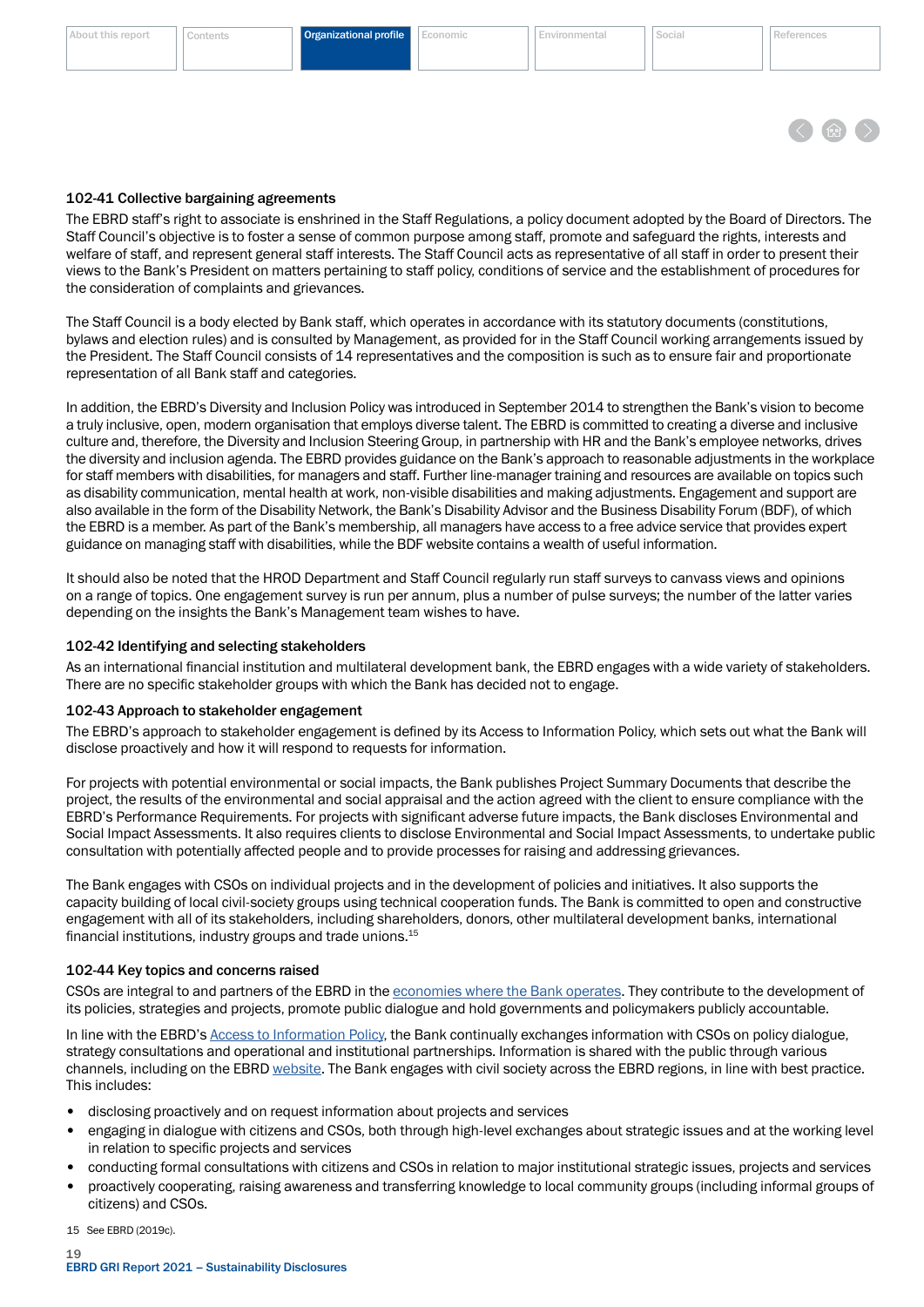

Dialogue with external stakeholders focuses on human rights and democracy, environmental and social issues, economic inclusion and gender, transparency, good governance and business development issues related to the EBRD's work. The Access to Information Policy and Directive govern the disclosure of environmental and social documents, such as Project Summary Documents and environment and social impact documents and their translation into the official languages of the Bank, as well as updates and revised methods of [requesting information.](https://www.ebrd.com/who-we-are/civil-society-engagement/contact.html)

EBRD management reviews all comments received during public consultation periods and advises the Board of Directors accordingly. This feedback, along with comments from shareholder governments, clients and other interested parties, is taken into account by the Bank when shaping assessments and decisions on policy and strategy.

The Bank promotes cooperation and partnerships via the [Civil Society Capacity Enhancement Framework.](https://www.ebrd.com/who-we-are/civil-society-capacity-enhancement.html) This grant-based programme enables the EBRD to engage more proactively and provide support to a wide range of CSOs in the economies where it invests. The Bank provides technical cooperation funds, training and support to enhance civil-society stakeholders' technical knowledge, outreach and project management skills, as well as their governance and organisational capacity in four main policy areas: (i) sustainable energy and resources, (ii) economic inclusion and gender, (iii) good governance and (iv) digitalisation.

A non-exhaustive list of key topics and concerns raised through stakeholder groups in 2021 is detailed in the table below.

#### Table 102-44-1. Some key topics and concerns raised through stakeholder groups, 2021\*

| <b>Topic raised</b>                                                                                                                                   | <b>Response</b>                                                                                                                                                                                                                                                                                                                                                                                                                                                                                                                                                                                                                                                                                                                                                                                                                                                                                                                                                                                                            |
|-------------------------------------------------------------------------------------------------------------------------------------------------------|----------------------------------------------------------------------------------------------------------------------------------------------------------------------------------------------------------------------------------------------------------------------------------------------------------------------------------------------------------------------------------------------------------------------------------------------------------------------------------------------------------------------------------------------------------------------------------------------------------------------------------------------------------------------------------------------------------------------------------------------------------------------------------------------------------------------------------------------------------------------------------------------------------------------------------------------------------------------------------------------------------------------------|
| Potential negative impact of the Covid-19<br>pandemic on EBRD operations                                                                              | The EBRD continued to engage with civil-society organisations (CSOs) over the course<br>of 2021, providing support through ongoing dialogue and counselling. The key topics<br>and concerns cited focused on the Bank's green initiatives, in particular, projects'<br>environmental and social impact. Other issues concerned infrastructure, human<br>rights, due diligence and the gender gap. To address these queries, the EBRD's Civil<br>Society Engagement (CSE) Unit provided written responses and facilitated meetings,<br>workshops and public consultations between EBRD senior management and the third<br>parties/stakeholders in question. For more information, go to:<br>https://www.ebrd.com/what-we-do/coronavirus-solidarity.                                                                                                                                                                                                                                                                         |
| <b>Environmental sustainability and</b><br>social standards in project and policy<br>implementation                                                   | Some of the key topics raised as a result of stakeholder engagement activities related<br>to project gender issues, in particular, the uneven impacts of Covid-19, climate<br>change and adherence to stated commitments, including the alignment of certain<br>projects with the Paris Agreement. Participants also cited labour standards (child<br>and forced labour), as well as allegations of retribution in relation to specific projects.<br>Among other key topics were opportunities for women in business and the meaningful<br>conduct of stakeholder engagement, including consultation with project-affected<br>people. The EBRD's teams (including the CSE, the Environment and Sustainability<br>Department, and Communications), responded to these concerns by facilitating,<br>among other things, a number of discussions between Bank staff and interested<br>parties. For more information, go to:<br>https://www.ebrd.com/what-we-do/strategies-and-policies/access-to-information-<br>policy.html. |
| Addressing urban environmental challenges<br>(GCAP)                                                                                                   | Based on feedback from a series of engagements with CSOs in relation to the<br>EBRD's Green City Action Plans, input from external stakeholders was integrated<br>into the lifecycle of sub-projects to ensure that infrastructure investments and policy<br>measures could be developed, implemented and monitored effectively. For more<br>information, go to:<br>https://www.ebrdgreencities.com/about.                                                                                                                                                                                                                                                                                                                                                                                                                                                                                                                                                                                                                 |
| Assessing, discussing and addressing<br>the risk of threats and reprisal for those<br>voicing opinion on the activities of the EBRD<br>or its clients | CSOs and project-impacted stakeholders can provide feedback and raise concerns<br>with the EBRD and its clients to ensure that negative impacts of EBRD-financed<br>projects are avoided, minimised or mitigated appropriately. The EBRD's civil-society<br>community is kept up to date with EBRD operations through regular events and<br>communications, such as the Civil Society Programme at the EBRD Annual Meeting<br>and Business Forum. For more information, go to:<br>https://www.ebrd.com/who-we-are/civil-society/news-and-events.html.                                                                                                                                                                                                                                                                                                                                                                                                                                                                      |

\* This table is not exhaustive and reflects a selection of topics and concerns raised by external stakeholder groups. More information on workshops and events can be found here: https://www.ebrd.com/who-we-are/civil-society/news-and-events.html. For more general information, see: [Civil society engagement](https://www.ebrd.com/who-we-are/civil-society-overview.html).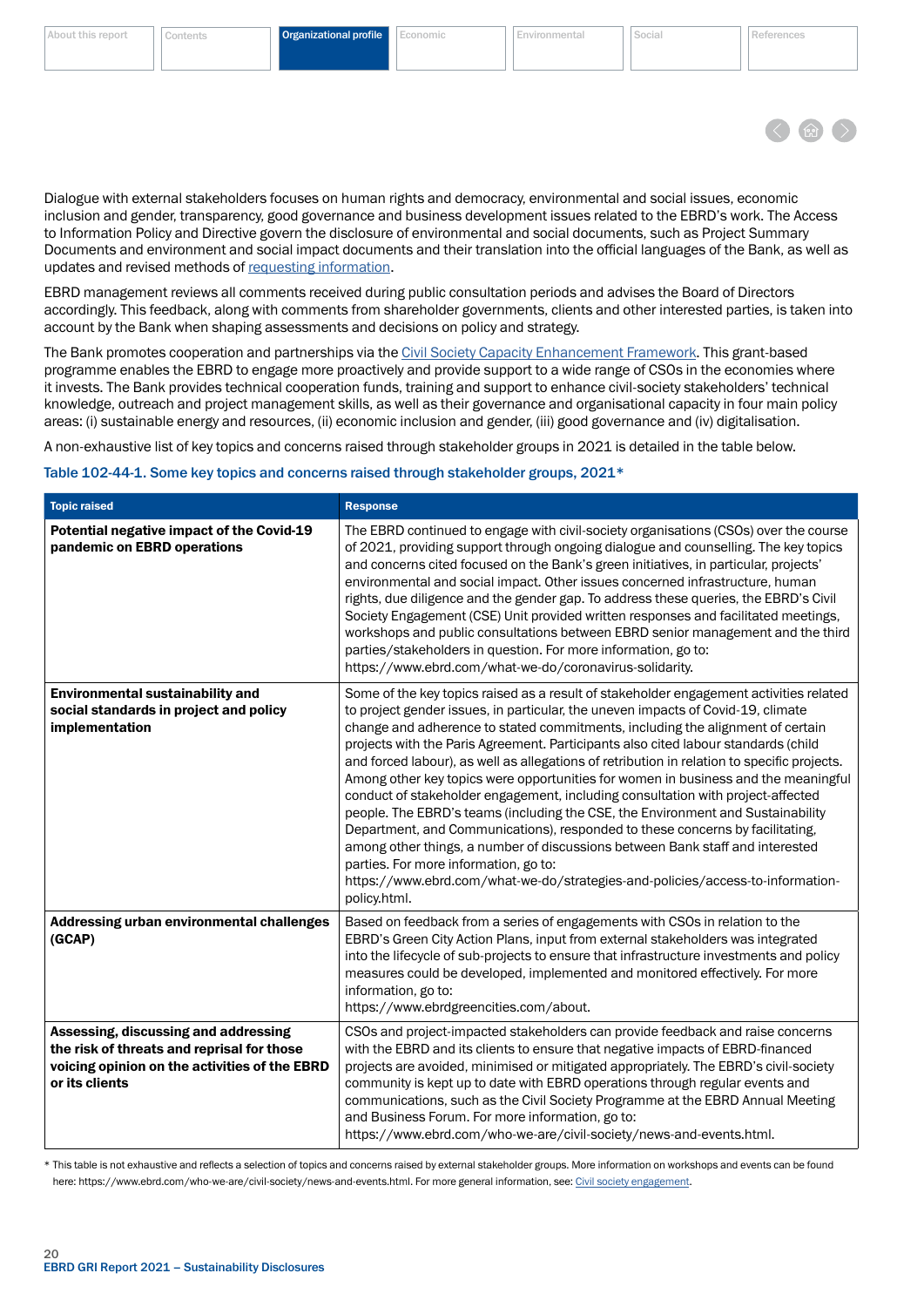#### <span id="page-22-0"></span>[About this report](#page-2-0) [Contents](#page-3-0) **Organizational profile** [Economic](#page-24-0) [Environmental](#page-29-0) [Social](#page-34-0) [References](#page-48-0)



# Reporting practice

#### 102-45 Entities included in the consolidated financial statements

A list of all entities included in the Bank's consolidated financial statements or equivalent documents, can be found in the *[Financial Report 2021](https://www.ebrd.com/news/publications/financial-report/financial-report-2021.html)*, within the main list of EBRD publications.

#### 102-46 Defining report content and topic boundaries

The EBRD conducted its materiality assessment in a multi-step process in 2020, involving internal and external stakeholders. The materiality exercise resulted in the identification of topics that were deemed material to the EBRD as an organisation or to its external stakeholders. Please see 102-47 for a list of these topics. The Bank's management approach can be found at the beginning of each section, identified as a material topic. The EBRD has chosen not only to report on its material topics, but also topics that are of strong interest to its stakeholders. For these topics of interest, please see the general management approach below.

#### Management approach for topics of interest

The EBRD approaches topics of interest in a similar way to material topics. It manages the economic, environmental and social impacts related to each topic and reports according to the GRI Standards. The EBRD identifies, analyses and responds to its risks and impacts in relation to all of these topics. Quantitative and qualitative information on each topic of interest is included in each section, where relevant.

#### 102-47 List of material topics

The EBRD reports on topics identified as material, as well as other topics that are of interest to concerned stakeholders. This determination of materiality was made following a survey of internal and external stakeholders in 2020. If the GRI disclosure in this report is deemed material by survey respondents, this is indicated by an  $(M)$  symbol. The EBRD's material topics are listed below.

#### Table 102-47-1. Material topics

| <b>Disclosure topic</b>             |
|-------------------------------------|
| 205 Anti-corruption                 |
| 302 Energy                          |
| 304 Biodiversity                    |
| 305 Emissions                       |
| 307 Environmental compliance        |
| 403 Occupational health and safety  |
| 405 Diversity and equal opportunity |
| 406 Non-discrimination              |
| 408 Child labour                    |
| 409 Forced or compulsory labour     |
| 411 Rights of indigenous peoples    |
| 412 Human rights assessment         |
| 413 Local communities               |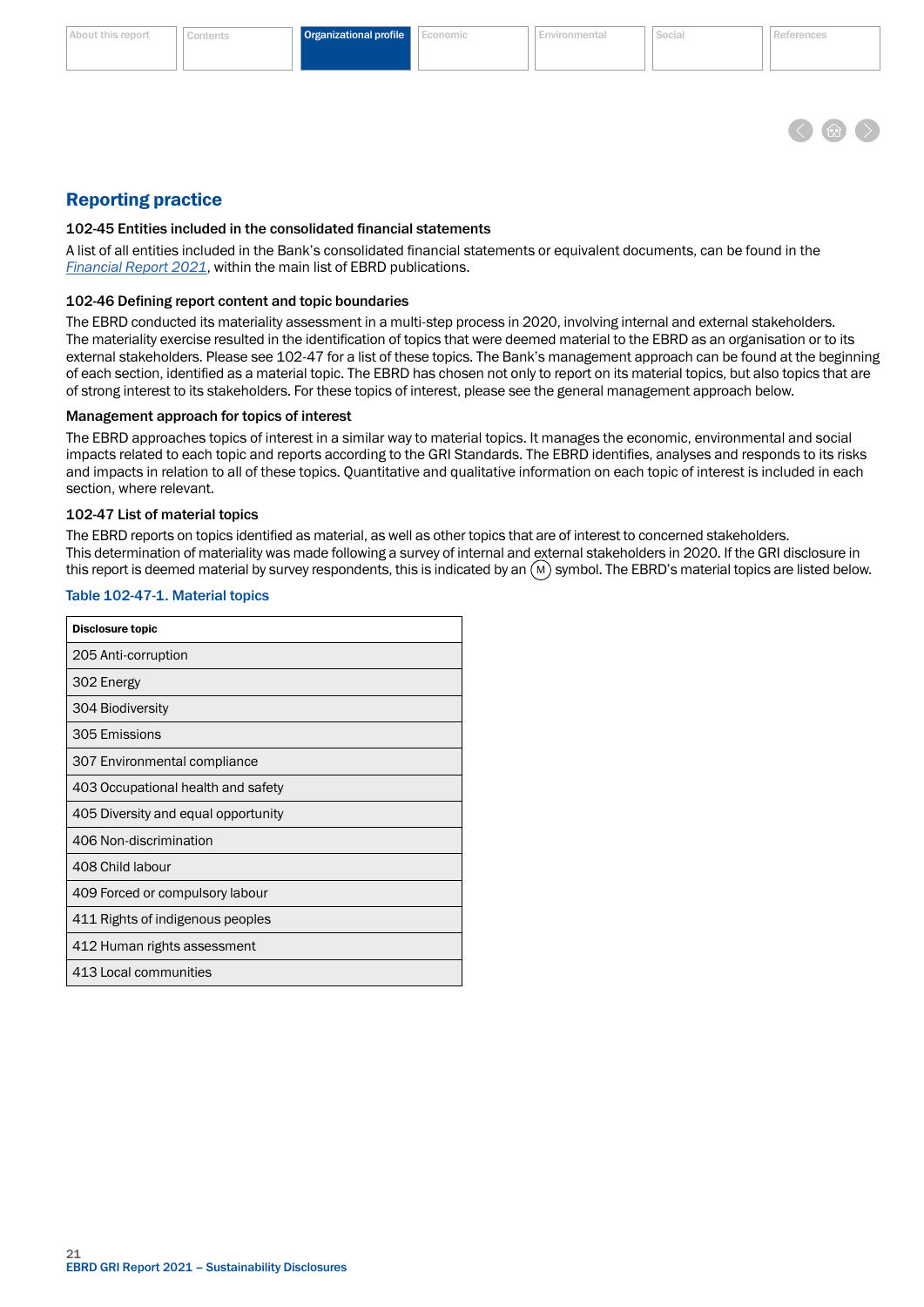#### 102-56 External assurance

102-55 GRI content index

The EBRD *Sustainability Report* and *Sustainability reporting disclosures for 2021 in accordance with the GRI Standards* are not currently subject to external assurance.

 $22$ EBRD GRI Report 2021 – Sustainability Disclosures

#### 102-48 Restatements of Information

The EBRD provides information in line with the GRI Standards. In Table 102-38-1, the ratios for 2019 and 2020 have been restated due to a change in measurement methodology. The new methodology ensures comparability between the 2021 ratio and the figures for the two preceding years. In Table 405-1-1, percentages have been calculated using a new methodology to ensure the consistent presentation of HR data in tables.

#### 102-49 Changes in reporting

In 2021, the EBRD published its [second TCFD report](https://www.ebrd.com/news/2021/ebrds-second-tcfd-report-discloses-new-work-on-climate-risk-assessment-.html) to disclose climate risk assessment methodologies and initial assessments of portfolio risk. The TCFD report will be published on an annual basis. The Bank also published a separate GRI disclosure, alongside its *[Sustainability Report](https://www.ebrd.com/news/publications/sustainability-report/ebrd-sustainability-report-2020.html) 2020*.

# 102-50 Reporting period

The EBRD presents the GRI disclosures at hand for the calendar year 2021.

### 102-51 Date of most recent report

The EBRD published its first GRI disclosure report for 2020 in 2021.

102-54 Claims of reporting in accordance with the GRI Standards

This report has been prepared in accordance with the GRI Standards: Comprehensive option.

102-53 Contact point for questions regarding the report

# 102-52 Reporting cycle

The reporting cycle of the EBRD *Sustainability Report* and the GRI disclosures is annual, running from 1 January to 31 December.

Please contact environmentandsocial@ebrd.com for any questions or comments in respect of sustainability reporting.

<span id="page-23-0"></span>

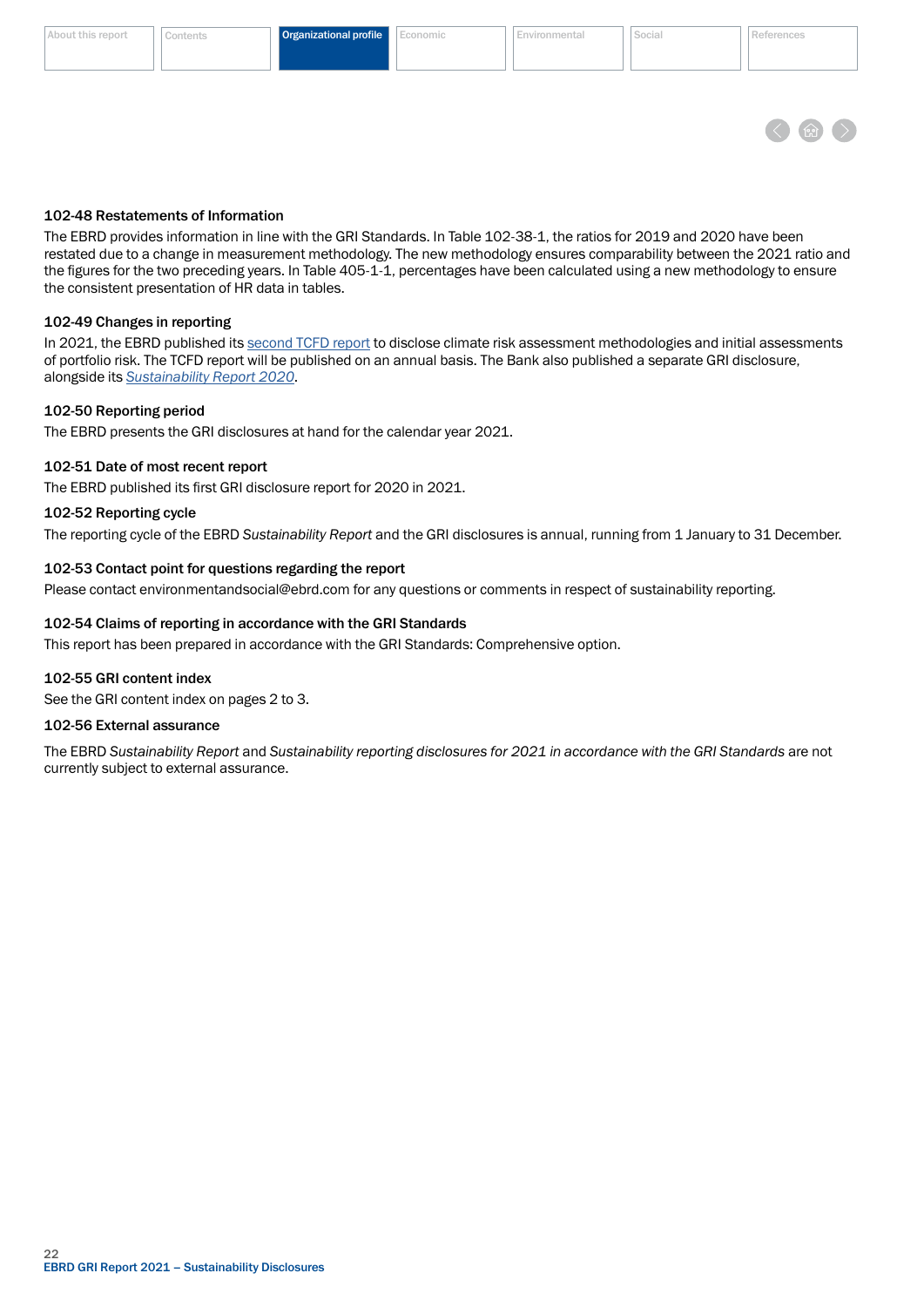

# <span id="page-24-0"></span>GRI 200: Economic

#### GRI 201: Economic Performance 2016

#### 201-1 Direct economic value generated and distributed

In 2021, before the deduction of general administrative expenses and depreciation, the EBRD generated a profit of €2,976 million (2020: €756 million). General administrative expenses and depreciation in 2021 were €474 million (2020: €466 million), of which €309 million were personnel costs (2020: €324 million). The Board of Governors also approved transfers of net income of €80 million in 2021 (2020: €115 million), so the Bank retained €2,422 million of its 2021 profit after transferring net income (2020: €175 million).

The Bank established the EBRD Community Initiative in 2016 to mark the 25th anniversary of the Bank's founding. It provides a framework for the engagement of the institution and its staff in philanthropic, social and cultural activities in the economies where the Bank invests, matching funds raised by EBRD staff in support of local charities and causes. The Community Initiative aims to support staff fundraising activities in three main areas:

- humanitarian and disaster relief
- health and social care
- education

The EBRD Community Initiative has had considerable success over the past five years. It has proved particularly strong in terms of staff engagement, with more than 100 staff fundraising projects initiated in countries where the Bank operates and more than €1.8 million of matching funding provided by the Community Initiative. Over the years, the Initiative has had a positive impact on EBRD staff members' attitude to charitable activities, with the number of staff participating in fundraising activities growing steadily year on year. In total, more than 1,000 personnel have participated in staff fundraising campaigns since the launch of the Community Initiative in 2016.

In addition, the cultural and philanthropic activities undertaken by the Bank and funded wholly or partly by the Community Initiative – specifically, the EBRD Literature Prize and support for a local cultural and philanthropic activity in the country that hosts the EBRD's Annual Meeting – have played a crucial role in raising awareness and the visibility of the Bank in those economies where it invests. The annual EBRD Literature Prize, in particular, is now recognised as a significant cultural initiative that promotes awareness of the rich cultural diversity of the 38 economies in the EBRD regions.

The total expenditure of the Community Initiative during the reporting period (1 January to 31 December 2021) was €869,817.33. Of this, €814,036.99 went to support staff-led fundraising initiatives in 16 economies where the Bank operates.

#### 201-2 Financial implications and other risks and opportunities due to climate change

The EBRD has been a supporter of the Taskforce on Climate-Related Financial Disclosures (TCFD) since 2018. The Bank published its [second TCFD report](https://www.ebrd.com/news/2021/ebrds-second-tcfd-report-discloses-new-work-on-climate-risk-assessment-.html) in October 2021 and will continue to publish a report on an annual basis.

#### 201-3 Defined benefit plan obligations and other retirement plans

It is important to note that the Bank does not operate pension plans approved by Her Majesty's Revenue and Customs, but it does operate two Bank-funded retirement plans: one defined benefit plan, the Final Salary Plan (FSP), and one defined contribution plan, the Money Purchase Plan (MPP). The assets are kept separate from the assets of the Bank. As of 30 June 2021, the FSP was 105.7 per cent funded on a projected benefit obligation (PBO) basis. The Bank continues to fund the FSP at a rate of 20 per cent. Staff do not contribute to the FSP. The funding level is expected to be about 100.6 per cent at the next triennial valuation in 2023 and in deficit thereafter, if investment returns on the plan's assets are in line with the valuation discount rate of 1.70 per cent. If investment returns on the plan's assets are 1.0 per cent in excess of the valuation discount rate of 1.70 percent, the FSP will remain fully funded on a PBO basis until 30 June 2031. The MPP is funded by contributions from the Bank and staff at 12 per cent, although staff can pay more (or less). If they contribute 10 or 11 per cent, the Bank will match these contributions and if they contribute less than 10 per cent, the Bank will pay 10 per cent. There are no defined liabilities, as the benefits paid out depend on the value of the underlying assets and, therefore, the plan cannot be underfunded. All eligible staff belong to both plans and are automatically enrolled in each plan from when they join the Bank.

#### 201-4 Financial assistance received from government

The EBRD may be entrusted with funds from national governments, which are typically also its shareholders. Funds can be reimbursable or non-reimbursable and are used to co-finance the Bank's investments or to finance other standalone activities.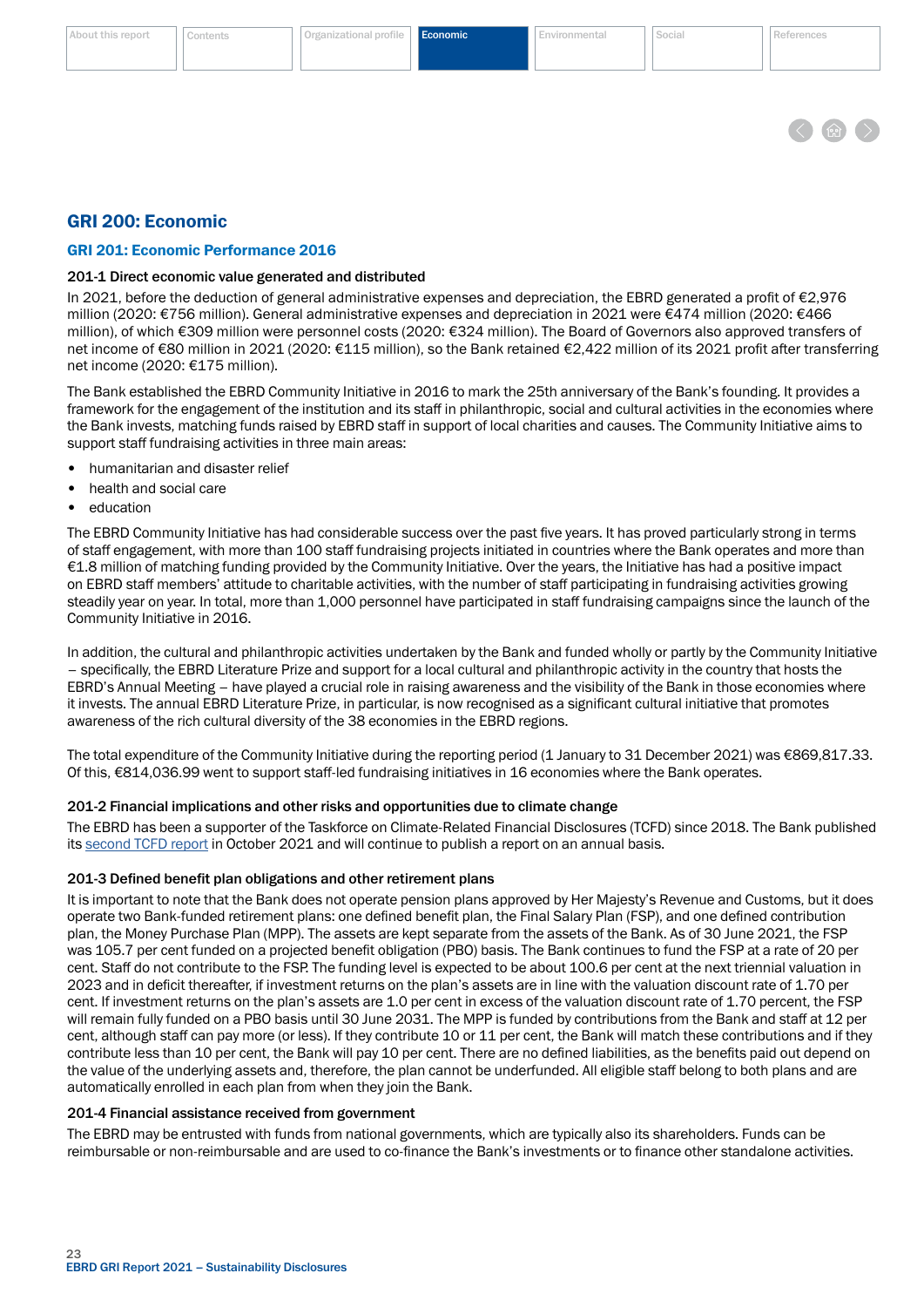

#### <span id="page-25-0"></span>GRI 202: Market Presence 2016

#### 202-1 Ratios of standard entry level wage by gender compared to local minimum wage

The EBRD offers a competitive remuneration package comprising base salary, flex allowance, variable pay for eligible staff in the form of PBC, retirement plans and a wide range of benefits based on individual eligibility. The Bank does not reference the minimum wage in the relevant location when setting salaries, but salary levels are market driven and competitively positioned against the external market following an annual benchmarking exercise, in order to attract and retain high-performing employees.

#### 202-2 Proportion of senior management\* hired from the local community

#### Table 202-2-1. Number of senior managers\* hired from the local community, 2019-21

| <b>Senior management</b> |                     |
|--------------------------|---------------------|
| <b>Total</b>             | <b>Headquarters</b> |
| 39                       | 35                  |
| 28                       | 24                  |
| 11                       | 11                  |
| 40                       | 36                  |
| 26                       | 22                  |
| 14                       | 14                  |
| 41                       | 36                  |
| 26                       | 22                  |
| 15                       | 14                  |
|                          |                     |

\* Senior management is defined as all fixed-term and regular employees who are at Managing Director level or above.

#### GRI 203: Indirect Economic Impacts 2016

#### 203-1 Infrastructure investments and services supported

The Sustainable Infrastructure Group is responsible for delivering the Bank's agenda in sustainable infrastructure through investments and policy dialogue in the economies where the Bank invests. The Group encompasses the power, energy, transport, social and municipal infrastructure sectors in all of the Bank's regions, representing more than one-third of the Bank's annual business activity in 2021. Sustainable infrastructure is infrastructure that delivers on the ambitions of the Sustainable Development Goals (SDGs). The 17 SDGs are an internationally recognised currency, adopted by donors, EBRD investee economies and other development partners alike.

#### 203-2 Significant indirect economic impacts

Article 1 of the AEB states that "the purpose of the EBRD shall be to foster the transition towards open market-oriented economies and to promote private and entrepreneurial initiative". The projects the EBRD finances support this transition by strengthening the private sector and helping make countries more competitive, well governed, green, inclusive, resilient and integrated. The transition impact of the Bank's investments is assessed before signing and monitored over the lifetime of the investments. The EBRD also supports the transition to a well-functioning market system by engaging in policy reform and by providing donor-funded technical assistance and advisory services.

#### GRI 204: Procurement Practices 2016

#### 204-1 Proportion of spending on local suppliers

The EBRD does not track specific information on the breakdown of procurement by location, including whether suppliers are local to the operation. The Bank does not have a specific definition of "local" and geographical origin is not a criterion for supplier selection. The area in which the Bank invests is defined in Article 1 of the AEB as "Central and Eastern European countries committed to and applying the principles of multiparty democracy, pluralism and market economics. Subject to the same conditions, the purpose of the Bank may also be carried out in Mongolia and in member countries of the Southern and Eastern Mediterranean, as determined by the Bank upon the affirmative vote of not less than two-thirds of the Governors, representing not less than three-fourths of the total voting power of the members." The EBRD does not have a definition for "significant locations of operation".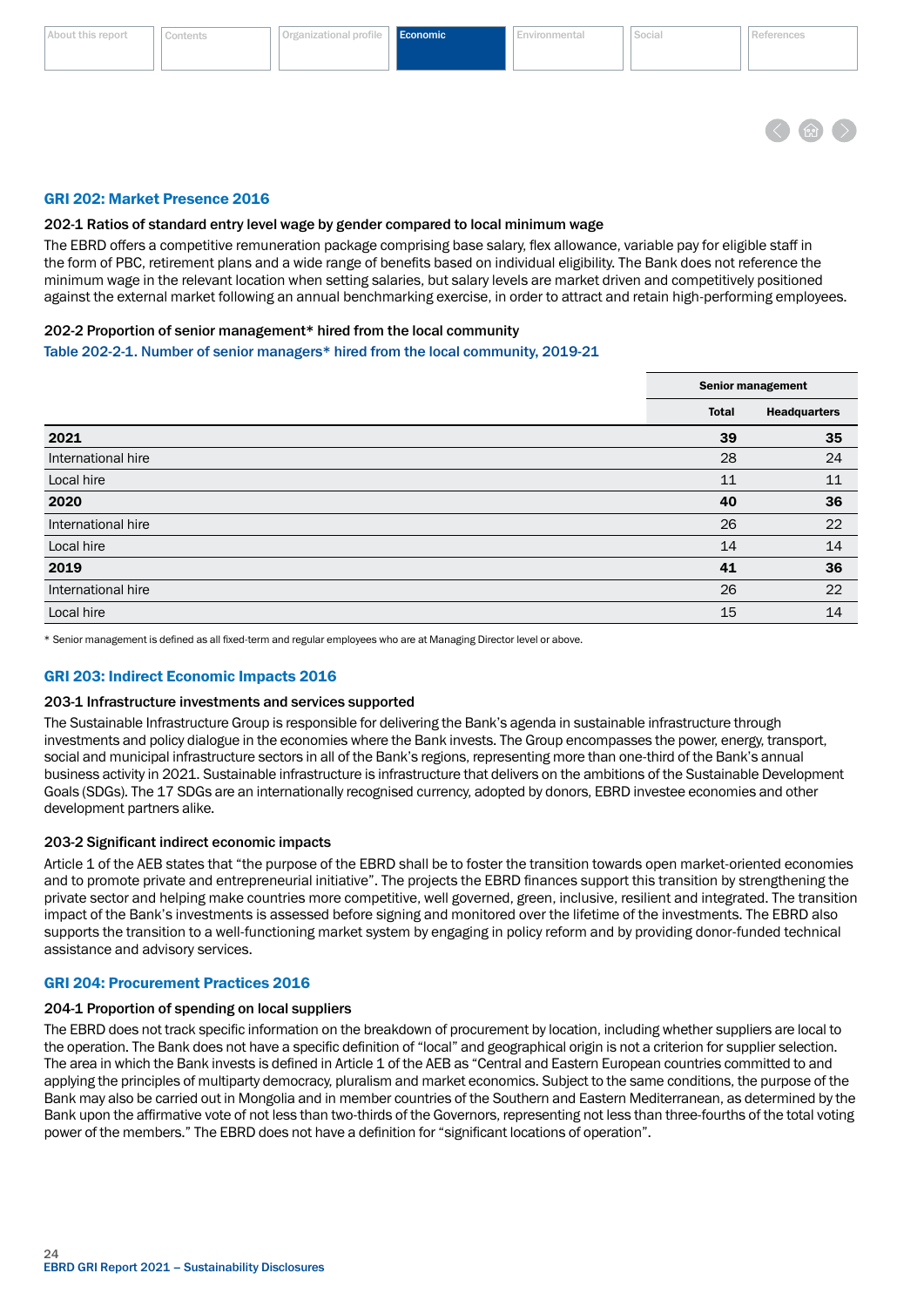

### <span id="page-26-0"></span>GRI 205: Anti-corruption 2016 (M)

#### GRI 103:2016 Management approach (disclosures 103-1, 103-2, 103-3)

The EBRD was founded to foster the transition of the economies in which it operates to open, market-oriented economies. The AEB expressly requires that in pursing this mandate, the Bank take the necessary measures to ensure that the proceeds of its financing are used only for the intended purposes.

The Bank recognises that integrity is an essential component of delivering a transition that is well governed, sustainable and competitive. Accordingly, it is committed to advancing an anti-corruption agenda and instilling a culture of integrity and high ethical standards in all of its activities and operations.

The Bank's Integrity Risks Policy<sup>16</sup> requires that the EBRD take all necessary steps to ensure that Bank staff and Board officials comply with the highest standards of integrity in performing their work, to avoid or minimise any risks arising from or in connection to the Bank's activities.

OCCO is responsible for setting the Bank's integrity and ethical standards and acting as an independent check to ensure that these standards are met. OCCO uses a combination of protective, proactive and remedial tools to achieve its mission, including:

- providing expert advice to assess integrity risks based on robust integrity and tax domiciliation due-diligence standards
- proactive capacity-building initiatives to improve the anti-corruption compliance programmes and corporate governance of EBRD clients
- a rigorous framework for investigating and, where necessary, sanctioning parties that have committed fraud or corruption in relation to projects financed by the EBRD, as well as facilitating remediation where appropriate
- well-established policies and procedures and related training aimed at ensuring that EBRD personnel uphold the highest standards of personal integrity and professional conduct in the performance of their duties
- investigating allegations of fraud and corruption in the Bank's projects, as well as investigating allegations of staff failure to meet the Bank's rules and standards of ethical behaviour and integrity.

As part of its function, OCCO set up the EBRD Anti-Corruption Community of Practice (CoP). The goals of the CoP are to facilitate knowledge-sharing among Bank staff on initiatives and lessons learned, to develop a programme of anti-corruption products and to reinforce the need for effective anti-corruption controls to ensure sustainable transition.

OCCO's Investigations team conducts two distinct types of investigation: investigations of fraud and corruption in relation to Bankfinanced activities under the EPPs and investigations of allegations of staff misconduct under CDRPs or the Codes of Conduct.

The EBRD's EPPs govern the investigation and sanctioning (if necessary) of parties alleged to have engaged in prohibited practices in relation to Bank assets or projects and the sanctioning of parties on whom a third-party finding (as defined by the EPPs) has been imposed. The EPPs define prohibited practices as coercion, collusion, corruption, fraud, misuse of EBRD resources or EBRD assets, obstruction and theft. Further information, including statistics, will be available in the *Integrity and Anti-Corruption Report 2021*. 17

#### 205-1 Operations assessed for risks related to corruption

The EBRD believes that identifying and resolving issues at the project assessment and approval stages is the most effective way of protecting the integrity of Bank transactions. OCCO plays a key role in these protective efforts. Ex ante integrity due diligence includes, but is not limited to, assessing risks related to corruption. The potential risks identified and examined include::

- the ownership structure and identity of ultimate beneficial owners
- the origins of a company and the source of wealth of key figures
- business practices of prospective counterparties
- interaction with government agencies and the need for government-issued licences and permits
- the presence of politically exposed persons
- the quality of controls relating to anti-money laundering and countering the financing of terrorism
- the use of offshore jurisdictions.

16 See EBRD (2016).

17 See EBRD (forthcoming).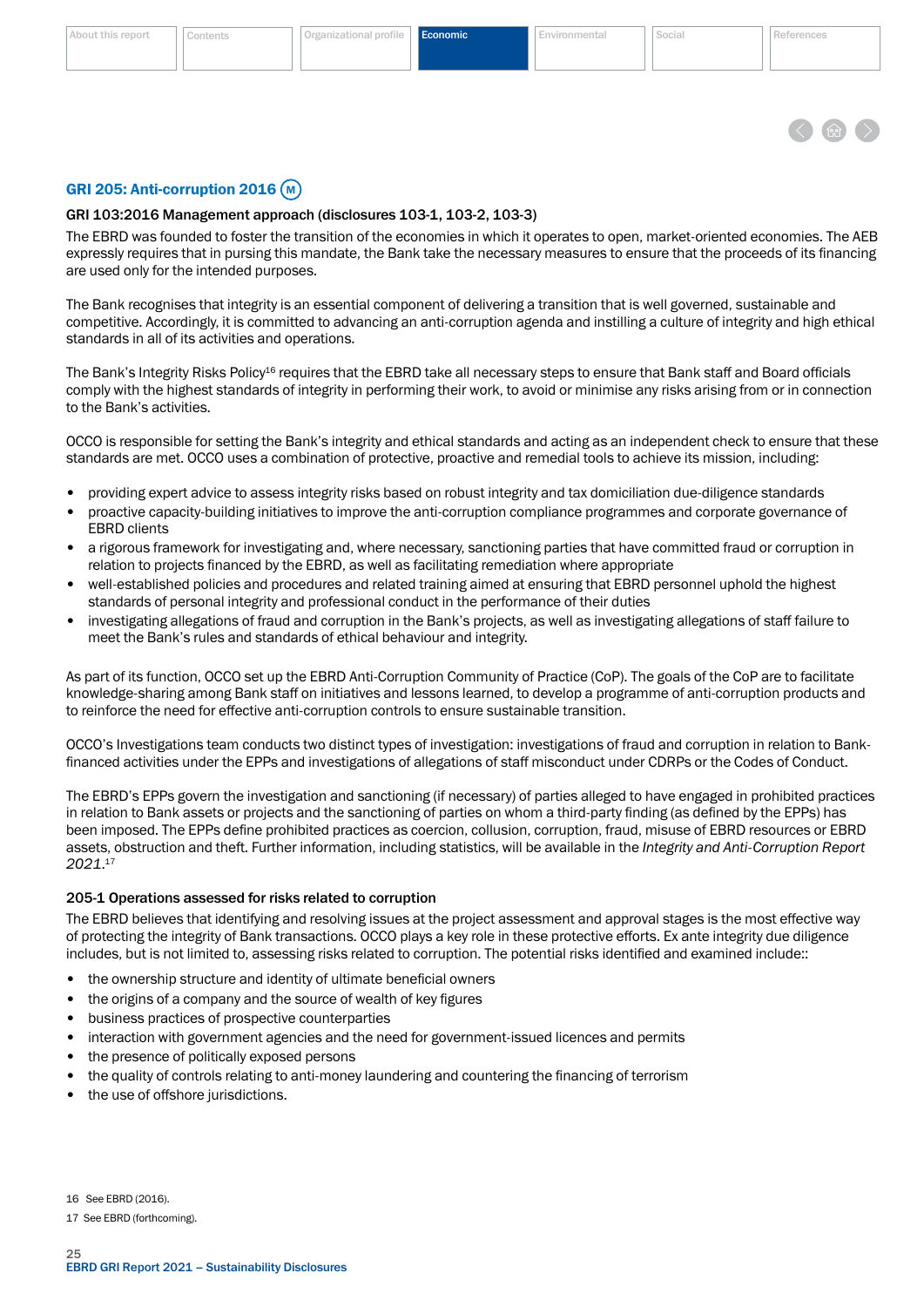

<span id="page-27-0"></span>All EBRD investments are assessed for corruption and other integrity risks at the pre-transactional stage and over the lifespan of the project, including during ongoing project monitoring. Responsibility for integrity due diligence lies with the Banking teams as the first line of defence. Where the integrity due diligence process identifies significant concerns, these issues are referred to the Project Integrity team within OCCO. The Project Integrity team, as the second line of defence, provides independent advice on any corruption and integrity risks present and considers possible mitigating factors. This can include "integrity conditions", such as the completion of an anti-corruption action plan to secure EBRD financing. In other cases, OCCO objects to the project proceeding on integrity or reputational grounds.

#### 205-2 Communication and training about anti-corruption policies and procedures

The EBRD provides mandatory training to all new joiners, which includes guidance on how to apply the Bank's Code of Conduct and uphold the Bank's ethical standards and principles. In 2021, OCCO delivered this training to 230 staff members and 31 secondees and interns. An Integrity Matters! Refresher online module was rolled out across the Bank in 2021.

In addition to the mandatory training for new joiners on the Code of Conduct, OCCO provides all project-facing staff with a suite of compulsory training programmes on integrity due diligence, anti-money laundering, anti-corruption and capital-markets compliance. These programmes are offered to all staff in Headquarters, as well as across the Bank's Resident Offices. In 2021, OCCO held 56 courses on integrity and anti-corruption themes for a total of 846 participants, including 14 interns and secondees.

#### 205-3 Confirmed incidents of corruption and actions taken

Each year OCCO issues a detailed *[Integrity and Anti-Corruption Report](https://www.ebrd.com/integrity-and-compliance.html)* on investigations into prohibited practices (corruption, collusion, fraud, theft, coercion and misuse of EBRD resources or assets) in EBRD programmes and investigations into misconduct by EBRD personnel. When the EBRD determines that an entity has engaged in a prohibited practice that warrants a period of debarment, it publishes this sanction on an ["ineligible entities](https://www.ebrd.com/ineligible-entities.html)" page on the Bank's website.

• Total number and nature of confirmed incidents of corruption:

#### 2021: one case of corruption (or similar)<sup>18</sup>

(i) OCCO referred one matter to the Enforcement Commissioner, alleging that a company, when bidding for a procurement contract, submitted fraudulent contracts to bolster its previous experience. OCCO also referred the sole shareholder and director of the company to the Enforcement Commissioner for his role in the misconduct. The Enforcement Commissioner determined that this prohibited practice occurred and imposed a debarment period of two years against the company and one year against the sole shareholder and director of the company.

#### 2020: six cases of corruption (or similar)<sup>19</sup>

- (i) OCCO referred a matter to the Enforcement Commissioner, alleging that a consultancy firm in the Kyrgyz Republic had engaged in the prohibited practice of fraud in connection with an EBRD project. In 2020, the Enforcement Commissioner determined that this prohibited practice had occurred and imposed a debarment period of one year.
- (ii) OCCO referred two separate cases to the Enforcement Commissioner, each involving an entity and individual alleged to have engaged in fraud in connection with an EBRD project in Morocco. In 2020, in both cases, the Enforcement Commissioner determined that this prohibited practice had occurred and imposed a debarment period of three years.
- (iii) OCCO submitted two matters to the Enforcement Commissioner involving alleged fraudulent practices by two bidders in two separate (public-sector) tenders in Tajikistan. The Enforcement Commissioner subsequently determined that, in both cases, the fraudulent practice had occurred and, in one case, imposed a debarment period of two years and six months and in the other matter a debarment period of three years.
- (iv) OCCO submitted a case to the Enforcement Commissioner, alleging that a consultancy firm assisting with the Bank's Advice for Small Businesses in Mongolia had engaged in fraudulent practice. The Enforcement Commissioner determined that the conduct had occurred and, after taking into account the fact that the consultancy firm had fully cooperated and had been subject to a suspension order, imposed a debarment period of one year, expiring on 31 December 2020.

18 See EBRD (forthcoming). 19 See EBRD (2021), page 21.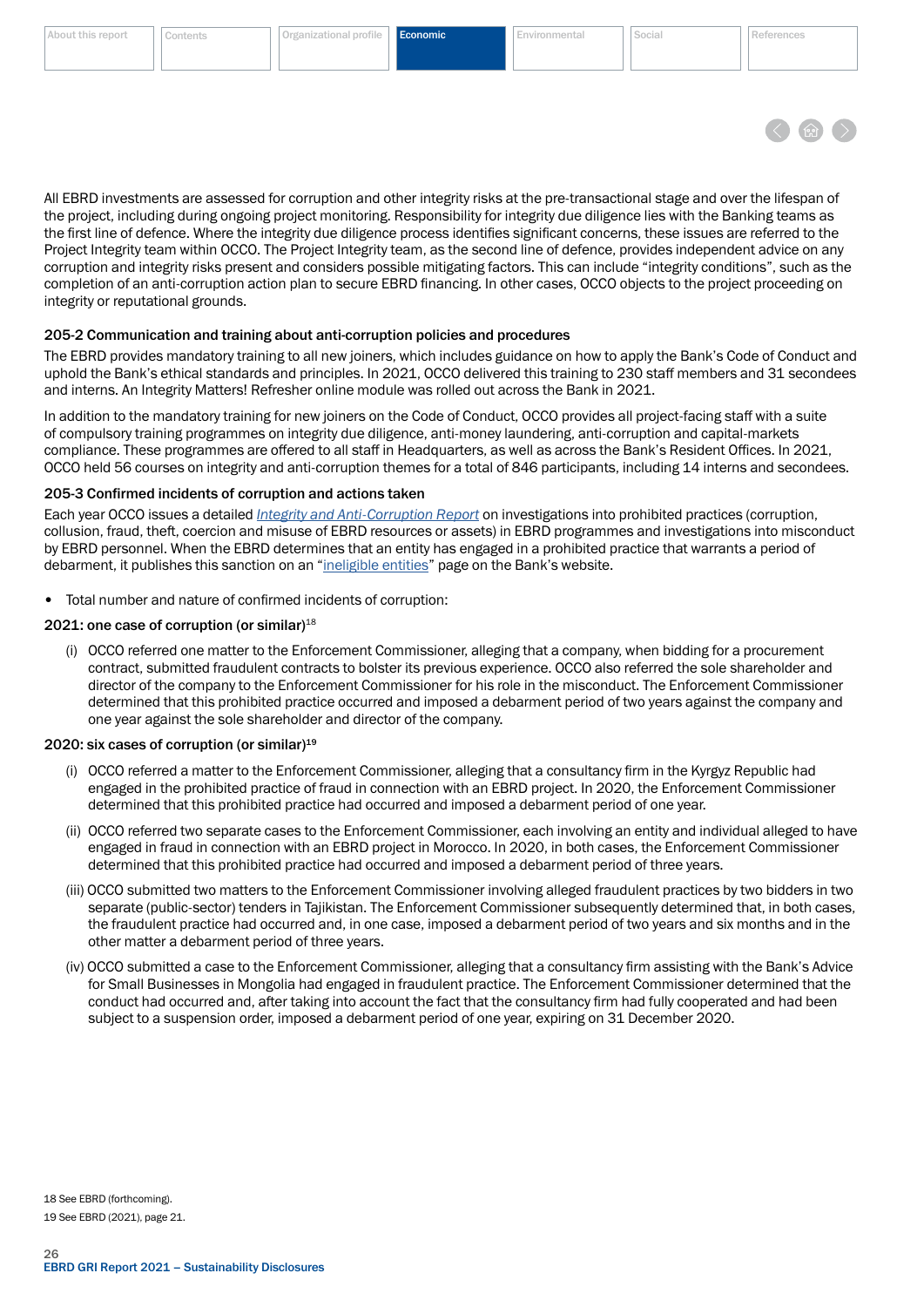

#### 2019: three cases of corruption (or similar)<sup>20</sup>

- (i) OCCO referred a matter to the Enforcement Commissioner, alleging that an individual respondent from Lithuania had engaged in the prohibited practice of theft in connection with an EBRD project.
- (ii) The Enforcement Commissioner issued a decision to debar two individuals for a period of five years as a result of a thirdparty decision.
- (iii) Following an extensive OCCO investigation, the Enforcement Commissioner debarred General Electric Power Sweden AB (formerly known as Alstom Power Sweden AB) for six years for corruption.
- Total number of confirmed incidents in which employees were disciplined or dismissed for corruption

For EBRD employees, cases associated with "corruption" are included under "conflict of interest" issues. EBRD employees who are found to have created or failed to appropriately manage a serious conflict of interest are typically separated from the EBRD, either by resigning during the investigation period or being dismissed.

# 2021: three cases of corruption (or similar) $21$

(i) The formal investigation found no evidence of corruption on the part of Mr A, who had not engaged in an actual conflict of (i) Three separate, formal investigations into breaches of Rule 3 of the Staff Code of Conduct (Conflicts of Interest) resulted in recommendations for disciplinary action under Part III of the CDRPs in each matter. Disciplinary measures were imposed in two of these matters – one resulting in termination of employment – while in the third matter, the staff member received a non-disciplinary written warning.

### 2020: nine cases of corruption (or similar)<sup>22</sup>

- (i) Four separate formal investigations into breaches of Rule 1 of the Staff Code of Conduct (general standard of conduct) resulted in three recommendations of disciplinary action under Part III of the CDRPs. Disciplinary measures were imposed in two of these matters, which included the termination of one staff member's employment, while the third staff member resigned from the Bank during the disciplinary process. The fourth matter was found to be unreliable.
- (ii) One formal investigation into a breach of Rule 3 of the Staff Code of Conduct (conflicts of interest) resulted in recommendations for a written warning.
- (iii) Three separate formal investigations into allegations of breaches of Rule 2(d) (harassment and bullying) resulted in one recommendation of disciplinary action under Part III of the CDRPs. One matter remains open, while in the third matter, the staff member concerned resigned from the Bank during the investigations process.
- (iv) A formal investigation into a breach of Rule 13 of the staff Code of Conduct (perceived abuse of privileges and immunities) resulted in a recommendation of disciplinary action under Part III of the CDRPs.

#### 2019: three cases of corruption (or similar) $^{23}$

- (i) Three separate, formal investigations into breaches of Rule 3 of the Staff Code of Conduct (conflicts of interest) resulted in recommendations of disciplinary action under Part III of the CDRPs in each matter. In each case, the disciplinary process resulted in termination of employment.
- Total number of confirmed incidents when contracts with business partners were terminated or not renewed due to violations in relation to corruption

The EBRD only publicly discloses entities that it has formally debarred:<sup>24</sup>

2021: one individual and one entity 2020: one individual and five entities 2019: two individuals and two entities

• Public legal cases related to corruption brought against the Bank or its employees during the reporting period and the outcome of such cases

As an international organisation, the EBRD and its employees have functional immunity from national regulatory or criminal actions.25 Under Article 55 of this Agreement, the Bank may waive its immunities, privileges and exemptions or, in the case of employees, determine that the impugned action by the employee was not undertaken as part of his/her official duties.

20 See EBRD (2019d), pages 21 and 23. 21 See EBRD (forthcoming). 22 See EBRD (2021), pages 25 and 26. 23 See EBRD (2019d), page 25. 24 See EBRD (n.d.a).

<sup>25</sup> See EBRD (1990), Articles 44 to 54.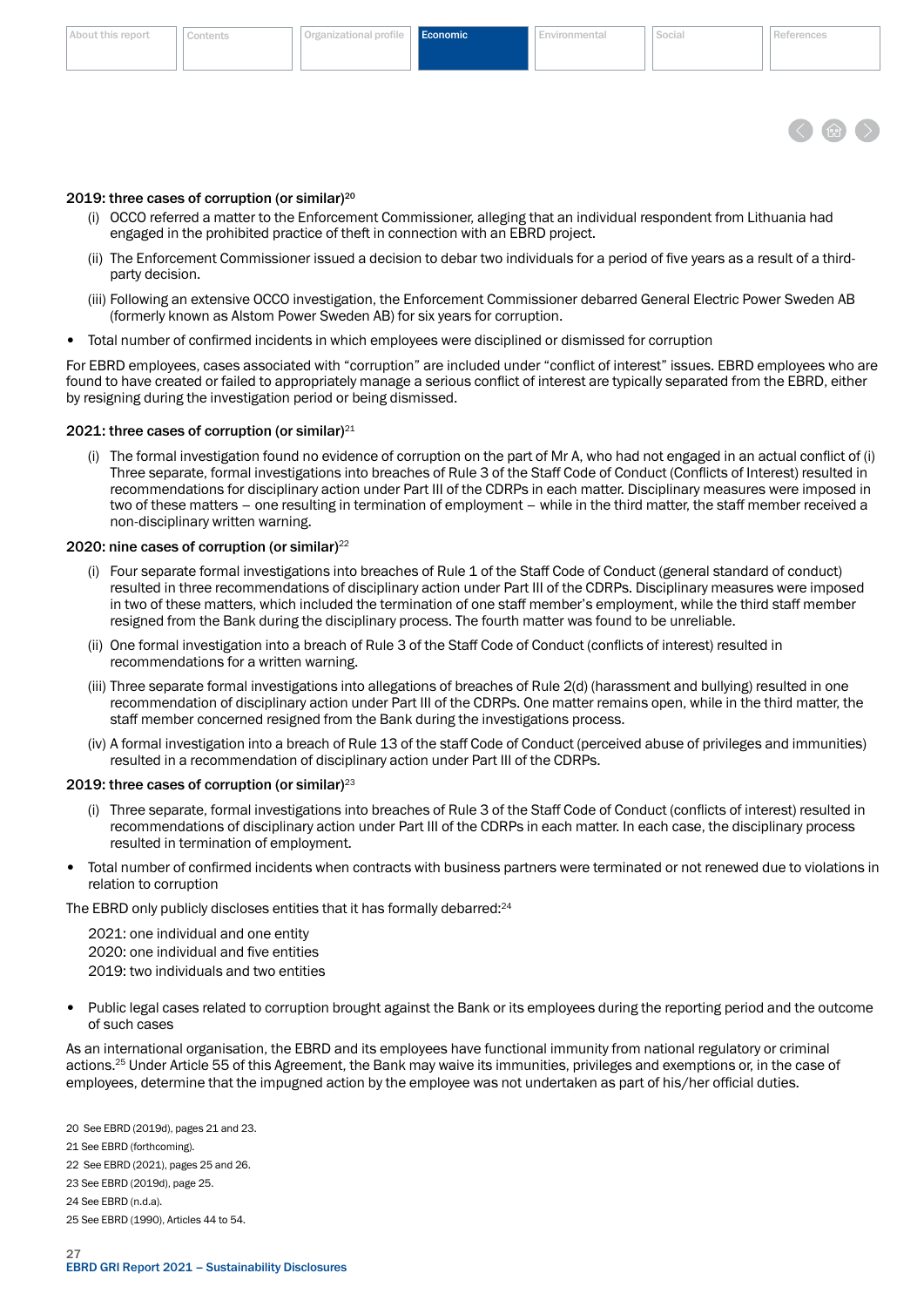

### <span id="page-29-0"></span>GRI 300: Environmental

GRI 302: Energy 2016 M

GRI 103:2016 Management approach (disclosures 103-1, 103-2, 103-3: grouped – Energy, Emissions and Environmental Compliance)

The EBRD is taking steps to reduce energy consumption and emissions, both in its own operations and its lending activities.

#### Corporate carbon footprint

The EBRD has been carbon-neutral in its own operations since 2017. The Bank is a member of the UN Climate Neutrality Initiative launched at the COP24 climate conference. Carbon-neutrality is achieved through a combination of efficiency measures to reduce energy consumption and the purchase of Gold Standard carbon credits to offset the balance of emissions. The EBRD's methodology for assessing its carbon footprint was reviewed by independent consultants in 2019 and a calculation tool was adopted.

Business travel is typically the most significant source of the Bank's emissions, followed by the purchase of goods and services and electricity consumption. All three have reduced as a result of Covid-19 restrictions and the move to remote working, although this will be offset in part by the increased use of domestic heating and electricity consumption. Before the pandemic, the EBRD was already taking steps to reduce its carbon footprint, including by purchasing electricity for its Headquarters from renewable sources and introducing a scheme to encourage the use of video conferencing as an alternative to flying.

The EBRD holds an annual staff "Green Week", which aims to raise awareness of environmental and climate issues related to work and home life and to engage employees in practical steps to reduce their impacts.

#### New Headquarters building

The EBRD will move to its new Headquarters building at 5 Bank Street, Canary Wharf in 2022. The new building is expected to be more energy efficient than the current one. The base building achieved BREEAM Outstanding certification in June 2020. The commitments made by the EBRD in terms of meeting the building's energy efficiency goals through workplace design enabled 5 Bank Street to achieve an Energy Performance Certificate A rating in May 2020. It is the first building on the Canary Wharf Estate to achieve this.

The Bank is currently on target to achieve BREEAM Outstanding certification for the fit-out and WELL Building Standard® Platinum rating Version 2 for the space the EBRD will occupy. In addition, in view of the Paris Agreement and the net-zero carbon agenda, consideration is being given to embodied carbon – the carbon content of the materials installed in the fit-out – and the operational energy the Bank will use after it moves in late 2022.

The design also incorporates circular economy principles, with the building's whole lifecycle being considered – from product selection, to construction and installation methods, to disassembly and the replacement of fit-out components.

#### Environmental compliance

As an international organisation, the Bank is subject to public international law and has certain immunities, privileges and exemptions accorded to it under the AEB, international conventions and other applicable laws. Although domestic regulations in member countries cannot be strictly enforced against the Bank due to its privileges, immunities and/or exemptions, in any host country, the Bank pays due regard to local laws and regulations including, where relevant, those relating to the environment.

#### Emission reductions and energy efficiency in EBRD investments

The Bank's Environmental and Social Policy states that the "EBRD will engage, whenever appropriate, in innovative investments and technical assistance to support no/low-carbon investments and climate change mitigation and adaptation opportunities, as well as identify opportunities to avoid, minimise or reduce greenhouse gas emissions in projects".

EBRD projects are structured to meet substantive EU environmental standards where these can be applied at project level. Projects that, due to their nature and scale, would be subject to the EU Industrial Emissions Directive are required to meet, regardless of location, EU Best Available Techniques (BAT) and associated emissions levels, as set out in the EU BAT Conclusions.

The EBRD does not invest in (i) thermal coal mining or coal-fired electricity generation capacity; (ii) upstream oil exploration; or (iii) upstream oil development projects, except in rare and exceptional circumstances, where the proceeds of the project exclusively target the reduction of GHG emissions or flaring from existing producing fields.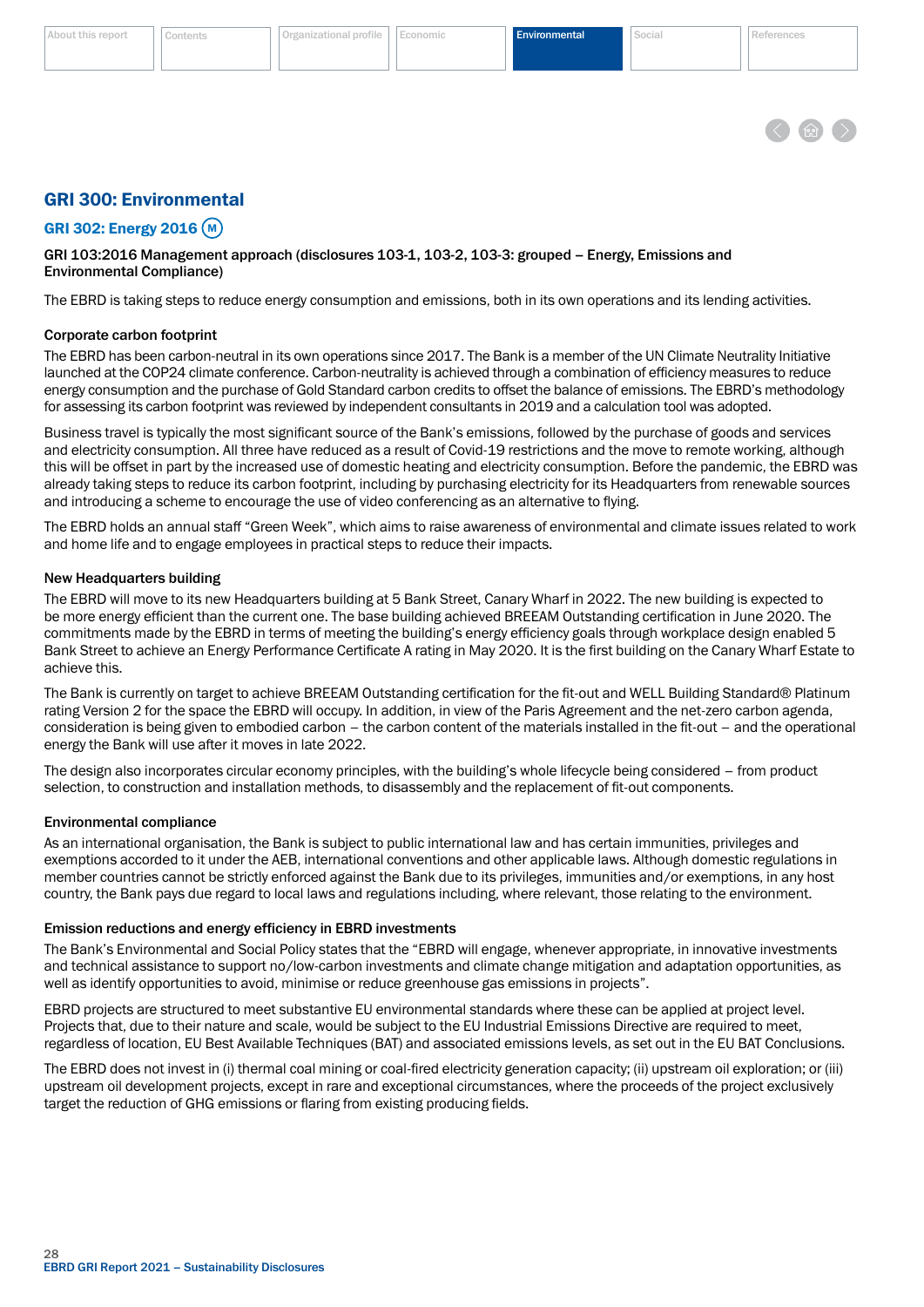

<span id="page-30-0"></span>Investing in projects that address climate change and promote energy efficiency and environmental improvements are a strategic priority for the EBRD. The Bank's updated GET approach for 2021-25 commits the Bank to a target of making more than 50 per cent of its annual financing green. It will scale up investment by innovating across a set of specific environmental, climate mitigation and adaptation thematic areas, such as greening the financial sector and energy systems, industrial decarbonisation, sustainable cities, food systems and connectivity, and natural capital preservation. In developing these thematic areas, particular attention will be paid to just transition, gender considerations, circular economy opportunities, green digital solutions and the role of energy efficiency. Under the new GET approach, the Bank will seek to achieve a cumulative GHG emissions reduction of 25 to 40 million tonnes annually by 2025.

At its 2021 Annual Meeting, EBRD Governors committed the Bank to be fully aligned with the mitigation and adaptation goals of the Paris Agreement by the end of 2022. Implementation of this commitment started in June 2021, since when all new direct investment projects are assessed for Paris alignment.

The Bank is committed to complying with the principles set out in its Access to Information Policy. On receipt of a request to do so, the EBRD's Information Appeals Panel reviews the Bank's decision-making in relation to a request for information, to determine whether the EBRD has complied with its commitments under the Access to Information Policy.<sup>26</sup>

#### 302-1 Energy consumption within the organization

#### Table 302-1-1. Energy consumption within the organisation, 2019-21

|             | <b>Consumption in MWh</b> |        |        |
|-------------|---------------------------|--------|--------|
| Type        | 2021                      | 2020*  | 2019   |
| Electricity | 13,100                    | 14,500 | 15,300 |
| Gas         | 4,300                     | 4,500  | 4,500  |

Electricity for the EBRD's London office (14.0 MWh in 2019) is purchased from renewable energy suppliers. \*Due to the Covid-19 pandemic, the overwhelming majority of EBRD staff have been working remotely since the middle of March 2020. These figures do not include energy consumption associated with home working.

#### 302-2 Energy consumption outside of the organization

#### Table 302-2-1. Energy consumption outside of the organisation, 2019-21

|                                          | <b>Consumption</b> |       |      |
|------------------------------------------|--------------------|-------|------|
| Type                                     | 2021               | 2020* | 2019 |
| Travel** (million $km$ )                 | 3.7                | 7.3   | 46.1 |
| Printer paper consumption*** (tonnes)    | 1.9                | 6.5   | 32.0 |
| Water consumption *** (thousands $m^3$ ) | 27.0               | 35.6  | 48.6 |

\* Due to the Covid-19 pandemic, the overwhelming majority of EBRD staff have been working remotely since the middle of March 2020. These figures do not include energy consumption associated with home working. \*\* Figures for air and rail travel have been combined. \*\*\* Figures are for the EBRD's London Headquarters.

#### 302-3 Energy intensity

The EBRD's energy intensity ratio is approximately 4,325 kWh per employee. This is the ratio of energy (electricity and gas consumption) per employee (4,023 employees).

#### 302-4 Reduction of energy consumption

The EBRD makes regular improvements to office energy performance. Measures in recent years have included switching to LED lighting, introducing the automatic power-down of lights and phones, upgrades to heating and cooling systems and a switch to a virtual server.

In 2022, the EBRD will move its London Headquarters to a new office building. The EBRD defined energy efficiency standards as part of the selection criteria, the new building has an Energy Performance Certificate A rating and the base building is rated BREEAM Outstanding. In addition, the EBRD is on target to achieve BREEAM Outstanding certification for the fit-out.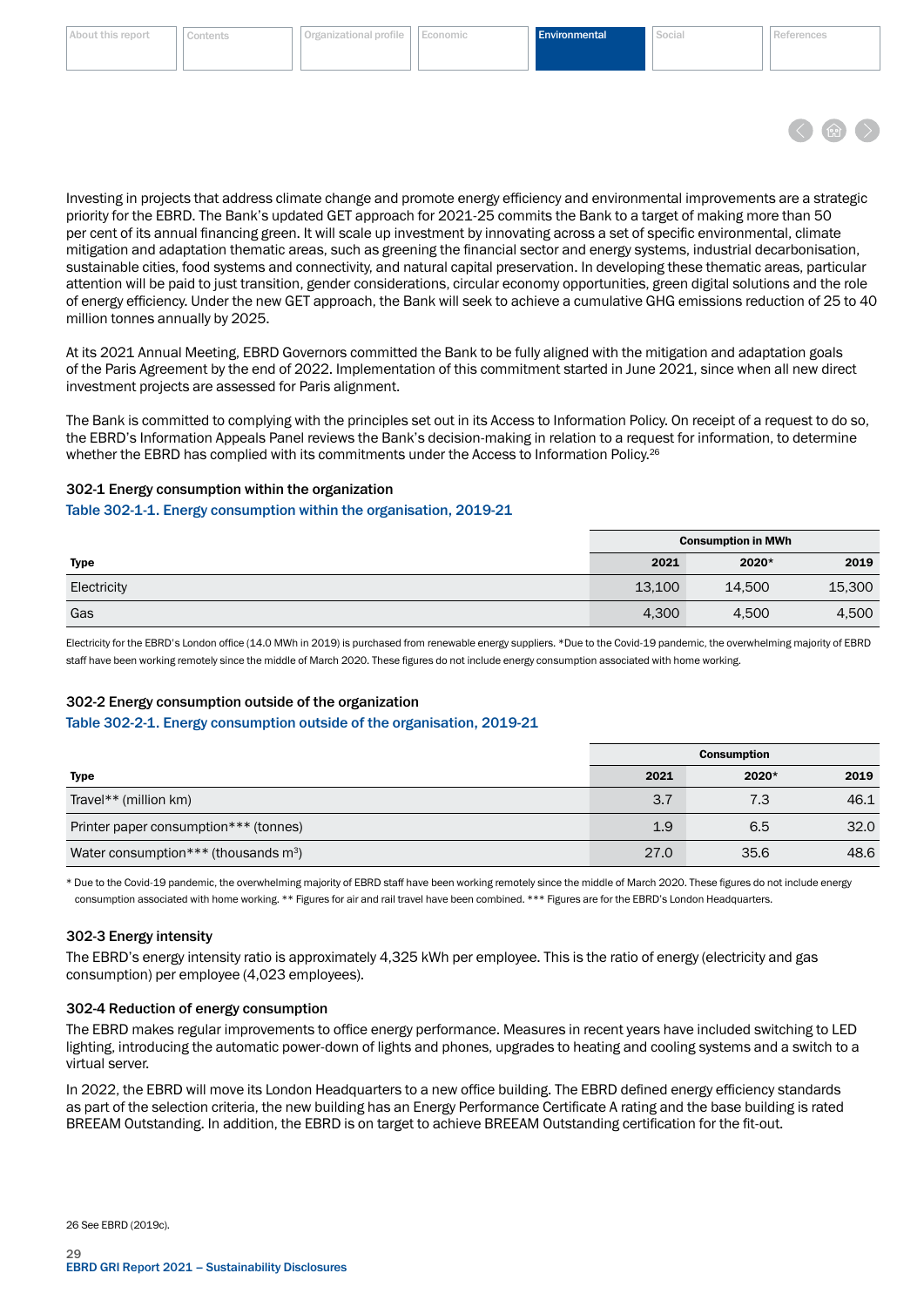### <span id="page-31-0"></span>302-5 Reductions in energy requirements of products and services

The EBRD has developed targeted approaches to scale up its investments in energy efficiency, including the Sustainable Energy Initiative (SEI, in 2006) and its successors the Sustainable Resource Initiative (SRI, in 2013) and the GET approach (2015). The GET 2021-25 approach was approved by the EBRD's Board of Governors in October 2020 and includes a target of more than 50 per cent of all EBRD annual investments to support the transition to a green economy. In 2021, 51 per cent of ABI contributed to this objective.

# **GRI 304: Biodiversity 2016 (M)**

# GRI 103-2016 Management approach (disclosures 103-1, 103-2, 103-3)

The EBRD is committed to the protection of biodiversity in its operations and its investments. The Bank's offices are located in urban areas and have no significant impact on biodiversity or habitats. In its procurement, the Bank gives preference to goods, works and services certified to internationally recognised principles of environmentally and/or socially sustainable management, where available. For example, all paper purchased is Forest Stewardship Council certified. The Bank has sought to reduce the use of single-use plastic in its catering and has a "zero-to-landfill" approach to waste management. The Bank seeks to raise awareness of biodiversity issues among its staff through its annual "Green Week". Activities have included tree planting and vegetarian days in the staff canteen.

EBRD investment projects are required to comply with the Bank's Performance Requirement 6: Biodiversity Conservation and Sustainable Management of Living Natural Resources. The objectives of this Performance Requirement are to:

- protect and conserve biodiversity using a precautionary approach
- adopt the mitigation hierarchy in the design and implementation of projects with a view to achieving no net loss and, where appropriate, a net biodiversity gain
- maintain ecosystem services
- promote good international practice in the sustainable management and use of living natural resources.

The EBRD will not finance activities prohibited by host-country legislation or international conventions relating to the protection of biodiversity resources or cultural heritage.

The EBRD promotes policy engagement and initiatives that conserve and enhance biodiversity. Together with other international financial institutions, we have produced guidance on [Good Practices for Biodiversity Inclusive Impact Assessment and](https://www.ebrd.com/who-we-are/our-values/environmental-and-social-policy/implementation.html)  [Management Planning.](https://www.ebrd.com/who-we-are/our-values/environmental-and-social-policy/implementation.html) The EBRD is also a member of the Informal Working Group of the [Taskforce on Nature-related Financial](https://tnfd.info/)  [Disclosures](https://tnfd.info/).

In 2021, at the COP26 climate conference in Glasgow, the EBRD signed a [joint statement](https://www.ebrd.com/sites/Satellite?c=Content&cid=1395301868658&d=&pagename=EBRD%2FContent%2FDownloadDocument) with other multilateral development banks (MDBs) to step up its efforts towards the protection, restoration and sustainable use of nature. Moreover, the EBRD is part of the TNFD informal Working Group established in September 2020 and plans in the future to disclose in line with the TNFD framework.

#### 304-1 Operational sites owned, leased, managed in, or adjacent to, protected areas and areas of high biodiversity value outside protected areas

The EBRD's Headquarters and Resident Offices are located in city-centre office buildings and none are known to be located in or adjacent to protected areas or areas of high biodiversity value outside protected areas.

#### 304-2 Significant impacts of activities, products, and services on biodiversity

The EBRD's estate consists of rented office space in city centres and does not have significant direct impact on biodiversity.

#### 304-3 Habitats protected or restored

# 304-4 IUCN Red List species and national conservation list species with habitats in areas affected by operations

EBRD office facilities are not situated within protected areas or areas of higher biodiversity value.

The Bank's Performance Requirement 6: Biodiversity Conservation and Sustainable Management of Living Natural Resources references the IUCN Red List and is the primary source for determining habitats of significant importance to endangered or critically endangered species.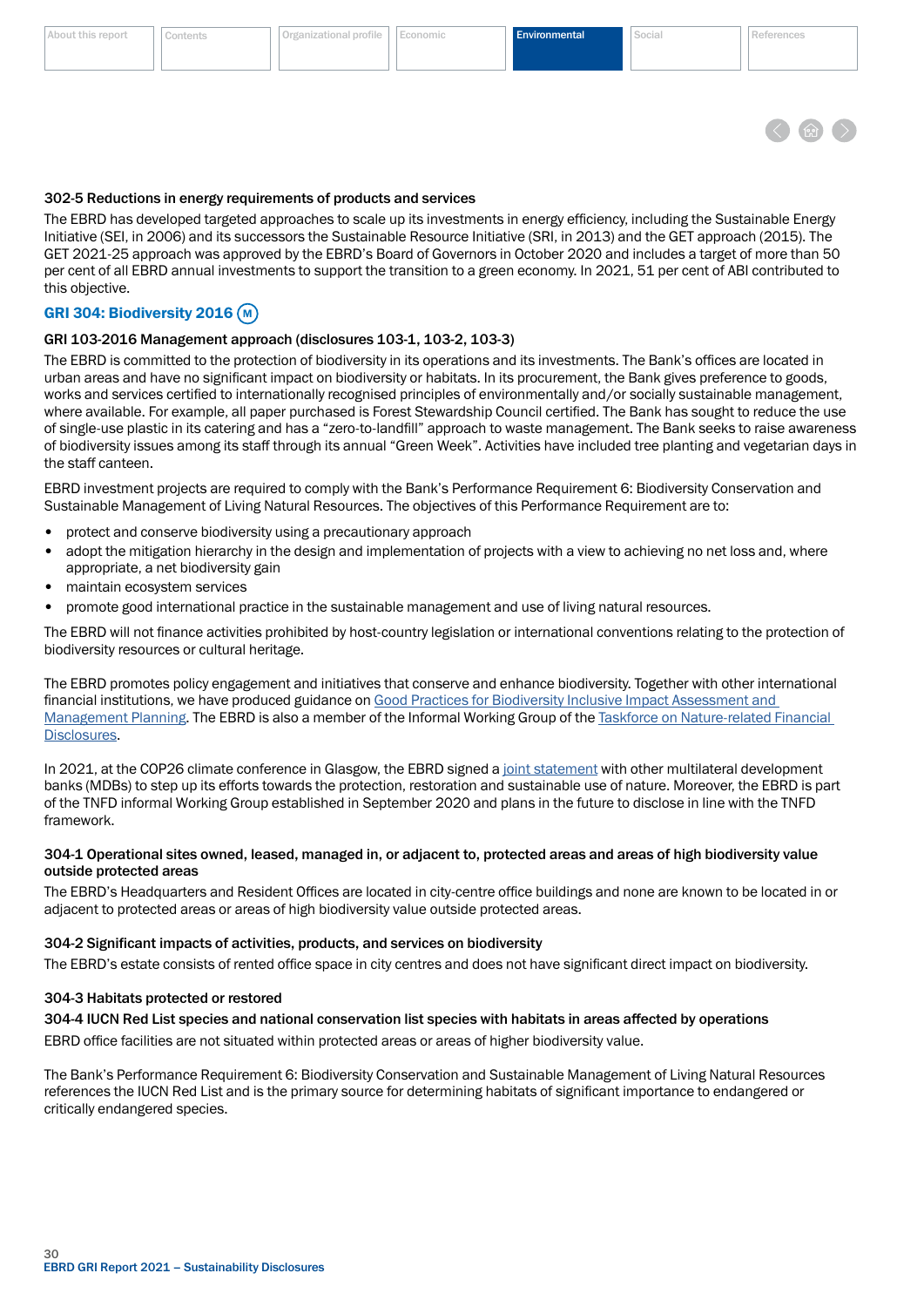

#### <span id="page-32-0"></span>GRI 305: Emissions 2016 M

#### GRI 103:2016 Management approach (disclosures 103-1, 103-2, 103-3)

For the Bank's management approach, please see previous (grouped with 302: Energy).

#### 305-1 Direct (Scope 1) GHG emissions

### 305-2 Energy indirect (Scope 2) GHG emissions

#### 305-3 Other indirect (Scope 3) GHG emissions

The following table shows the EBRD's GHG emissions, split by scope. Scope 1 includes emissions from on-site heating, cooling and fuel use in EBRD-owned vehicles. Scope 2 includes emissions related to purchased electricity and district heating. Scope 3 relates principally to emissions from business travel, but also includes estimates of employee commute, waste and purchased goods and services.

#### Table 305-3-1. The EBRD's GHG emissions, 2019-21

| Tonnes of CO <sub>2</sub> e | 2021  | 2020  | 2019   |
|-----------------------------|-------|-------|--------|
| Scope 1                     | 1,694 | 1,595 | 1,610  |
| Scope 2                     | 3,479 | 3,852 | 4,632  |
| Scope 3                     | 7,610 | 8,148 | 15,275 |

Since 2017, the EBRD has offset its operational carbon footprint by purchasing Gold Standard carbon credits.

#### 305-4 GHG emissions intensity

The following table shows the Bank's GHG emissions-intensity ratio, with the number of employees as the denominator. The GHG emissions included are Scopes 1, 2 and 3.

#### Table 305-4-1. The EBRD's GHG emissions-intensity ratio, 2019-21

|                                                | 2021 | 2020 | 2019 |
|------------------------------------------------|------|------|------|
| Tonnes of CO <sub>2</sub> e per employee (FTE) |      |      | 5.9  |

#### 305-5 Reduction of GHG emissions

Since 2017, the EBRD has purchased Gold Standard carbon credits to offset all of its operating GHG emissions. This has been coupled with measures to reduce emissions, including encouraging staff to use low-carbon alternatives to business travel, switching to LED lighting, introducing the automatic power-down of lights and phones, upgrades to heating and cooling systems, and a switch to a virtual server.

Electricity for the Bank's London Headquarters is purchased from renewable sources. In 2022, the EBRD will move its London office to a new building. The EBRD defined energy efficiency standards as part of its selection criteria, the new building has an Energy Performance Certificate A rating and the base building is rated BREEAM Outstanding. In addition, the EBRD is on target to achieve BREEAM Outstanding certification for the fit-out.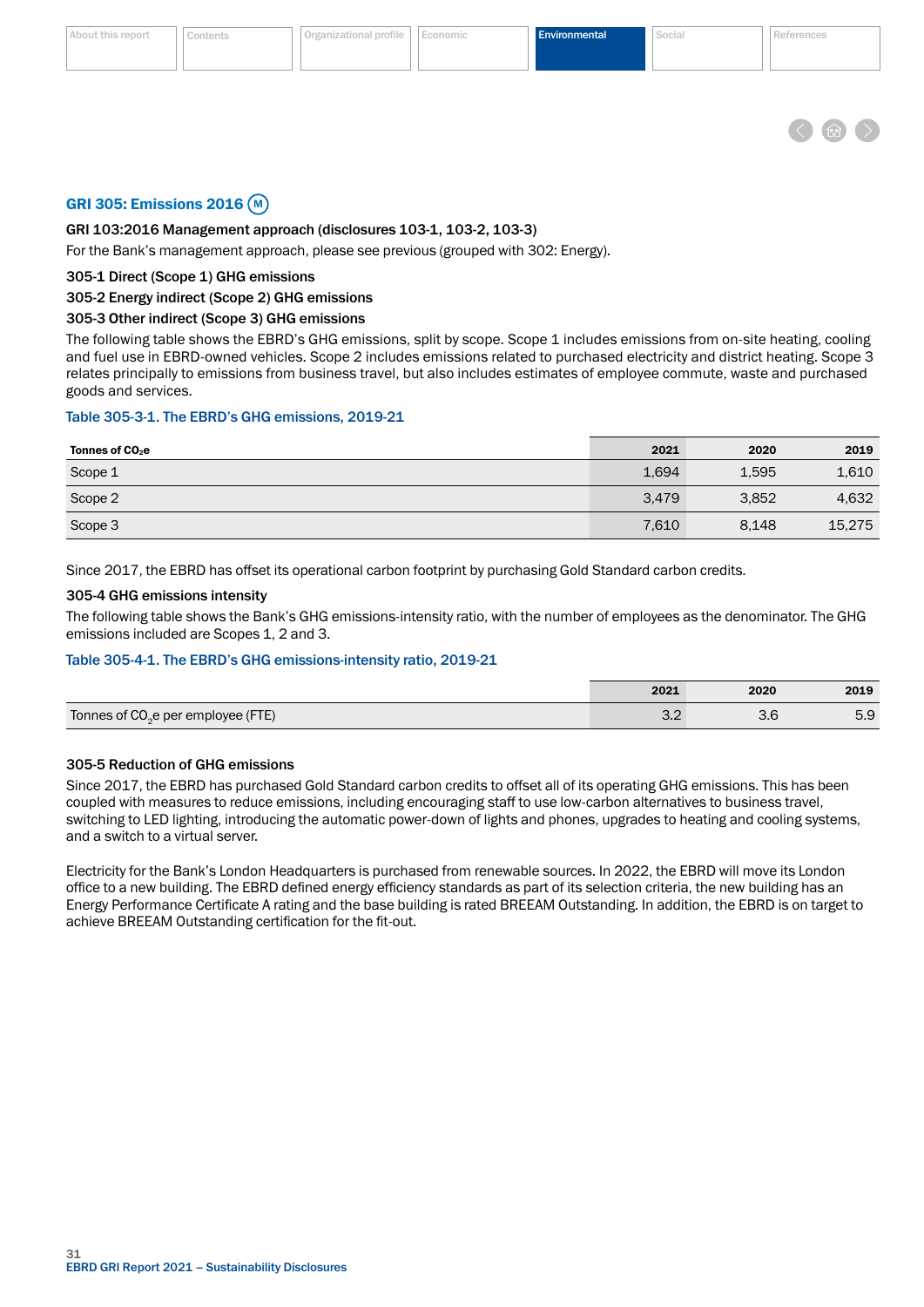

#### <span id="page-33-0"></span>GRI 306: Waste 2020

#### 306-1 Waste generation and significant waste-related impacts

#### 306-2 Management of significant waste-related impacts

Waste is managed at each of the EBRD's offices according to local waste-management systems and standards. The EBRD operates in line with the waste hierarchy. Recent waste-reduction measures have included providing discounted water bottles and "keep cups", charging for non-reusable cups and food containers and introducing print-on-demand. All non-reusable cups and food containers sold in the Bank's London office are compostable. In the majority of offices, separated recycling bins are readily available to all staff. The Bank has a "zero landfill" policy for all waste at its London office. Similar policies are in place in regional offices, where possible.

#### 306-3 Waste generated

#### 306-4 Waste diverted from disposal

#### 306-5 Waste directed to disposal

The following table shows the amount of waste, in kilograms, that the EBRD sends for disposal.

#### Table 306-5-1. Waste sent for disposal, 2019-21

|                    | 2021   | 2020   | 2019    |
|--------------------|--------|--------|---------|
| Dry recyclables    | 14,931 | 34.550 | 68,085  |
| General waste      | 28,185 | 43.048 | 107,018 |
| Confidential waste | 15,810 | 21.768 | 48,809  |
| Food waste         | 8,300  | 10.640 | 46,695  |
| Coffee grounds     | 855    | 3,546  | 7,944   |

# GRI 307: Environmental Compliance 2016 (M)

#### GRI 103:2016 Management approach (disclosures 103-1, 103-2, 103-3)

For the management approach, please see page 41 (grouped with 302: Energy).

#### 307-1 Non-compliance with environmental laws and regulations

The EBRD is not aware of any non-compliance with environmental laws or regulations relating to its operations or activities in 2021.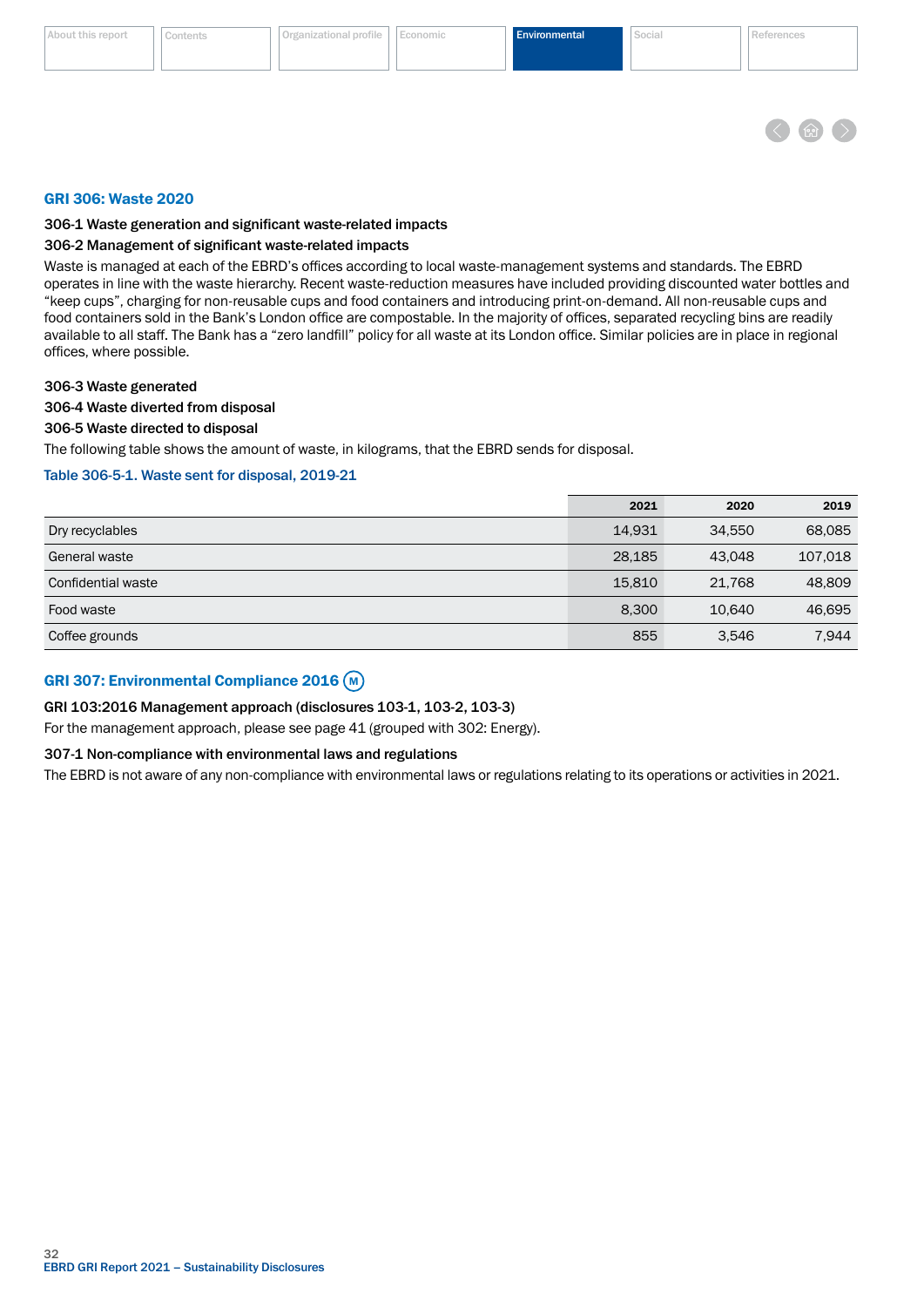

# <span id="page-34-0"></span>GRI 400: Social

### GRI 401: Employment 2016

### 401-1 New employee hires and employee turnover

Table 401-1-1. New employee hires and employee turnover, 2019-21

|           | New hires* |     |      |      |              |      |
|-----------|------------|-----|------|------|--------------|------|
|           | Female     | %   | Male | $\%$ | <b>Total</b> | %    |
| 2021      | 79         | 49% | 82   | 51%  | 161          | 100% |
| Under 30  | 26         | 51% | 25   | 49%  | 51           | 32%  |
| $30 - 50$ | 51         | 52% | 48   | 48%  | 99           | 61%  |
| Over 50   | 2          | 18% | 9    | 82%  | 11           | 7%   |
| 2020      | 160        | 59% | 109  | 41%  | 269          | 100% |
| Under 30  | 38         | 58% | 28   | 42%  | 66           | 25%  |
| $30 - 50$ | 111        | 60% | 75   | 40%  | 186          | 69%  |
| Over 50   | 11         | 65% | 6    | 35%  | 17           | 6%   |
| 2019      | 113        | 47% | 130  | 53%  | 243          | 100% |
| Under 30  | 36         | 55% | 30   | 45%  | 66           | 27%  |
| 30-50     | 72         | 46% | 83   | 54%  | 155          | 64%  |
| Over 50   | 5          | 23% | 17   | 77%  | 22           | 9%   |

\* New hires are fixed-term and permanent employees.

|           | New hires* at Headquarters |      |             |      |              |      |
|-----------|----------------------------|------|-------------|------|--------------|------|
|           | Female                     | $\%$ | <b>Male</b> | $\%$ | <b>Total</b> | $\%$ |
| 2021      | 55                         | 46%  | 65          | 54%  | 120          | 100% |
| Under 30  | 16                         | 47%  | 18          | 53%  | 34           | 28%  |
| 30-50     | 37                         | 49%  | 39          | 51%  | 76           | 63%  |
| Over 50   | $\overline{2}$             | 20%  | 8           | 80%  | 10           | 8%   |
| 2020      | 117                        | 61%  | 74          | 39%  | 191          | 100% |
| Under 30  | 27                         | 63%  | 16          | 37%  | 43           | 23%  |
| $30 - 50$ | 82                         | 60%  | 54          | 40%  | 136          | 71%  |
| Over 50   | 8                          | 67%  | 4           | 33%  | 12           | 6%   |
| 2019      | 74                         | 48%  | 79          | 52%  | 153          | 100% |
| Under 30  | 20                         | 57%  | 15          | 43%  | 35           | 23%  |
| $30 - 50$ | 49                         | 49%  | 51          | 51%  | 100          | 65%  |
| Over 50   | 5                          | 28%  | 13          | 72%  | 18           | 12%  |

\* Leavers are fixed-term and permanent employees.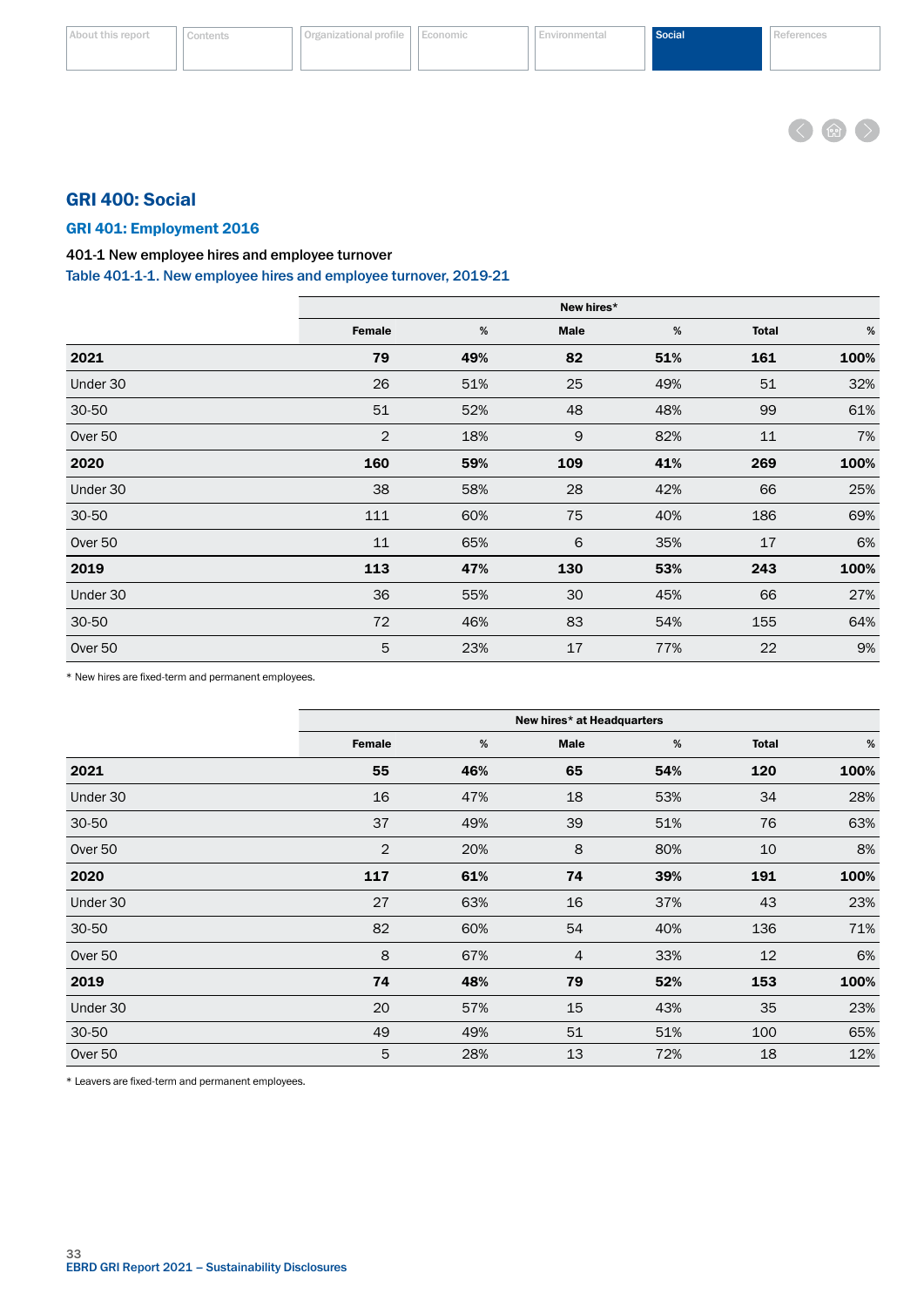

|           | Leavers*       |      |                |      |              |      |
|-----------|----------------|------|----------------|------|--------------|------|
|           | Female         | $\%$ | Male           | $\%$ | <b>Total</b> | $\%$ |
| 2021      | 76             | 51%  | 73             | 49%  | 149          | 100% |
| Under 30  | 8              | 53%  | $\overline{7}$ | 47%  | 15           | 10%  |
| 30-50     | 43             | 48%  | 46             | 52%  | 89           | 60%  |
| Over 50   | 25             | 56%  | 20             | 44%  | 45           | 30%  |
| 2020      | 47             | 52%  | 43             | 48%  | 90           | 100% |
| Under 30  | $\overline{2}$ | 40%  | 3              | 60%  | 5            | 6%   |
| $30 - 50$ | 34             | 61%  | 22             | 39%  | 56           | 62%  |
| Over 50   | 11             | 38%  | 18             | 62%  | 29           | 32%  |
| 2019      | 80             | 49%  | 83             | 51%  | 163          | 100% |
| Under 30  | $\overline{4}$ | 36%  | $\overline{7}$ | 64%  | 11           | 7%   |
| 30-50     | 59             | 57%  | 45             | 43%  | 104          | 64%  |
| Over 50   | 17             | 35%  | 31             | 65%  | 48           | 29%  |

\* New hires are fixed-term and permanent employees.

|           |                | Leavers* at Headquarters |                |     |                |      |
|-----------|----------------|--------------------------|----------------|-----|----------------|------|
|           | Female         | $\%$                     | <b>Male</b>    | %   | <b>Total</b>   | $\%$ |
| 2021      | 56             | 52%                      | 51             | 48% | 107            | 100% |
| Under 30  | $\overline{7}$ | 64%                      | $\overline{4}$ | 36% | 11             | 10%  |
| $30 - 50$ | 24             | 59%                      | 17             | 41% | 41             | 38%  |
| Over 50   | 25             | 45%                      | 30             | 55% | 55             | 51%  |
| 2020      | 38             | 58%                      | 27             | 42% | 65             | 100% |
| Under 30  | $\overline{2}$ | 50%                      | $\overline{2}$ | 50% | $\overline{4}$ | 6%   |
| $30 - 50$ | 11             | 42%                      | 15             | 58% | 26             | 40%  |
| Over 50   | 25             | 71%                      | 10             | 29% | 35             | 54%  |
| 2019      | 60             | 50%                      | 60             | 50% | 120            | 100% |
| Under 30  | $\overline{4}$ | 44%                      | 5              | 56% | $9$            | 8%   |
| $30 - 50$ | 42             | 55%                      | 34             | 45% | 76             | 63%  |
| Over 50   | 14             | 40%                      | 21             | 60% | 35             | 29%  |

\* Leavers are fixed-term and permanent employees.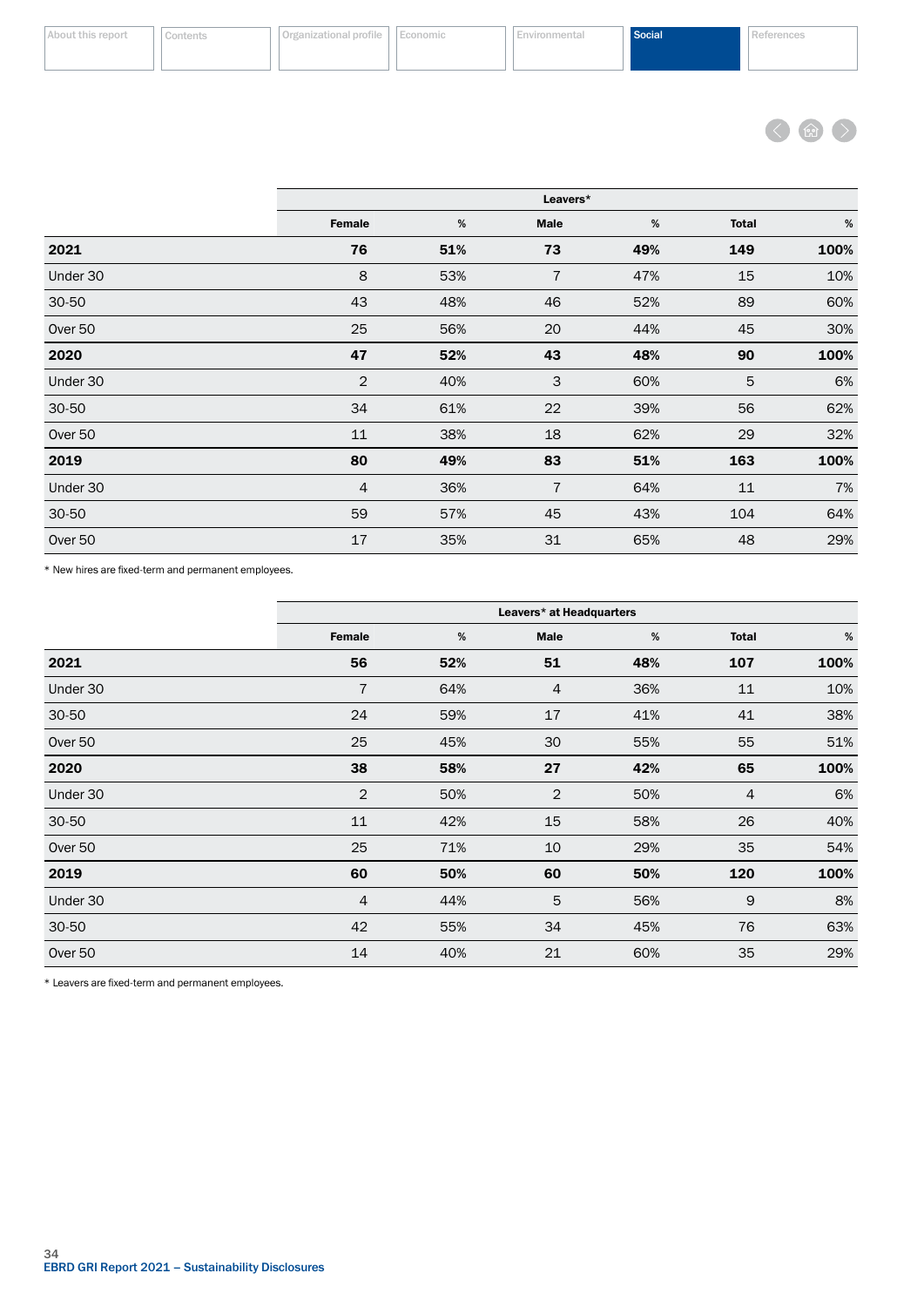<span id="page-36-0"></span>

| About this report | Cont |
|-------------------|------|
|-------------------|------|



#### 401-2 Benefits provided to full-time employees that are not provided to temporary or part-time employees

Part-time staff on permanent contracts are eligible for all benefits. Temporary staff and interns do not participate in a range of benefits, including retirement plans, life insurance, working incapacity insurance plan, medical insurance plan, parental leave, performance-based compensation, paid annual leave, flex allowance or child allowance.

#### 401-3 Parental leave

#### Table 401-3-1. Total number of employees entitled to parental leave, by gender, 2019-21

| Period                   | 2021  | 2020  | 2019  |
|--------------------------|-------|-------|-------|
| Total eligible headcount | 2,767 | 2,864 | 2,815 |
| Female                   | 1,548 | 1,618 | 1,592 |
| Male                     | 1,219 | 1,246 | 1,223 |

#### Table 401-3-2. Total number of employees who took parental leave, by gender, 2019-21

| 2021 leave type/gender             | <b>Female</b> | <b>Male</b> | <b>Total</b> |
|------------------------------------|---------------|-------------|--------------|
| Maternity/paternity leave (unpaid) | 23            | 0           | 23           |
| Maternity leave (paid)             | 45            |             | 45           |
| Parental leave (unpaid)            | 17            |             | 19           |
| Paternity leave (paid)             |               | 61          | 61           |
| Total                              | 85            | 63          | 148          |

| 2020 leave type/gender             | <b>Female</b> | <b>Male</b> | <b>Total</b> |
|------------------------------------|---------------|-------------|--------------|
| Maternity/paternity leave (unpaid) | 19            |             | 19           |
| Maternity leave (paid)             | 51            |             | 52           |
| Parental leave (unpaid)            | 12            |             | 15           |
| Paternity leave (paid)             |               | 54          | 55           |
| Total                              | 83            | 58          | 141          |

| 2019 leave type/gender             | <b>Female</b> | <b>Male</b> | <b>Total</b> |
|------------------------------------|---------------|-------------|--------------|
| Adoption leave (unpaid)            | 30            |             | 31           |
| Maternity/paternity leave (unpaid) | 33            | $\Omega$    | 33           |
| Maternity leave (paid)             | 20            | 3           | 23           |
| Parental leave (unpaid)            |               | 50          | 51           |
| Paternity leave (paid)             | 84            | 54          | 138          |
| Total                              | 103           | 69          | 172          |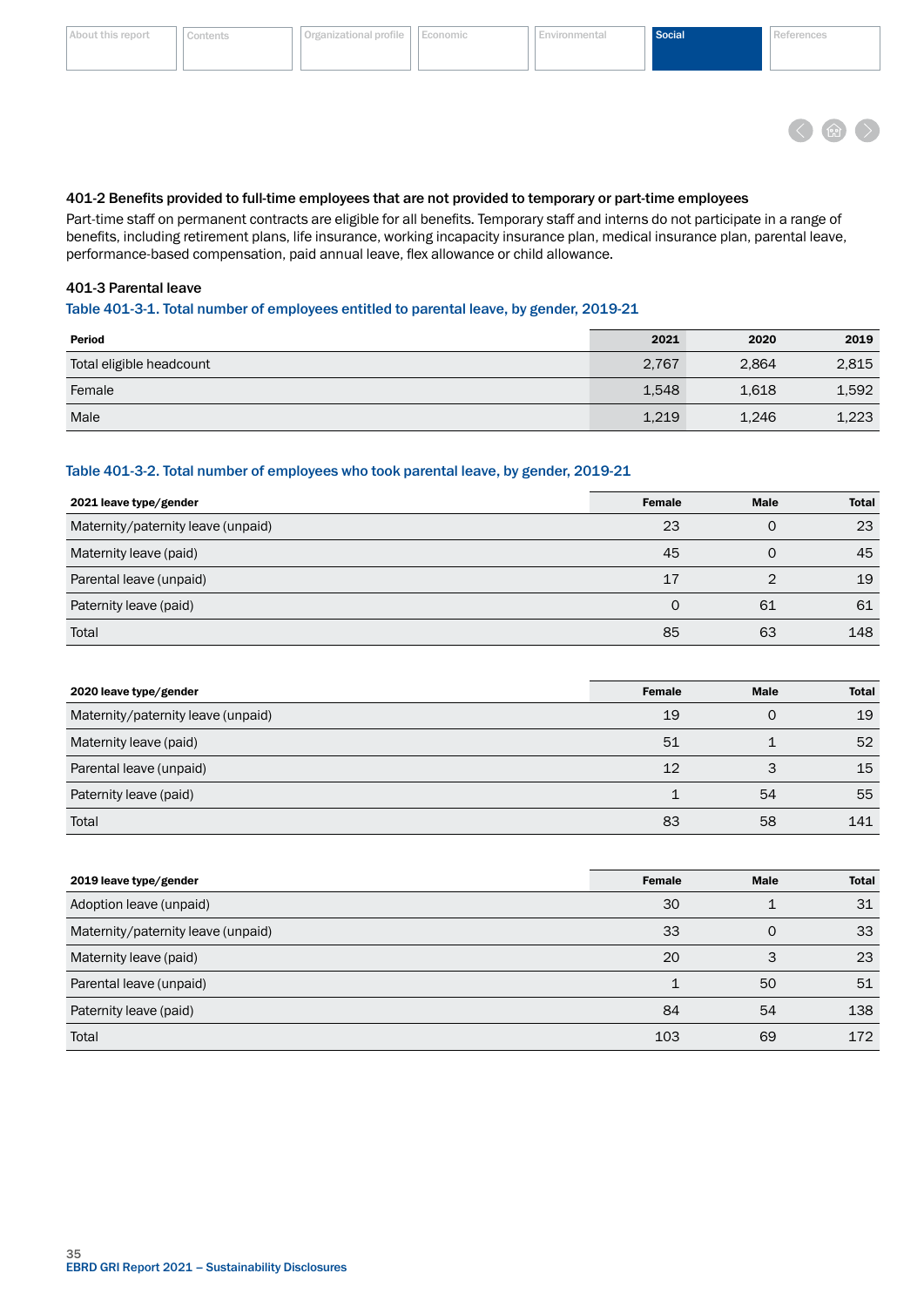|  | About this report |
|--|-------------------|
|  |                   |
|  |                   |



### Table 401-3-3. Total number of employees who returned in reporting period (three months) after leave, 2019-21

| 2021                                          | <b>Female</b> | <b>Male</b> | <b>Total</b> |
|-----------------------------------------------|---------------|-------------|--------------|
| <b>No</b>                                     |               |             | $\Omega$     |
| Yes                                           | 85            | 63          | 148          |
| Total                                         | 85            | 63          | 148          |
| Return-to-work retention percentage by gender | 100%          | 100%        |              |

| 2020                                          | <b>Female</b> | Male         | <b>Total</b> |
|-----------------------------------------------|---------------|--------------|--------------|
| No                                            | $\mathbf 0$   | $\mathbf{0}$ | $\mathbf 0$  |
| Yes                                           | 83            | 58           | 141          |
| Total                                         | 83            | 58           | 141          |
| Return-to-work retention percentage by gender | 100%          | 100%         |              |
|                                               |               |              |              |
| 2019                                          | <b>Female</b> | Male         | <b>Total</b> |
| No                                            | 2             | $\mathbf{0}$ | 2            |
| Yes                                           | 82            | 54           | 136          |
| Total                                         | 84            | 54           | 138          |
| Return-to-work retention percentage by gender | 98%           | 100%         |              |

### Table 401-3-4. Total number of employees still employed 12 months after leave, 2019-21

| 2021                                          | <b>Female</b> | <b>Male</b> | <b>Total</b> |
|-----------------------------------------------|---------------|-------------|--------------|
| <b>No</b>                                     |               |             |              |
| Yes                                           | 84            | 63          | 147          |
| Total                                         | 85            | 63          | 148          |
| Return-to-work retention percentage by gender | 99%           | 100%        |              |

| 2020                                          | <b>Female</b> | <b>Male</b> | <b>Total</b> |
|-----------------------------------------------|---------------|-------------|--------------|
| No                                            | З             |             | 3            |
| Yes                                           | 80            | 58          | 138          |
| Total                                         | 83            | 58          | 141          |
| Return-to-work retention percentage by gender | 96%           | 100%        |              |

| 2019                                          | <b>Female</b> | <b>Male</b> | <b>Total</b> |
|-----------------------------------------------|---------------|-------------|--------------|
| <b>No</b>                                     |               |             | 3            |
| Yes                                           | 81            | 54          | 135          |
| Total                                         | 84            | 54          | 138          |
| Return-to-work retention percentage by gender | 96%           | 100%        |              |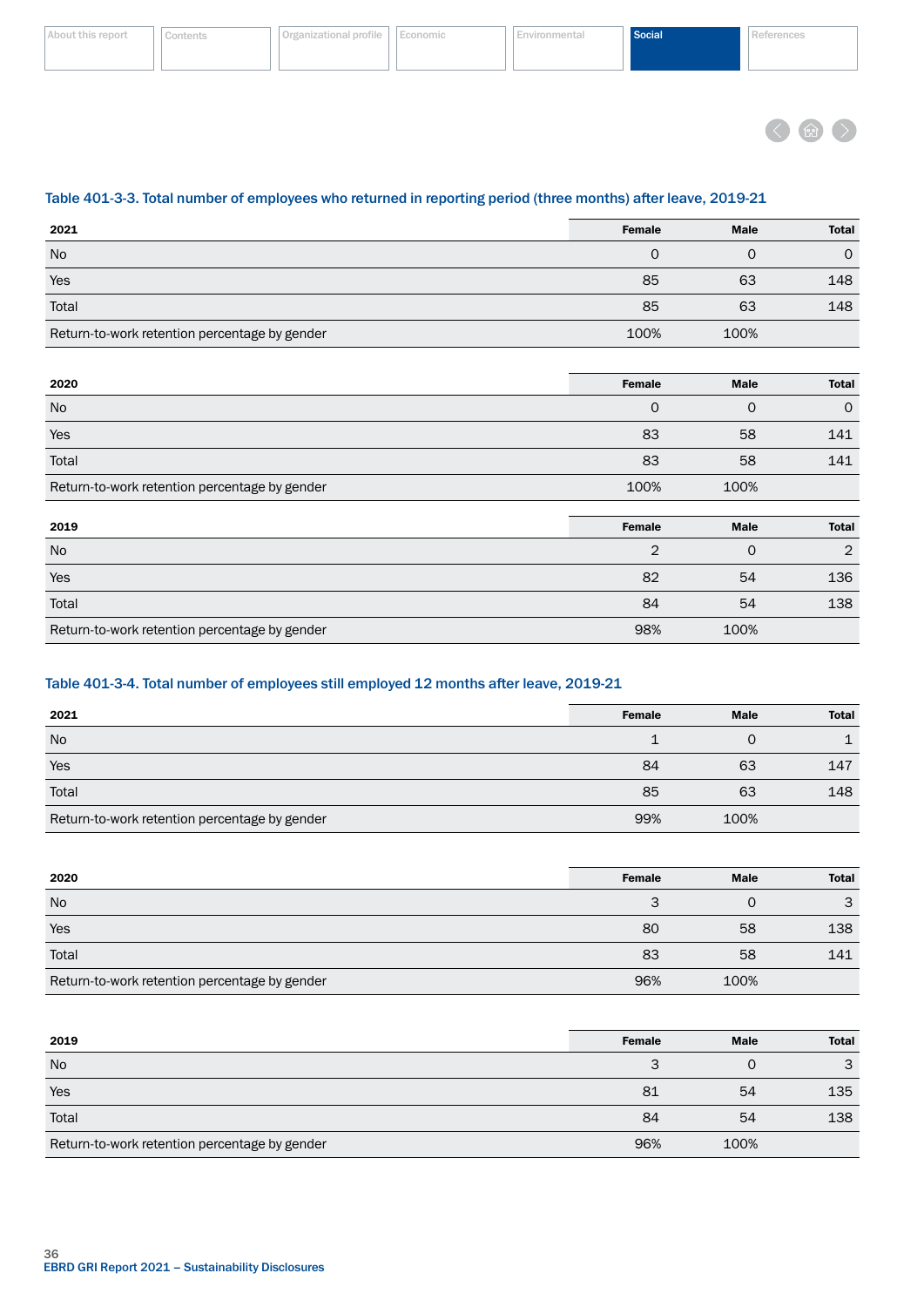#### <span id="page-38-0"></span>[About this report](#page-2-0) ||[Contents](#page-3-0) ||[Organizational profile](#page-5-0) ||[Economic](#page-25-0) ||[Environmental](#page-29-0) Social Social [References](#page-48-0)

# GRI 403: Occupational Health and Safety 2018 (M)

#### GRI 103:2016 Management approach (disclosures 103-1, 103-2, 103-3)

The EBRD is committed to protecting the health and safety of Bank personnel. The EBRD's Health, Safety and Security Policy, endorsed by the President and approved by the Board of Directors, sets out principles to protect personnel. The EBRD's Health and Safety Management System is aligned with ISO 45001, and its identified hazards and associated risk mitigations are underpinned by the Bank's Health, Safety and Security Policy, Directive, Procedures and Guidance.

The EBRD's health and safety performance is monitored by the in-house Health and Safety Unit. Results are reported formally to the Board of Directors every year through the Health, Safety and Security Annual Report.

The EBRD provides occupational health and preventative medical services to all Bank personnel. These services include travel health promotion; comprehensive preventative health screens; access to ergonomic assessments and reasonable adjustments; driver medicals and fitness-for-duty assessments. The EBRD also engages an external Occupational Health (OH) provider, which offers independent specialist medical advice to the Bank and its employees on areas such as promotion of health and wellbeing, workplace adjustments, support to enable remote working and medical advice to employees to manage health issues. The Bank fully covers the costs of the OH provider.

The EBRD Health and Safety Unit develops appropriate information, instruction and training to address identified physical hazards. The latter is published internally and offered to all Bank personnel.

The EBRD's staff rules state that in certain circumstances, the Bank may require a staff member to seek qualified medical advice, undergo specialised treatment, follow the recommendations of a medical practitioner, undergo an OH assessment by an OH specialist and/or take medical leave, as applicable. With respect to the OH assessment, if the OH specialist recommends that a staff member undertake a stress risk assessment, it is incumbent on the Bank and the staff member to conduct the assessment as quickly as practically possible. As may be recommended by medical advice and/or the OH specialist, and subject to the operational requirements of the EBRD, the Bank shall endeavour to take into account recommendations for reasonable workplace adjustments that could facilitate a return to work or enable staff members to perform their duties.

#### 403-1 Occupational health and safety management system

The HSS Policy is endorsed by the EBRD President and approved by the Board of Directors. It applies to Bank personnel, Board officials, consultants, contractors, temporary agency staff working on behalf of the Bank and aims to protect, as far as reasonably practicable, visitors to Bank premises. The policy is underpinned by an internal directive, procedures and guidance, which apply to all EBRD locations and all official activities. The Bank's health and safety advice is provided by a team of competent in-house health and safety professionals.

Although not legally required, the EBRD has chosen to align its Health and Safety Management System (HSMS) with the ISO 45001 Occupational Health and Safety Management Standard. While not externally verified or audited, the Bank's HSMS is risk based and follows the Plan, Do, Check, Act approach to ensure continual improvement in overall occupational health and safety (OHS) performance. The HSMS reflects the governance structure of the Bank and consists of a policy, a directive, procedures and guidance, which are published and available on the EBRD's internal intranet.

The Bank's health and safety procedures and guidance are informed by and take into account (as far as is reasonable) the relevant regulatory requirements, UK health and safety legislation, approved codes of practice, EU directives and United Nations Department of Safety and Security standards.

Governed by the Bank's HSS Policy and Directive, the EBRD's Health and Safety Framework is defined in more detail in five key themes, with requirements clearly set out in the following procedures.

- Workplace health and safety: Provides instructions for maintaining a healthy and safe workplace environment in Bank offices globally.
- Travel safety: Establishes key instructions and mitigation measures to safeguard the safety of EBRD personnel when travelling on official business and incorporates road safety, aviation safety and emergency response.
- Fire safety: Provides instructions for the maintenance of fire safety at Headquarters. Fire safety within other offices is managed in conjunction with landlords and local risk-based procedures.
- Contractor management: Provides instructions to ensure adherence to safe working practices by contractors and their subcontractors when on site within Headquarters. Risks associated with construction and maintenance in other locations are managed per local laws and practices.
- Project site safety: Provides instructions to ensure the safety of EBRD personnel travelling on Bank business to project sites (including nuclear sites). It details the high-level, safety-critical, mandatory mitigations and procedures, which are key to health and safety.

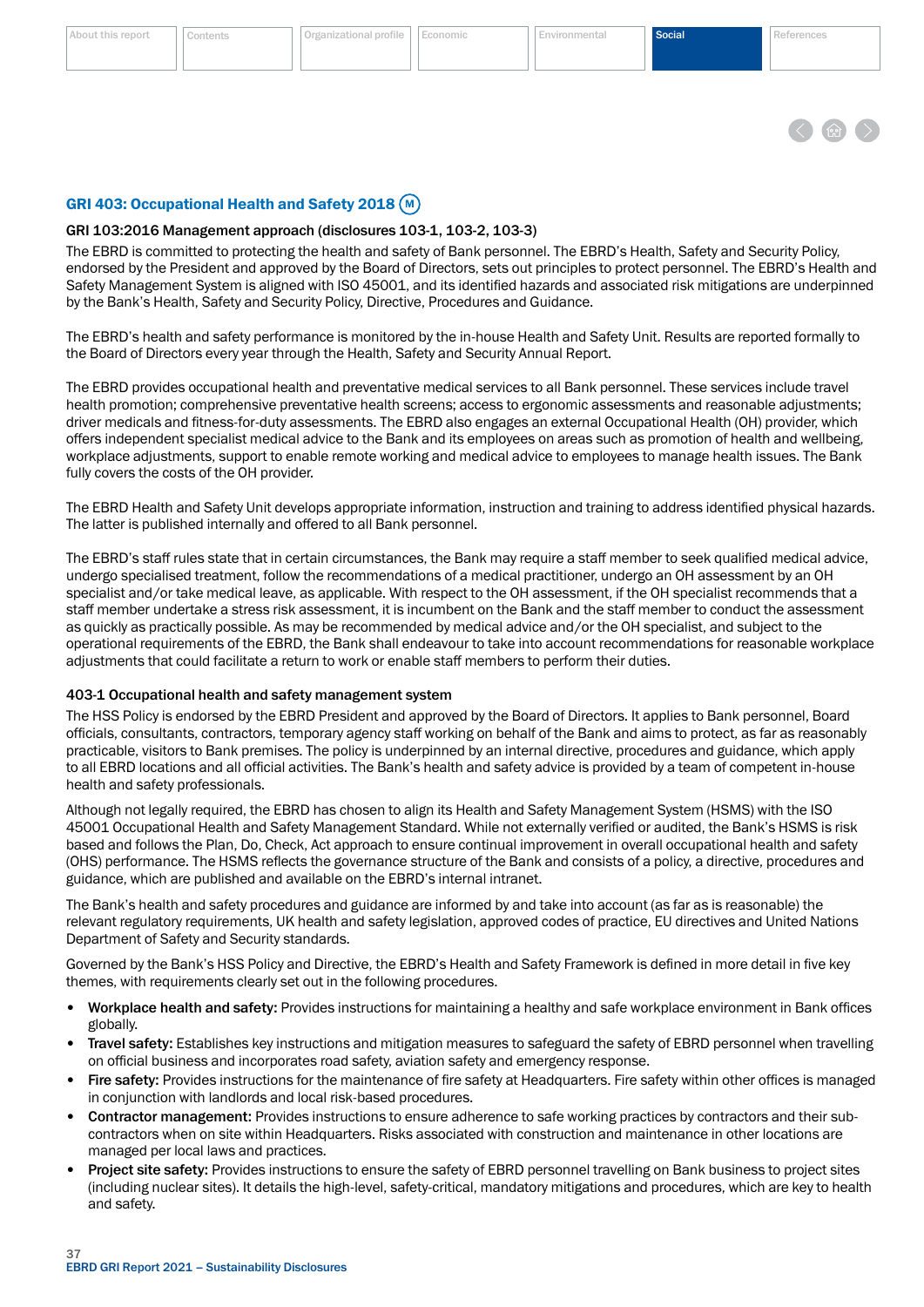

#### <span id="page-39-0"></span>403-2 Hazard identification, risk assessment, and incident investigation

The Bank's existing internal hazard identification exercise and gap analysis was recently reviewed and updated. This resulted in the overarching alignment of the HSMS with ISO 45001, which aims to incorporate all activities undertaken by Bank personnel in their official duties in order to protect against all foreseeable health and safety hazards.

The Bank's risk identification processes drill down into more discrete health and safety risks, with quantitative risk assessments, control and risk mitigation measures implemented to reduce residual risk to an acceptable level. Risk assessments are undertaken by, or under the direction of, competent health and safety professionals. Mitigations reflect the hierarchy of control measures detailed in the Bank's HSMS.

The EBRD has a mandatory Security and Safety Roles and Responsibility Framework Procedure. It explains key roles and managerial responsibilities for health and safety at all levels. It also states that Bank personnel have a personal duty of care for their own health and safety and that of others who may be affected by their actions at work.

The EBRD has an online accident-reporting tool. All Bank personnel are required to report all occupational accidents, incidents and near misses to the Health and Safety Unit. These are subsequently investigated and recommendations are introduced, if appropriate, to reduce the likelihood of recurrence.

In 2021, no accidents were reported. In 2020, two accidents were reported. In 2019, there were two reported accidents.

#### 403-3 Occupational health services

EBRD staff rules stipulate that, in certain circumstances, the Bank may require a staff member to seek qualified medical advice, undergo specialised treatment, follow the recommendations of a medical practitioner, undergo an OH assessment by an OH specialist and/or take medical leave, as applicable. If the OH specialist recommends that a staff member should undertake a stress risk assessment, it is the responsibility of the Bank and the staff member to conduct the assessment as quickly as possible. As may be recommended by medical advice and/or the OH specialist, and subject to the operational requirements of the Bank, the Bank shall endeavour to take into account recommendations for reasonable workplace adjustments that could facilitate a return to work or enable staff members to perform their duties.

The EBRD engages an external OH provider, which offers independent specialist medical advice to the Bank and its employees on areas such as the promotion of health and wellbeing, interventions, workplace adjustments and support to enable remote working, as well as medical advice to employees on managing health issues. The Bank fully covers the costs of the OH provider.

A network of suppliers throughout the economies where the EBRD invests and at Headquarters provide OH services relating to travel. These include travel health briefs, vaccinations and related medical advice and support provided by a licensed medical practitioner. Competent advice on the health risks of global travel is provided by a specialised provider.

There are certain positions where risk has been identified (drivers, for example). These are closely monitored by the EBRD. Reflecting the safety-critical nature of their role, EBRD drivers are required to undertake an annual OH assessment against a national standard (UK DVLA), which is delivered locally and dispensed by a global provider to ensure quality of service. Drivers that are assessed as being unfit are subsequently removed from driver duties and managed in line with the Bank's HR procedures until such a time as they are assessed as medically fit to drive.

#### 403-4 Worker participation, consultation, and communication on occupational health and safety

A formal consultation process has been adopted for the development of the Bank's HSMS documents, in keeping with the Bank's governance controls. Health and safety information is communicated to staff through policy, procedures and guidance, as well as through the intranet and targeted communication campaigns.

A formal report on the EBRD's health and safety performance is presented annually to the EBRD Board by the Budget and Administrative Affairs Committee and is subsequently published internally. The Annual Corporate Health, Safety and Security Report includes:

- an overview of the management arrangements in place to protect the health, safety and security of Bank personnel
- a summary of health and safety-related facts and data for the reporting period, including reports on accidents and incidents
- information on the activities the Bank has undertaken to sustain and continually improve the effectiveness of its HSMS
- an intended plan of action for the next year, to ensure continual improvement.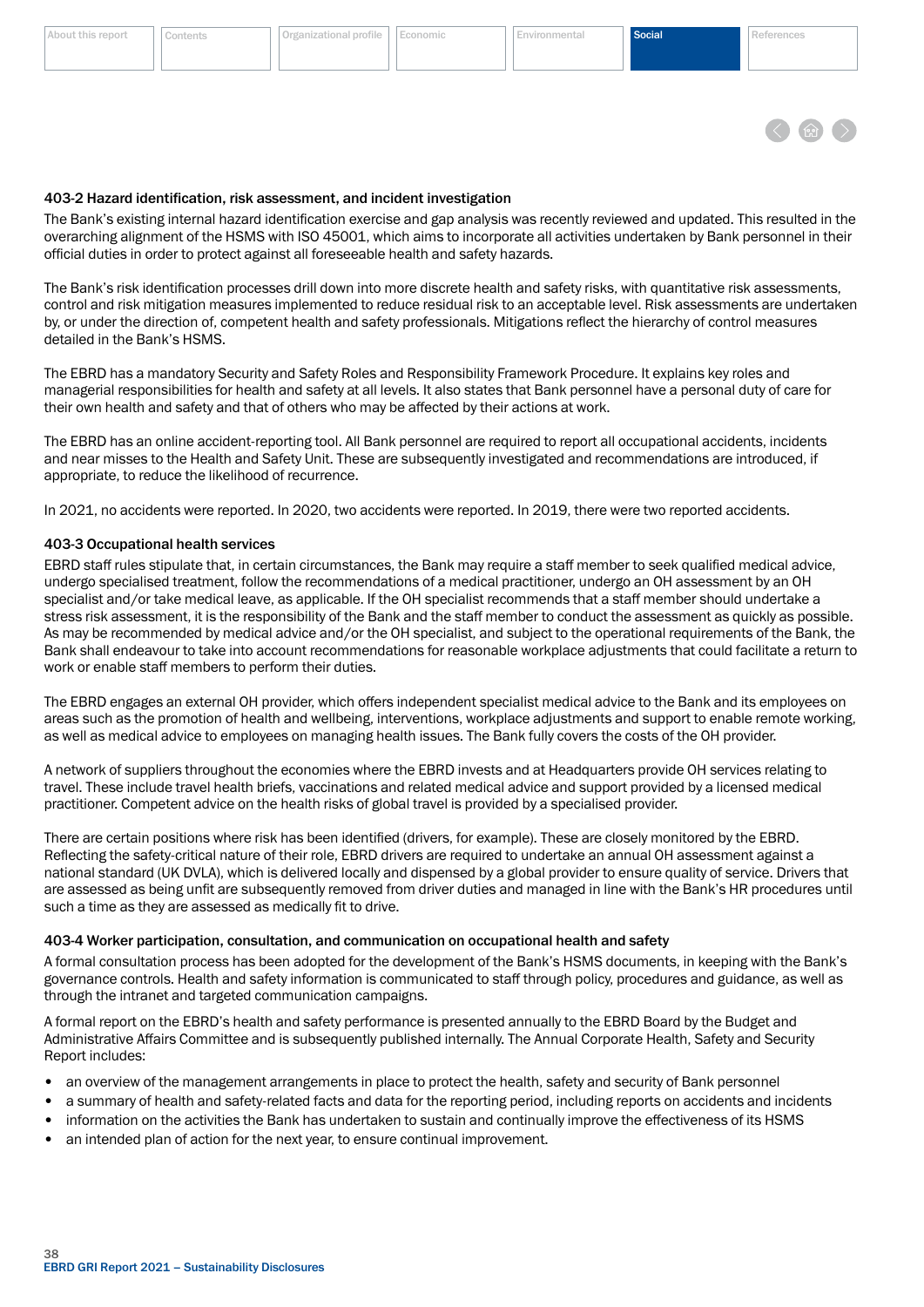The EBRD assesses the OHS impacts of its projects to ensure the Bank's clients provide workers with a safe and healthy workplace. Project investments are assessed in the initial project due diligence phase and subsequently undergo periodic monitoring appropriate to the stage, size and nature of the project. This process allows the Bank to confirm project clients meet the OHS requirements contained within the Bank's Environmental and Social Policy (2019) Performance Requirement 4 – Health, Safety and Security. Where hazards that expose workers to unnecessary risks have been identified during initial project due diligence and ongoing monitoring, the Bank will direct project clients to implement legally binding actions in accordance with the relevant EU OHS standards and good international practice.

# 403-8 Workers covered by an occupational health and safety management system

The Bank's HSMS is applicable to all Bank personnel, Board officials, consultants, contractors and temporary agency staff while they are undertaking work on behalf of the Bank. The HSMS also seeks to protect visitors, as far as reasonably practicable, while they are on Bank premises.

# <span id="page-40-0"></span>[About this report](#page-2-0) ||[Contents](#page-3-0) ||[Organizational profile](#page-5-0) ||[Economic](#page-25-0) ||[Environmental](#page-29-0) Social Social [References](#page-48-0)

# 403-5 Worker training on occupational health and safety

Appropriate information, instruction and training is a considerable focus for the EBRD. The Bank offers 19 health, safety and security-related training courses, ranging from travel safety, first aid, fire safety, field safety first aid, display screen equipment and remote working to new starter mandatory induction training, which also includes emergency procedures, such as medical, fire or explosion situations, plus personal emergency evacuation plans.

The Bank's training offering has been developed over the years to address identified hazards. It is designed in-house by the Health and Safety Unit and delivered face to face or via e-learning and self-assessment. Training is provided free of charge and is carried out during paid working hours. Where formal certified external training is required (that is, basic offshore safety induction and emergency training for staff travelling to offshore locations), this is provided to the individual at no personal cost.

All new joiners attend a mandatory health and safety induction, which outlines the Bank's policy, directive and procedures and covers relevant information, such as travel safety procedures. It also signposts staff to other relevant training. The requirement to report accidents is included in this mandatory training.

# 403-6 Promotion of worker health

The EBRD provides insurance coverage for medical treatments for eligible staff members and their families and coverage is worldwide, 24 hours a day, seven days a week.

Staff are automatically covered by this plan if they are contracted to work for at least eight hours a week and on a regular, fixedterm, short-term or general service contract, or a paid intern on a contract of three months or more. Cover for staff members is fully paid for by the Bank.

Staff employed on a regular or fixed-term contract will have their spouse and children (including step-children) automatically covered, but are required to pay 20 per cent of their premium. They can cancel the cover for dependants, but this decision is irrevocable. Staff employed on a short-term contract, or a paid intern on an internship programme of three months or more can add dependants recognised by the Bank to the plan, but are required to pay the full monthly premium.

The insurance plan covers a broad range of medical expenses and reimburses 80 per cent of eligible expenses, subject to some limitations. Health-related information for staff is not maintained by the EBRD, but is held by the insurance company, so is not available for use by the EBRD for any purpose.

The EBRD's voluntary health promotion programmes are accessible to all staff via the intranet "My Wellbeing" space, where all resources, webinars, articles and support reside. This includes information on physical, financial, family, emotional/spiritual, social and workplace wellbeing.

There is a wealth of support, such as the Employee Assistance Programme, which offers free support on personal issues, stress, grief, trauma, anxiety and more. Corporate gym memberships are available.

Training, webinars and information on nutrition, sleep, exercise, stress reduction, mental health, resilience and mindfulness are available. A stress-management and wellbeing support guide, with all internal resources and some suggested external support networks, is also available. Educational materials include tobacco and substance abuse prevention and education, as well as signposting to external support. Diversity and inclusion employee networks, clubs and keeping-connected initiatives provide staff with the opportunity to belong and connect.

# 403-7 Prevention and mitigation of occupational health and safety impacts directly linked by business relationships

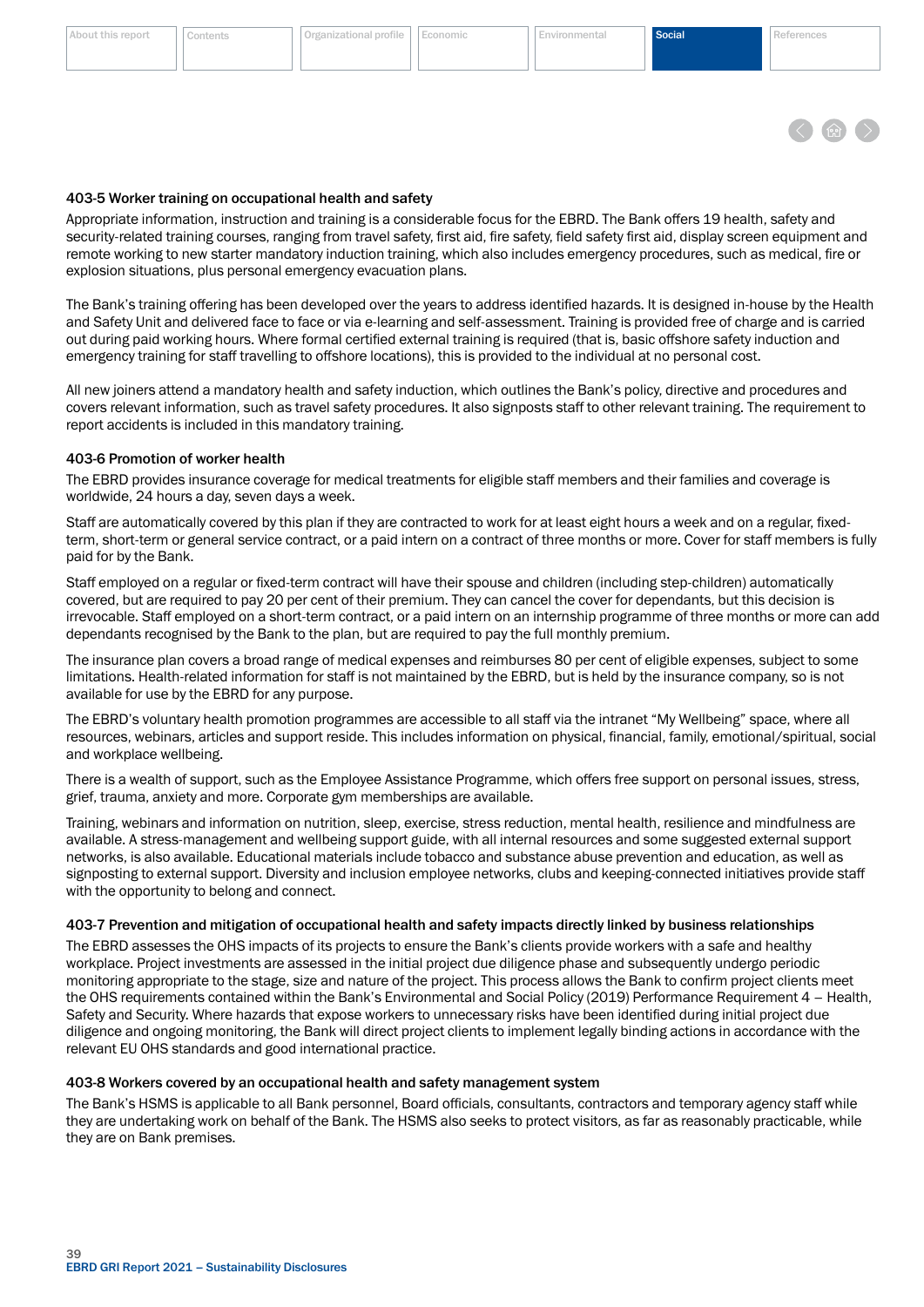

#### <span id="page-41-0"></span>403-9 Work-related injuries

Due to the business nature of the EBRD's operations, there is generally a very low number of injuries. In 2021, there were no work-related fatalities and no minor first-aid work-related accidents reported to the Health and Safety Unit. In 2021, the majority of Bank personnel continued to work remotely due to the Covid-19 pandemic. In addition, the volume of business travel was greatly reduced in 2021, with only business-critical travel approved by senior management.

#### 403-10 Work-related ill health

No work-related fatalities were reported in 2020. Because of the business nature of the EBRD's operations, incidences of workrelated ill health are very low. Over the course of 2021, the majority of Bank personnel continued to work remotely due to the Covid-19 pandemic. In addition, the volume of business travel was greatly reduced in 2021, with only essential, business-critical travel approved by senior management.

#### GRI 404: Training and Education 2016

#### 404-1 Average hours of training per year per employee

#### Table 404-1-1 Average hours of training per year per employee, 2019-21

| 2021<br>2020    |               |                 | 2019          |                                |                    |
|-----------------|---------------|-----------------|---------------|--------------------------------|--------------------|
| <b>Managers</b> | <b>Others</b> | <b>Managers</b> | <b>Others</b> | <b>Managers</b>                | Others             |
| $\Omega$<br>J.U | $\sim$<br>ت.ے | ᆠᆠᆠ             | 3.53          | つに<br>$\overline{ }$<br>ں ے. ۔ | $\sqrt{10}$<br>…⊥∪ |

#### 404-2 Programs for upgrading employee skills and transition assistance programs

#### Table 404-2-1. Programmes for upgrading employee skills and transition assistance programmes, 2019-21

| Management<br>programme                   | <b>Description</b>                                                                                                                                                                                                                                                                                                                                                                                                                                                                                                    | <b>Attendees</b><br>2021 | <b>Attendees</b><br>2020 | <b>Attendees</b><br>2019 |
|-------------------------------------------|-----------------------------------------------------------------------------------------------------------------------------------------------------------------------------------------------------------------------------------------------------------------------------------------------------------------------------------------------------------------------------------------------------------------------------------------------------------------------------------------------------------------------|--------------------------|--------------------------|--------------------------|
| Management<br><b>Essentials</b>           | Management Essentials is a programme for staff<br>stepping up to people management for the first time.<br>It covers key line-management responsibilities and<br>relevant processes, such as objective setting and<br>performance reviews, and introduces good practice<br>and topics, including inclusion, talent development<br>and engagement.                                                                                                                                                                      | 64                       | 50                       | 56                       |
| Minerva<br>programme for<br>female talent | Our Minerva Programme for high-potential women<br>aims to develop self-awareness, communication and<br>other interpersonal skills in a group of talented women<br>the Bank expects to have career progression to senior<br>leadership roles.                                                                                                                                                                                                                                                                          | 12                       | 12                       | Course not<br>available  |
| Outplacement                              | The Bank's Outplacement service offers different<br>levels of programme to staff leaving the Bank.<br>Generally, the services offered in the programmes<br>include: assistance with career planning, practical<br>job-search advice, coaching, tools to develop CVs/<br>LinkedIn profiles, access to databases for job<br>opportunities and to research future employers,<br>assistance with interview preparation, financial advice<br>for retirees and access to office space for the duration<br>of the programme. | 14                       | 5                        | 12                       |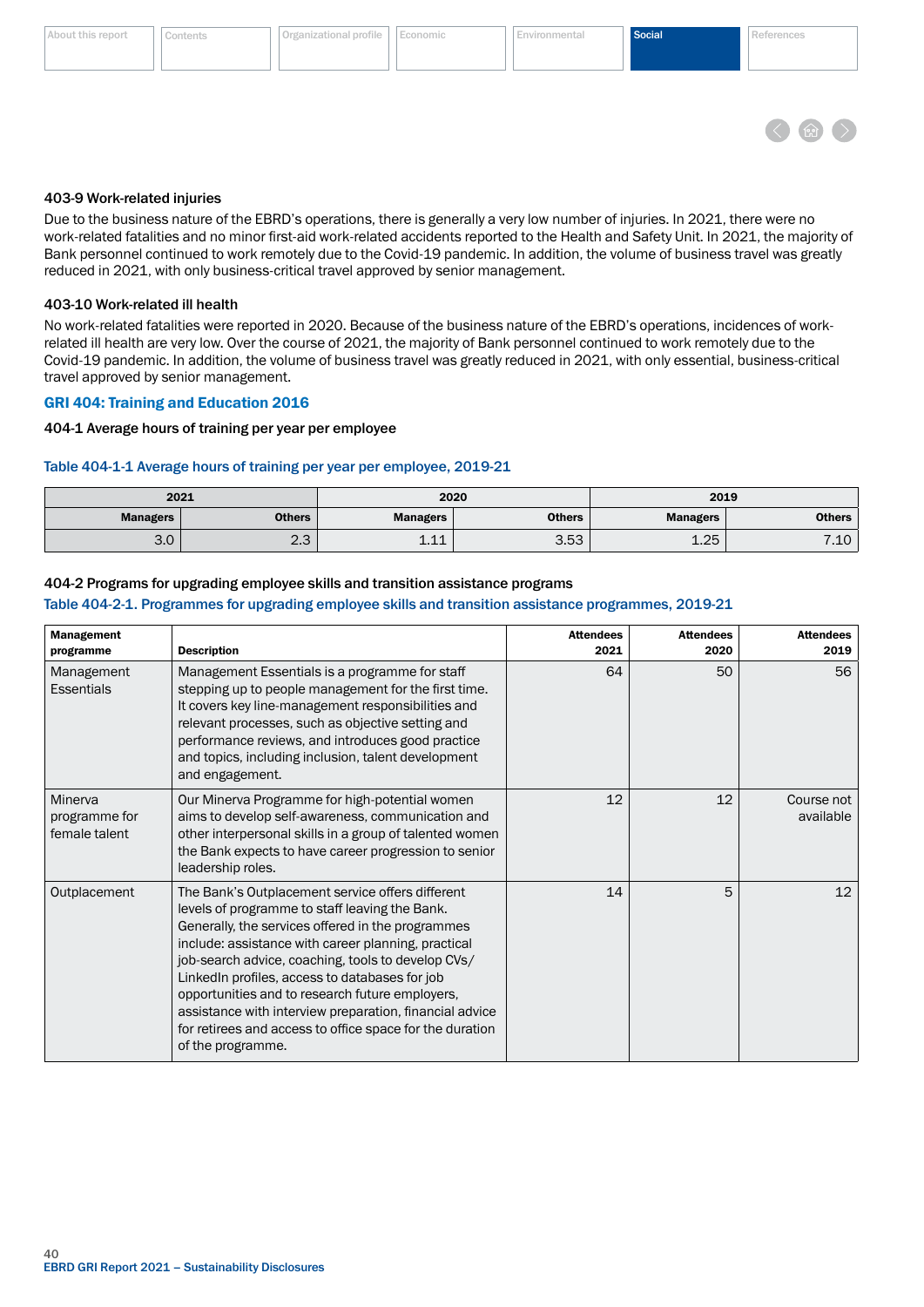

### <span id="page-42-0"></span>404-3 Percentage of employees receiving regular performance and career-development reviews

Table 404-3-1. Employees receiving regular performance and career-development reviews, 2019-21

| 2021                                                                                 |       |
|--------------------------------------------------------------------------------------|-------|
| Total workforce                                                                      | 4,023 |
| Workforce eligible for performance reviews                                           | 2,767 |
| Inactive members of this workforce                                                   | 86    |
| Percentage of employees receiving regular performance and career-development reviews | 67%   |
| 2020                                                                                 |       |
| Total workforce                                                                      | 3,770 |
| Workforce eligible for performance reviews                                           | 2,864 |
| Inactive members of this workforce                                                   | 94    |
| Percentage of employees receiving regular performance and career-development reviews | 74%   |
| 2019                                                                                 |       |
| Total workforce                                                                      | 3,660 |
| Workforce eligible for performance reviews                                           | 2,648 |
| Inactive members of this workforce                                                   | 81    |
| Percentage of employees receiving regular performance and career-development reviews | 75%   |

# GRI 405: Diversity and Equal Opportunity 2016  $(M)$

#### GRI 103:2016 Management approach (disclosures 103-1, 103-2, 103-3)

The EBRD strives to provide equal opportunities and respect staff individuality, regardless of personal characteristics that are inherently unrelated to the job requirements. As outlined in its Diversity and Inclusion Policy, established in 2014, these characteristics may include, but are not limited to, age, disability, gender identity, nationality or race, religion or belief, sex and sexual orientation.

 In 2021, the Bank set its next medium-term strategy, the Strategic Capital Framework 2021-25. It has three crosscutting strategic themes, of which equality of opportunity and gender mainstreaming are one. To align with this strategic theme, the Bank must ensure it is also evolving, progressing and upholding its diversity and inclusion commitments from an internal perspective. The EBRD's diversity and inclusion progress is reported annually to the Budget and Administrative Affairs Committee and focuses on four strategic areas: gender, talent management, culture and valuing difference.

Inclusivity is a key internal principle of the EBRD's approach and it is led by the EBRD's Executive Committee and senior leadership, who champion and promote equality and regularly review progress. The Bank has a dedicated resource within HROD and a number of proactive employee networks, including African-Caribbean, Asian, Connect, Disability, Family, Spectrum (LGBT) and Young Professionals. Working hand in hand with the Bank's Diversity and Inclusion Steering Group, these networks promote and increase awareness of all aspects of diversity and inclusion and shape an exciting calendar of initiatives and events across the EBRD's regions.

The EBRD's approach to diversity and inclusion has continued to expand, now covering a broader spectrum from ethnic and cultural diversity to wellbeing. This year, the Bank held its fifth annual (and second virtual) Diversity Week, which focused on "Celebrating Integrating" and encouraged reflection on how to make the transition to new working patterns positive for all staff. Events included how to recognise and challenge biases that may arise, for example, in relation to presenteeism or how to recognise the needs and contributions of introverted staff members.

As part of the EBRD's commitment to gender equality, since 2017, it has partnered with Economic Dividends for Gender Equality (EDGE), the leading provider of business certification for gender equality, in order to measure and benchmark the Bank's policies and practices in this domain. In 2021, the EBRD made significant progress on achieving the EDGE 'Move' level of certification for gender equality in the workplace. The Bank continues to certify and commit to an action plan based on EDGE recommendations.

The EBRD conducts Bank-wide surveys to help build an accurate picture of its demography and diversity, both internally and externally. By signing the Race at Work Charter in 2019, the Bank committed to a race action plan and will take practical steps to tackle the barriers that ethnic minorities may face in recruitment and progression.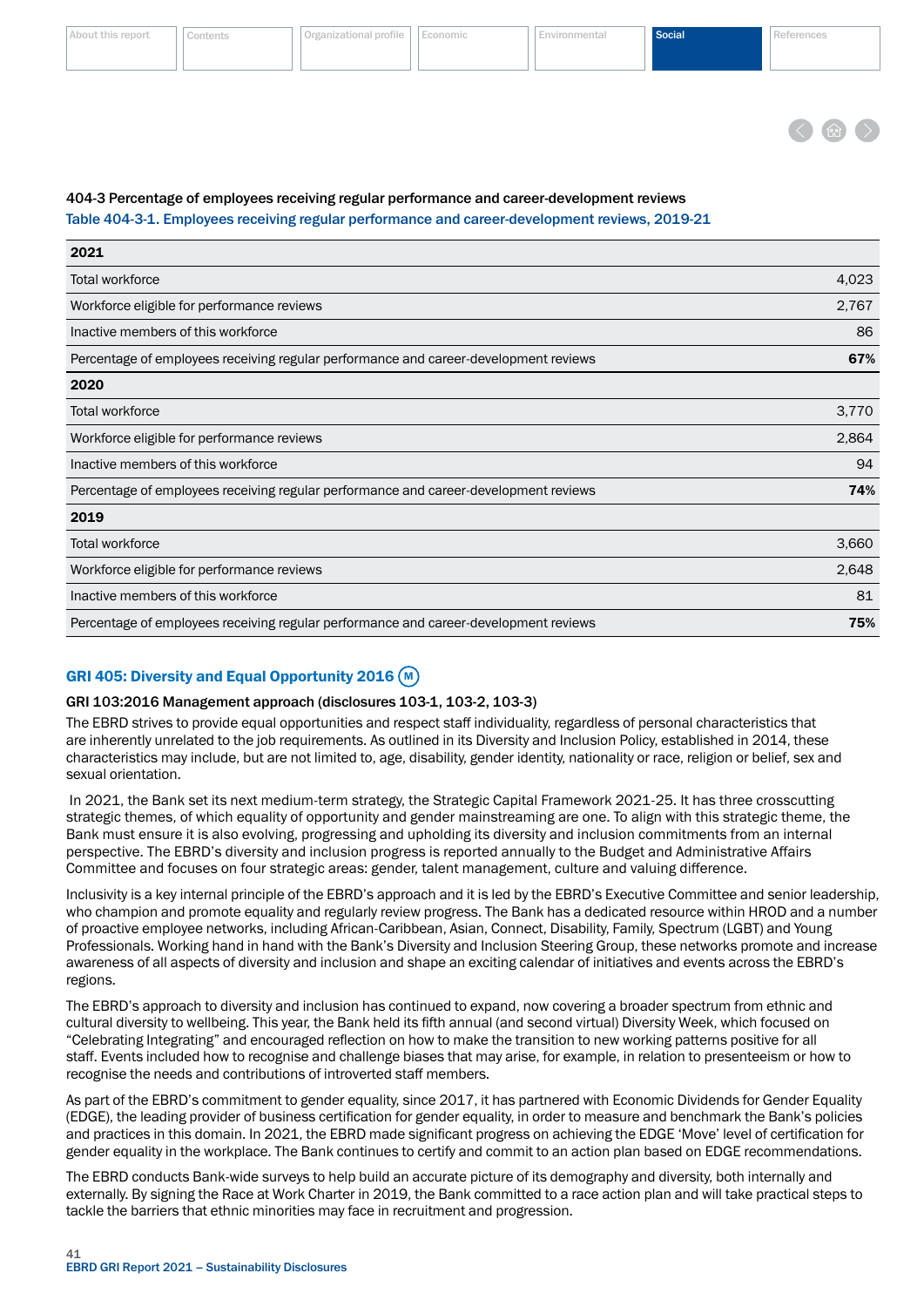

### <span id="page-43-0"></span>405-1 Diversity of governance bodies and employees

Table 405-1-1. Diversity of governance bodies and employees, 2019-21

|                          |                | <b>Total workforce</b> |                |     |              |      |
|--------------------------|----------------|------------------------|----------------|-----|--------------|------|
|                          | <b>Female</b>  | %                      | Male           | %   | <b>Total</b> | %    |
| 2021                     | 1,977          | 49%                    | 2,046          | 51% | 4,023        | 100% |
| <b>Top management</b>    | 4              | 36%                    | $\overline{7}$ | 64% | 11           | 100% |
| $30 - 50$                | $\mathbf{1}$   | 50%                    | $\mathbf{1}$   | 50% | 2            | 18%  |
| Over 50                  | 3              | 33%                    | 6              | 67% | 9            | 82%  |
| <b>Upper management</b>  | 10             | 36%                    | 18             | 64% | 28           | 100% |
| $30 - 50$                | $\overline{2}$ | 33%                    | 4              | 67% | 6            | 21%  |
| Over 50                  | 8              | 36%                    | 14             | 64% | 22           | 79%  |
| <b>Middle management</b> | 252            | 40%                    | 378            | 60% | 630          | 100% |
| 30-50                    | 166            | 42%                    | 228            | 58% | 394          | 63%  |
| Over 50                  | 86             | 36%                    | 150            | 64% | 236          | 37%  |
| <b>Junior management</b> | 929            | 55%                    | 772            | 45% | 1,701        | 100% |
| Under 30                 | 115            | 52%                    | 106            | 48% | 221          | 13%  |
| 30-50                    | 717            | 55%                    | 580            | 45% | 1,297        | 76%  |
| Over 50                  | 97             | 53%                    | 86             | 47% | 183          | 11%  |
| <b>Operational</b>       | 450            | 80%                    | 115            | 20% | 565          | 100% |
| Under 30                 | 45             | 70%                    | 19             | 30% | 64           | 11%  |
| 30-50                    | 278            | 82%                    | 61             | 18% | 339          | 60%  |
| Over 50                  | 127            | 78%                    | 35             | 22% | 162          | 29%  |
| <b>Other resource</b>    | 332            | 31%                    | 756            | 69% | 1,088        | 100% |
| Under 30                 | 95             | 41%                    | 124            | 59% | 229          | 21%  |
| 30-50                    | 170            | 28%                    | 433            | 72% | 603          | 55%  |
| Over 50                  | 67             | 26%                    | 189            | 74% | 256          | 24%  |
| 2020                     | 1,888          | 50%                    | 1,882          | 50% | 3,770        | 100% |
| <b>Top management</b>    | 4              | 36%                    | $\overline{7}$ | 64% | 11           | 100% |
| $30 - 50$                | $\overline{2}$ | 40%                    | 3              | 60% | 5            | 45%  |
| Over <sub>50</sub>       | $\overline{2}$ | 33%                    | 4              | 67% | 6            | 55%  |
| <b>Upper management</b>  | 9              | 31%                    | 20             | 69% | 29           | 100% |
| $30 - 50$                | 3              | 50%                    | 3              | 50% | 6            | 21%  |
| Over <sub>50</sub>       | 6              | 26%                    | 17             | 74% | 23           | 79%  |
| <b>Middle management</b> | 249            | 40%                    | 371            | 60% | 620          | 100% |
| 30-50                    | 164            | 42%                    | 223            | 58% | 387          | 62%  |
| Over 50                  | 85             | 36%                    | 148            | 64% | 233          | 38%  |
| <b>Junior management</b> | 880            | 54%                    | 738            | 46% | 1,618        | 100% |
| Under 30                 | 128            | 56%                    | 102            | 44% | 230          | 14%  |
| 30-50                    | 660            | 54%                    | 563            | 46% | 1,223        | 76%  |
| Over 50                  | 92             | 56%                    | 73             | 44% | 165          | 10%  |
| <b>Operational</b>       | 472            | 81%                    | 108            | 19% | 580          | 100% |
| Under 30                 | 49             | 74%                    | 17             | 26% | 66           | 11%  |
| 30-50                    | 293            | 85%                    | 53             | 15% | 346          | 60%  |
| Over 50                  | 130            | 77%                    | 38             | 23% | 168          | 29%  |
| <b>Other resource</b>    | 274            | 30%                    | 638            | 70% | 912          | 100% |
| Under 30                 | 65             | 40%                    | 97             | 60% | 162          | 18%  |
| 30-50                    | 156            | 29%                    | 373            | 71% | 529          | 58%  |
| Over 50                  | 53             | 24%                    | 168            | 76% | 221          | 24%  |
|                          |                |                        |                |     |              |      |

42

EBRD GRI Report 2021 – Sustainability Disclosures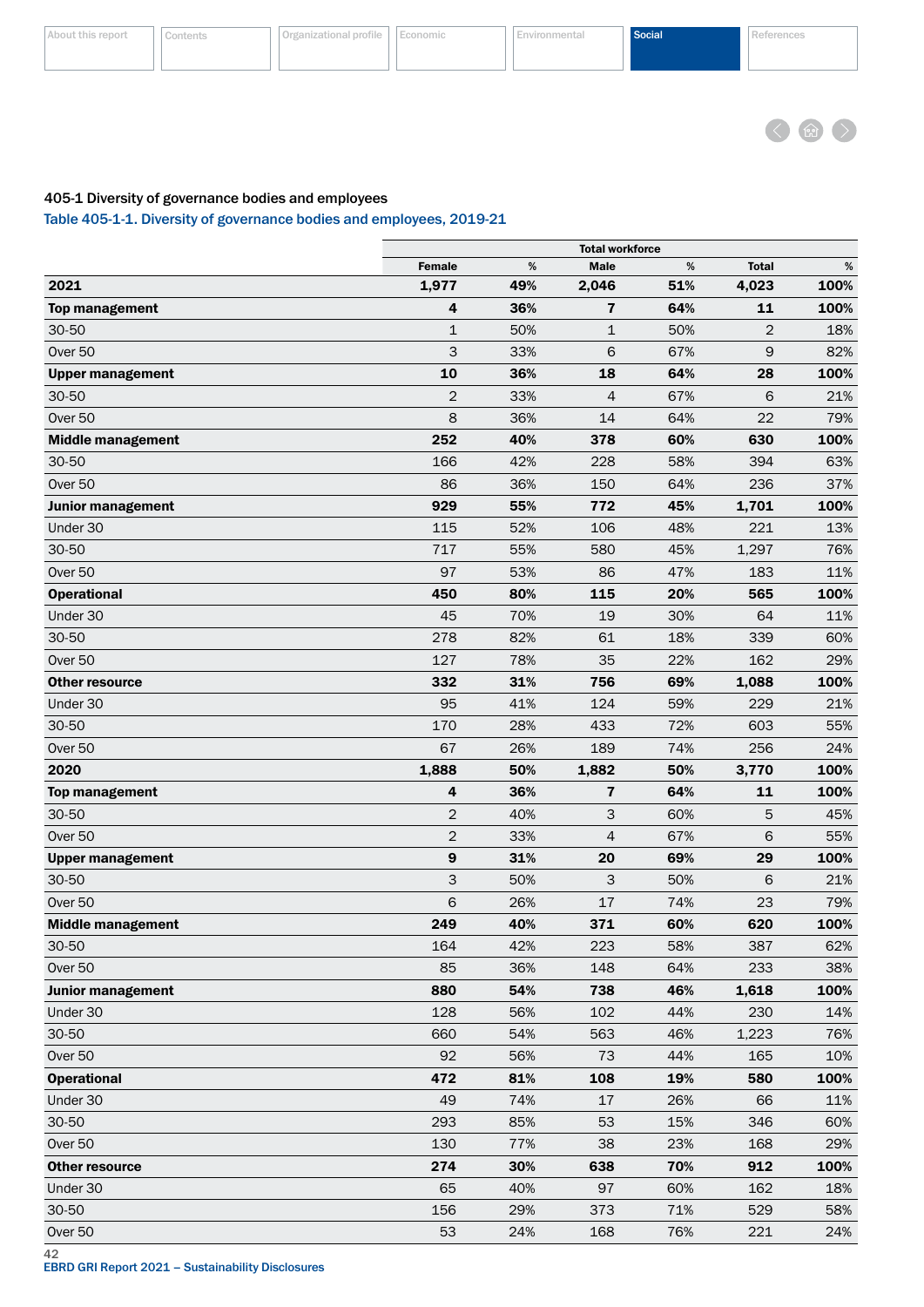

<span id="page-44-0"></span>

|                    | <b>Total workforce</b> |     |             |     |                |      |
|--------------------|------------------------|-----|-------------|-----|----------------|------|
|                    | <b>Female</b>          | %   | <b>Male</b> | %   | <b>Total</b>   | $\%$ |
| 2019               | 1,864                  | 51% | 1,796       | 49% | 3,660          | 100% |
| Top management     | $\overline{4}$         | 33% | 8           | 67% | 12             | 100% |
| 30-50              | $\mathbf{1}$           | 25% | 3           | 75% | $\overline{4}$ | 33%  |
| Over <sub>50</sub> | 3                      | 38% | 5           | 63% | 8              | 67%  |
| Upper management   | 9                      | 31% | 20          | 69% | 29             | 100% |
| 30-50              | 3                      | 60% | 2           | 40% | 5              | 17%  |
| Over 50            | 6                      | 25% | 18          | 75% | 24             | 83%  |
| Middle management  | 229                    | 38% | 369         | 62% | 598            | 100% |
| 30-50              | 154                    | 41% | 221         | 59% | 375            | 63%  |
| Over <sub>50</sub> | 75                     | 34% | 148         | 66% | 223            | 37%  |
| Junior management  | 848                    | 54% | 714         | 46% | 1,562          | 100% |
| Under 30           | 132                    | 53% | 118         | 47% | 250            | 16%  |
| 30-50              | 642                    | 55% | 535         | 45% | 1,177          | 75%  |
| Over 50            | 74                     | 55% | 61          | 45% | 135            | 9%   |
| Operational        | 501                    | 82% | 112         | 18% | 613            | 100% |
| Under 30           | 65                     | 76% | 21          | 24% | 86             | 14%  |
| 30-50              | 307                    | 85% | 54          | 15% | 361            | 59%  |
| Over <sub>50</sub> | 129                    | 78% | 37          | 22% | 166            | 27%  |
| Other resource     | 273                    | 32% | 573         | 68% | 846            | 100% |
| Under 30           | 90                     | 46% | 105         | 54% | 195            | 23%  |
| 30-50              | 133                    | 30% | 312         | 70% | 445            | 53%  |
| Over 50            | 50                     | 24% | 156         | 76% | 206            | 24%  |

Top management is defined as all Executive Committee positions. Upper management is all positions at Managing Director level and above, excluding top management. Middle management is defined as all Director and Associate Director Positions. Junior management is all Principal, Associate and Analyst Positions. Operational is defined as all other permanent, fixed-term and temporary positions. Other resources are all other positions that are not permanent, fixed-term or temporary positions.

#### 405-2 Ratio of basic salary and remuneration of women to men

The EBRD offers a competitive remuneration package comprised of base salary, flex allowance, variable pay for eligible staff in the form of a performance-based compensation, retirement plans and a wide range of benefits based on individual eligibility. EBRD salary levels are market driven, competitively positioned against the external market and set based on level and size of the job, irrespective of gender.

The Bank's job descriptions are used to match each job to the market-salary surveys to identify the market pay level for each job. Based on the market data, EBRD jobs with similar market pay levels and job size are grouped together and a midpoint and accompanying salary range are created. Each salary structure midpoint has a salary range of 70 to 130 per cent. Depending on an employee's experience and performance, placement in any part of the range is considered a market-competitive salary.

Equal pay is a priority for the Bank and, in 2017, the EBRD began a partnership with EDGE, the leading provider of business certification for gender equality, to measure and benchmark its policies and practices as they relate to gender equality.

In its EDGE Action plan, the EBRD commits to conducting a yearly regression analysis of its gender pay gap. The outcome of the 2021 equal pay analysis, undertaken as part of the EDGE certification process, certifies that there was no statistically significant unexplained pay gap between men and women when taking into account a number of standardised variables, including gender, tenure, age, performance rating, people-management responsibility, support or core function, and level.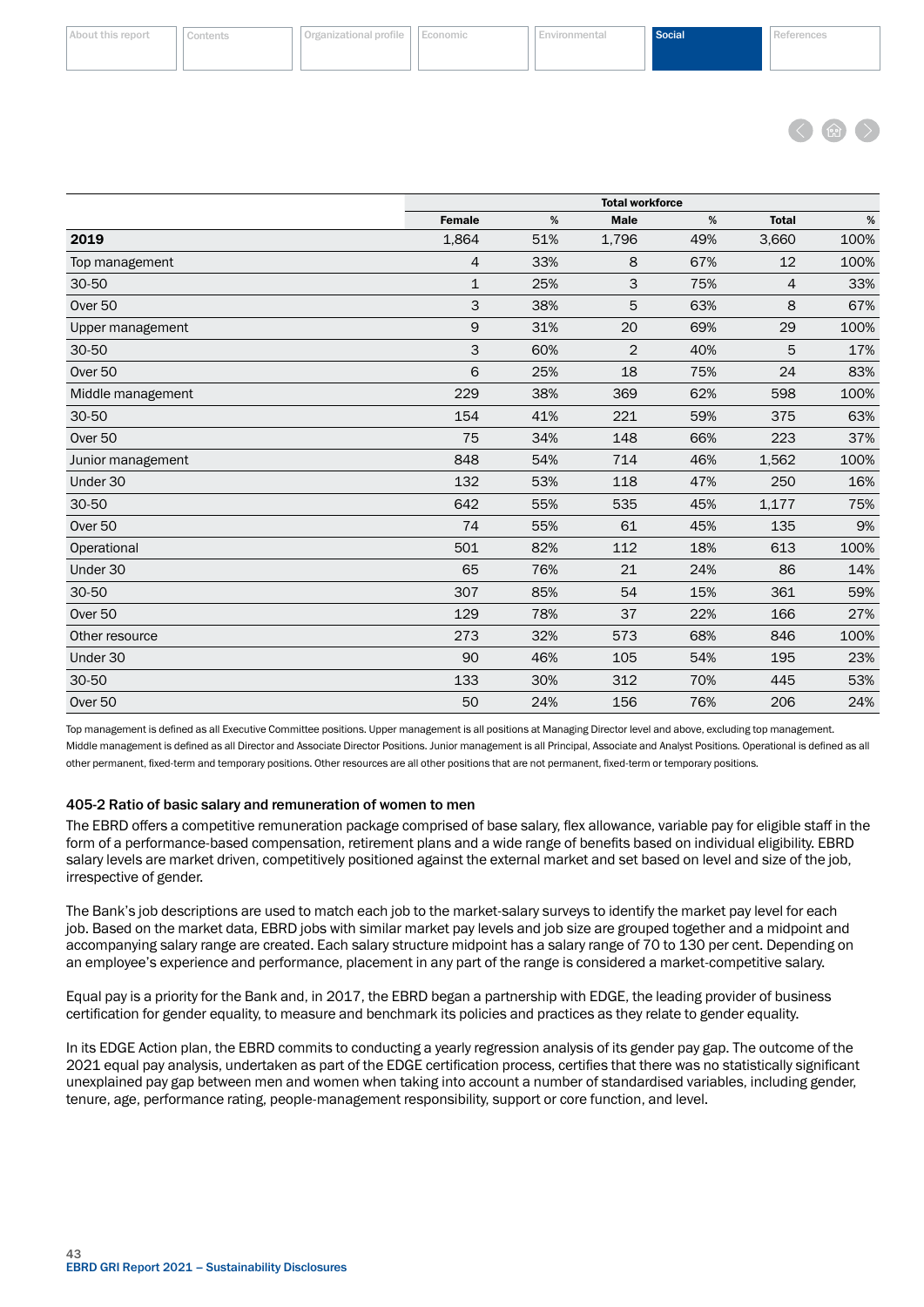

<span id="page-45-0"></span>The following table shows the EBRD's gender pay ratio for each job level.

#### Table 405-2-1. Ratio of basic salary and remuneration of women to men

|                          | Ratio of base salary of women to men |      |      |  |
|--------------------------|--------------------------------------|------|------|--|
| <b>Employee category</b> | 2021                                 | 2020 | 2019 |  |
| Top management           | 1.09                                 | 1.00 | 0.88 |  |
| Upper management         | 1.07                                 | 1.06 | 0.99 |  |
| Middle management        | 0.96                                 | 0.95 | 0.95 |  |
| Junior management        | 0.92                                 | 0.92 | 0.92 |  |
| Operational              | 1.04                                 | 1.05 | 1.05 |  |

# GRI 406: Non-discrimination 2016 (M)

#### GRI 103:2016 Management approach (disclosures 103-1, 103-2, 103-3)

The Code of Conduct for EBRD Personnel promotes a respectful working environment through the values of integrity, cooperation and commitment, where the principles of non-discrimination, honesty, mutual support and compliance with applicable laws and regulations are firmly embedded in the Bank's culture. In their dealings with colleagues and Bank staff, all EBRD Bank personnel must show respect and tolerance for varied cultures, beliefs and backgrounds. They must avoid behaviour that constitutes harassment or bullying or that could be perceived by others as harassment or bullying.

The non-discrimination principle covers all relevant aspects of employment, including recruitment, job assignment, promotion, remuneration, training and benefits, as set out in the Bank's Staff Regulations. The EBRD is committed to providing a harassmentfree and respectful workplace.<sup>27</sup> Bank personnel are encouraged to speak up so these issues may be appropriately addressed, and the EBRD will address improper interpersonal behaviour formally through disciplinary proceedings under its Directive on Conduct and Disciplinary Rules and Procedures if required and deemed appropriate.

In addition, if any EBRD staff member considers an administrative decision to be tainted by discrimination, they can initiate an Administrative Review Process by submitting a written request to the Managing Director, Human Resources and Organisational Development (Stage 1).

If the staff member does not agree with the response of the MD HROD, they may request a review of that response by the President (Stage 2). The President will ascertain the admissibility of the request for review and, if satisfied, refer the request to the Administrative Review Committee (ARC). The ARC will then formulate a view as to whether the administrative decision should be reversed, confirmed or modified and, if so, in what manner, and will prepare and submit a report and recommendation to the President. Following receipt, the President will take a reasoned administrative review decision and notify the staff member accordingly.

Following that, should the staff member not be satisfied with the President's decision, they can challenge that decision by submitting an appeal to the EBRD Administrative Tribunal as a last resort. This is the only judicial body competent to hear appeals against administrative decisions once an employee has exhausted all appropriate channels for review under the EBRD's internal grievance system (as described above). If the tribunal considers an appeal to be well founded, it may grant appropriate remedies to the appellant, including compensatory remedies, and rectify the administrative decision that is the subject of the appeal.

#### 406-1 Incidents of discrimination and corrective actions taken

In 2021, three formal complaints were raised with regard to improper interpersonal behaviour, including allegations of discrimination on the grounds of gender and physical attributes. Two of those complaints resulted in the closure of the matter with no further action taken following a thorough review through the appropriate channels. The third matter is still under review.

# GRI 408: Child Labor 2016 (M)

#### GRI 103:2016 Management approach (disclosures 103-1, 103-2, 103-3 grouped – Freedom of association and collective bargaining, Child labour, Forced or compulsory labour, Rights of indigenous peoples)

The EBRD's Performance Requirement 2: Labour and Working Conditions states that clients implementing EBRD-financed projects "will comply with all relevant national laws or international labour standards regarding employment of minors, whichever provide a higher degree of protection for the child" and that they "will not employ children in a manner that is economically exploitative, or is likely to be hazardous or to interfere with the child's education, or to be harmful to the child's health or physical, mental, spiritual, moral, or social development. Young people below the age of 18 years will be identified by the client and will not be employed in hazardous work. All work of persons under the age of 18 shall be subject to an appropriate risk assessment before the work commencing and regular monitoring of health, working conditions, and hours of work". Performance Requirement 2 also requires EBRD clients to assess and address the risk of child labour in their supply chains.

27 See EBRD (n.d.b) for the Bank's informal and formal approaches to addressing such behaviour.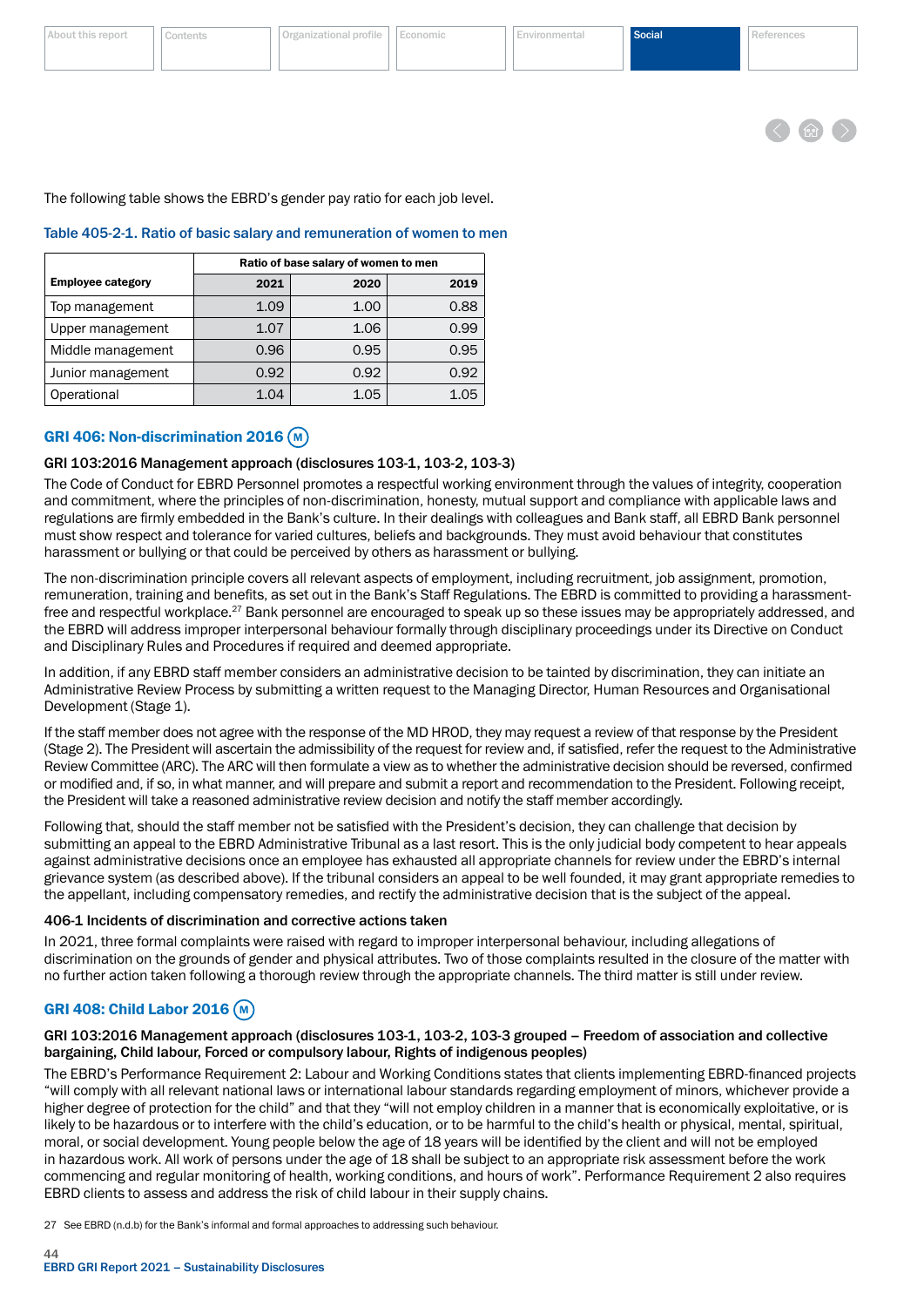

#### <span id="page-46-0"></span>408-1 Operations and suppliers at significant risk for incidents of child labor

All EBRD investments are assessed against the requirements identified in the above management approach. The EBRD has not knowingly financed any project or activities that did not meet these provisions of Performance Requirement 2 relating to child labour.

### GRI 409: Forced or Compulsory Labor 2016 (M)

#### GRI 103:2016 Management approach (disclosures 103-1, 103-2, 103-3)

The EBRD's Performance Requirement 2: Labour and Working Conditions states that clients implementing EBRD-financed projects "will not employ forced labour, which consists of work or service not voluntarily performed that is exacted from an individual under threat of force or penalty, including through abusive and fraudulent recruitment practices. This includes involuntary or compulsory labour, such as indentured labour, involuntary prison labour, bonded labour or similar labour-contracting arrangements, or trafficking in persons". Performance Requirement 2 also requires EBRD clients to assess and address the risk of forced labour in their supply chains.

#### 409-1 Operations and suppliers at significant risk for incidents of forced or compulsory labor

All EBRD investments are assessed against the requirements identified in the above management approach. The EBRD has not knowingly financed any project or activities that did not meet these provisions of Performance Requirement 2 relating to forced labour.

#### GRI 411: Rights of Indigenous Peoples 2016 (M)

#### GRI 103:2016 Management approach (disclosures 103-1, 103-2, 103-3)

The EBRD's approach to the rights of indigenous peoples is set out in Environmental and Social Policy Performance Requirement 7: Indigenous Peoples. The applicability of the Performance Requirement is determined by way of a screening assessment against criteria aligned with international conventions and declarations. Where applicable, the standard requires EBRD clients to assess project impacts on indigenous peoples, carry out meaningful consultation with the participation of indigenous peoples, co-develop targeted mitigation, compensation and benefits-enhancement measures and, in specific cases, obtain the free, prior and informed consent of affected indigenous peoples through a process of good faith negotiation. Implementation of these requirements is a condition of the legal agreement between the EBRD and its client and is monitored by the Bank's Environment and Sustainability Department throughout the period of the investment.

#### 411-1 Incidents of violations involving rights of indigenous peoples

In 2021, there were no incidents of violations involving rights of indigenous peoples associated with the investments or activities of the EBRD

### GRI 412: Human Rights Assessment 2016 (M)

#### 412-1 Operations that have been subject to human rights reviews or impact assessments

#### 412-3 Significant investment agreements and contracts that include human rights clauses or that underwent human rights screening

#### GRI 103: Management approach 2016 (disclosures 103-1, 103-2, 103-3)

The Bank's ESP and Performance Requirements, approved in 2019, reaffirm and further strengthen its commitment to the respect of human rights in its lending operations more broadly and, in particular, to the rights of workers, vulnerable people, customary land users and indigenous peoples, as well as to protection from gender-based violence, and harassment and retaliation.

Human-rights due diligence is integrated into the EBRD's existing project review processes and the Bank requires its clients to identify the human rights risks in their projects. The EBRD will continue to avoid financing projects that it knows would contravene country obligations under international human rights treaties and agreements. In particular, the EBRD will not knowingly finance any project that involves or is associated with forced labour, harmful child labour or forced evictions under the Environmental and Social Policy.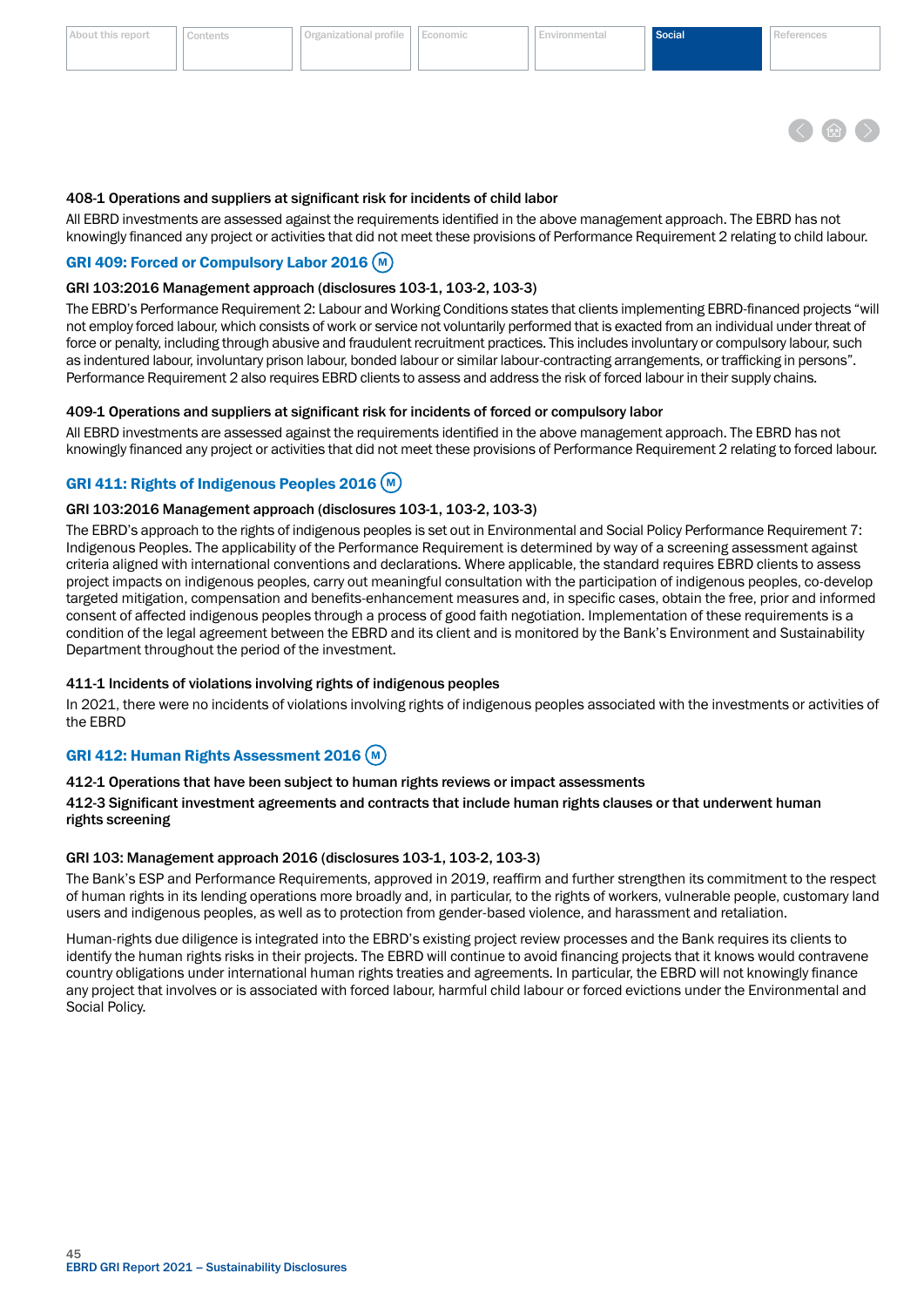<span id="page-47-0"></span>



#### Disclosure for 2021

All EBRD investments in 2021 were screened for potential human rights impacts as part of the Bank's environmental and social due diligence. No projects were financed that required specific human rights assessment reviews or clauses.

# GRI 413: Local Communities 2016 (M)

#### GRI 103: Management approach 2016 (disclosures 103-1, 103-2, 103-3)

The EBRD's offices are generally located in business districts in city centres and have limited direct impact on local communities.

As a development finance institution, the EBRD aims to benefit the people and communities of the economies in which it invests. Where projects have potential negative impacts, these are assessed, mitigated and monitored in line with the processes and standards set out in the EBRD's ESP and Performance Standards.

Where projects could potentially impact local communities, project developers are required to provide the communities with information about the project and its impacts, consult them and put in place mechanisms that allow grievances to be reported and addressed.

# 413-1 Operations with local community engagement, impact assessments, and development programs

#### 413-2 Operations with significant actual and potential negative impacts on local communities

As noted, engagement with local communities is a standard EBRD requirement where projects have potentially significant environmental or social impact. Such projects are normally categorised "A" under the EBRD's Environmental and Social Policy. A list of Category A projects signed in 2021 is available in the *[Sustainability Report.](https://2021.sr-ebrd.com)*

#### GRI 414: Supplier Social Assessment 2016

#### 414-1 New suppliers that were screened using social criteria

No new physical goods suppliers were recorded in the reporting period. No new suppliers were, therefore, screened using social criteria.

#### 414-2 Negative social impacts in the supply chain and actions taken

Under all calls for tenders or the direct award of contracts for goods, services, works or consultancy services in the context of corporate procurement, potential suppliers are required to confirm that there are no grounds for excluding them from the contract award procedure.

The reasons for mandatory exclusion include prohibited practices (including, but not limited to coercive, collusive, corrupt and fraudulent practices and theft; being subject to any other enforcement action or sanction by EU institutions or by any major multilateral development bank or international financial institution (including the World Bank Group, the African Development Bank Group, Asian Development Bank, the EBRD, EIB or Inter-American Development Bank) on the grounds of engaging in a prohibited practice; or being subject to any sanction imposed by resolution of the United Nations Security Council.

In this context, in 2021 the EBRD did not identify any suppliers considered for a contract under the Corporate Procurement Policy as having significant actual or potential negative social impacts. No improvements were, therefore, initiated as a result of any assessment and no supplier relationships were terminated.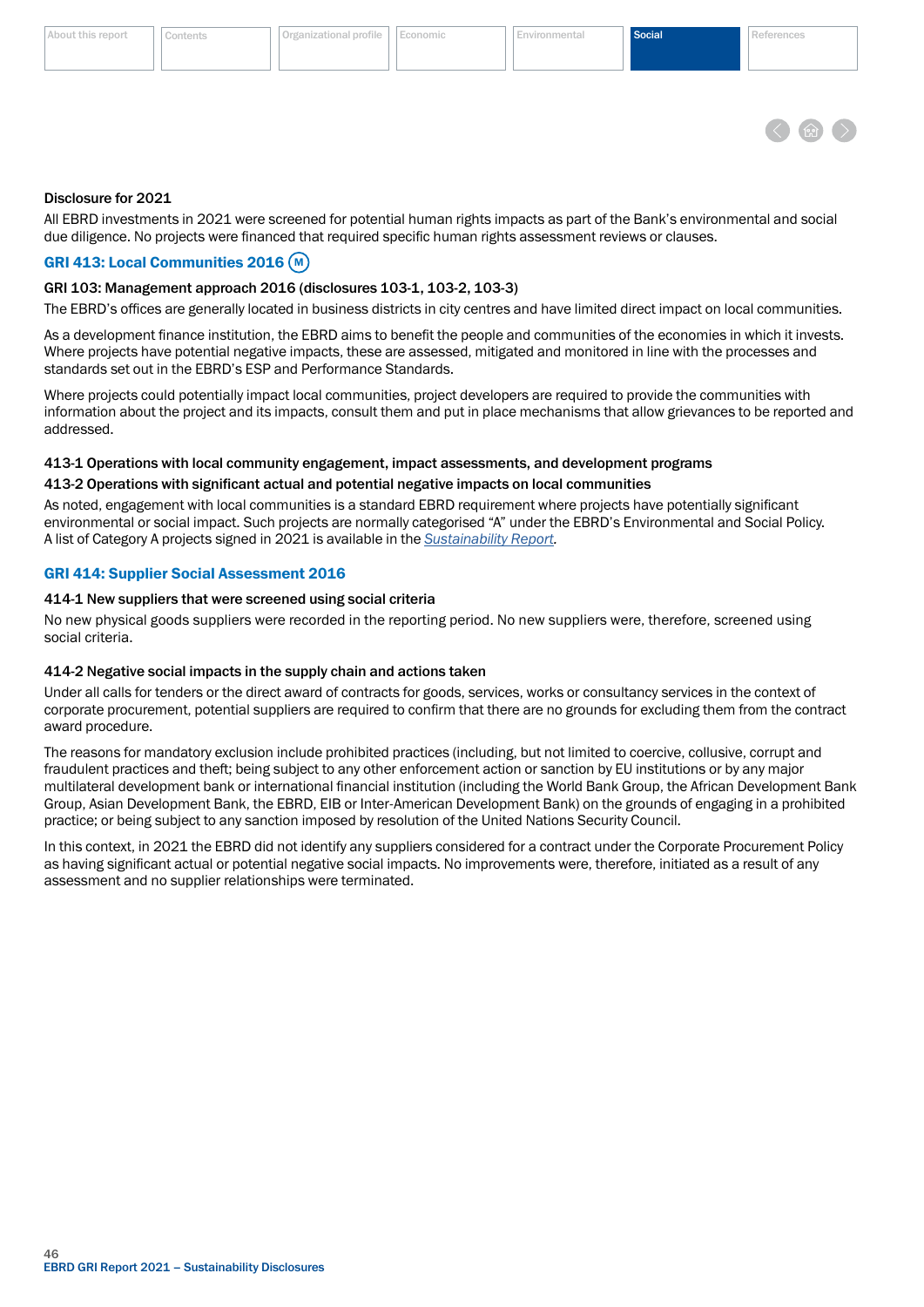

#### <span id="page-48-0"></span>**References**

EBRD (forthcoming), I*ntegrity and Anti-Corruption Report 2021*, London.

EBRD (n.d.a), "Ineligible entities", London. Available at [https://www.ebrd.com/ineligible-entities.html.](https://www.ebrd.com/ineligible-entities.html)

EBRD (n.d.b), Harassment-free and Respectful Workplace Procedures, London. Available at [https://www.ebrd.com/documents/](https://www.ebrd.com/documents/corporate-strategy/harrassment-free-andrespectful-workplace-procedures.pdf) [corporate-strategy/harrassment-free-andrespectful-workplace-procedures.pdf](https://www.ebrd.com/documents/corporate-strategy/harrassment-free-andrespectful-workplace-procedures.pdf).

EBRD (1990), Agreement Establishing the European Bank for Reconstruction and Development, Paris. Available at [https://www.ebrd.](https://www.ebrd.com/news/publications/institutional-documents/basic-documents-of-the-ebrd.html) [com/news/publications/institutional-documents/basic-documents-of-the-ebrd.html.](https://www.ebrd.com/news/publications/institutional-documents/basic-documents-of-the-ebrd.html)

EBRD (2014a), Performance Requirement 6: Biodiversity Conservation and Sustainable Management of Living Natural Resources, London. Available at [https://www.ebrd.com/documents/environment/performance-requirement-6.pdf.](https://www.ebrd.com/documents/environment/performance-requirement-6.pdf)

EBRD (2014b), Performance Requirement 8: Cultural Heritage, London. Available at [https://www.ebrd.com/documents/](https://www.ebrd.com/documents/environment/performance-requirement-8.pdf) [environment/performance-requirement-8.pdf.](https://www.ebrd.com/documents/environment/performance-requirement-8.pdf)

EBRD (2016), The Bank's Integrity Risks Policy and Terms of Reference for the Office of the Chief Compliance Officer, London. Available at <https://www.ebrd.com/integrity-and-compliance.html>.

EBRD (2018), Integrity and Anti-Corruption Report 2018, London. Available at [https://www.ebrd.com/integrity-and-compliance.html.](https://www.ebrd.com/integrity-and-compliance.html)

EBRD (2019a), Annual Report on Procurement Activities Under the Corporate Procurement Policy 2019, London. Available at [https://](https://www.ebrd.com/documents/procurement/annual-corporate-procurement-review-2019.pdf) [www.ebrd.com/documents/procurement/annual-corporate-procurement-review-2019.pdf.](https://www.ebrd.com/documents/procurement/annual-corporate-procurement-review-2019.pdf)

EBRD (2019b), Environmental and Social Policy, London. Available at [https://www.ebrd.com/news/publications/policies/](https://www.ebrd.com/news/publications/policies/environmental-and-social-policy-esp.html) [environmental-and-social-policy-esp.html.](https://www.ebrd.com/news/publications/policies/environmental-and-social-policy-esp.html)

EBRD (2019c), Access to Information Policy, London. Available at [https://www.ebrd.com/what-we-do/strategies-and-policies/](https://www.ebrd.com/what-we-do/strategies-and-policies/access-to-information-policy.html) [access-to-information-policy.html.](https://www.ebrd.com/what-we-do/strategies-and-policies/access-to-information-policy.html)

EBRD (2019d), Integrity and Anti-Corruption Report 2019, London. Available at [https://www.ebrd.com/integrity-and-compliance.htm](https://www.ebrd.com/integrity-and-compliance.html)l.

EBRD (2021), Integrity and Anti-Corruption Report 2020, London. Available at [https://www.ebrd.com/integrity-and-compliance.html.](https://www.ebrd.com/integrity-and-compliance.html)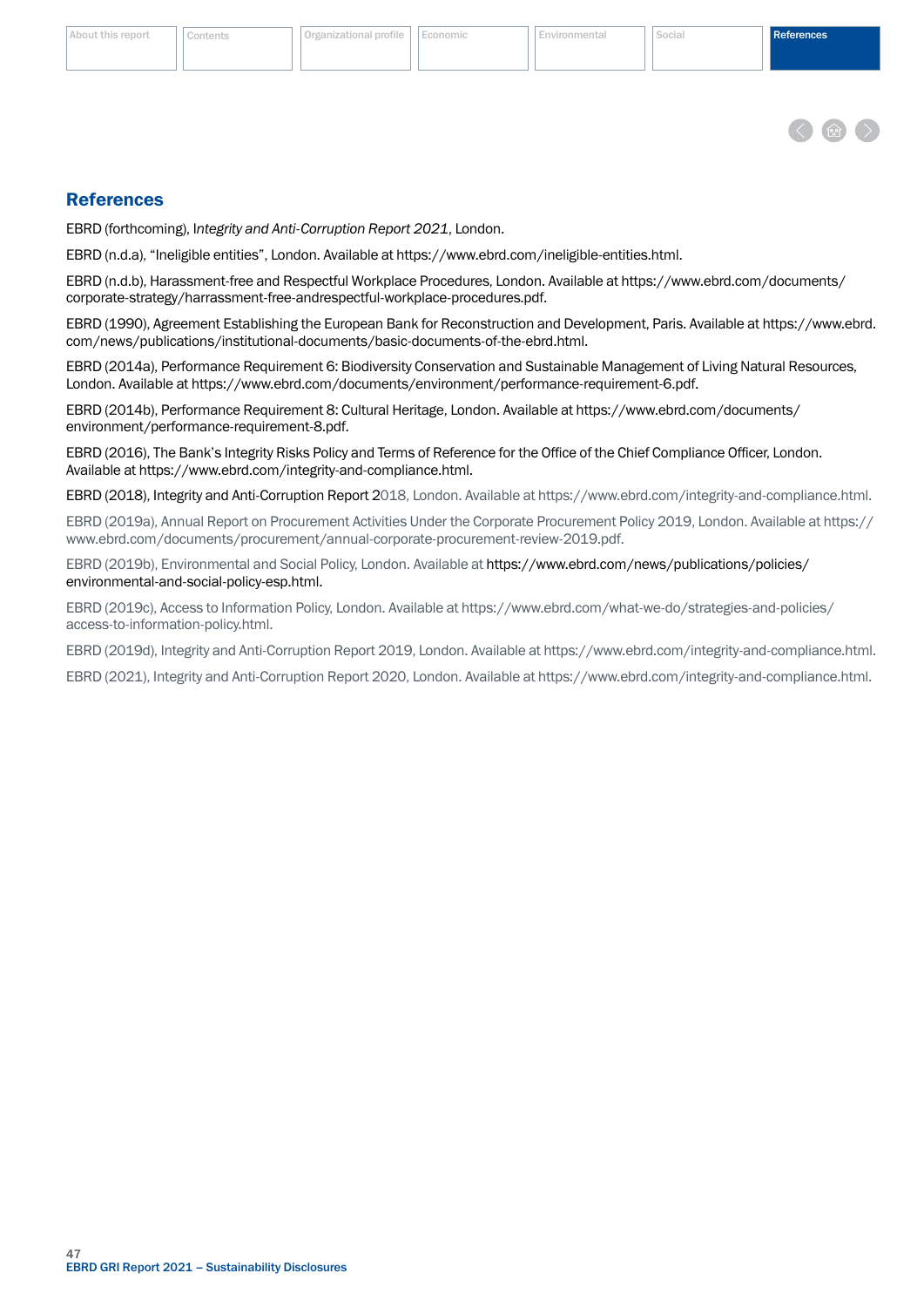< 曲

# <span id="page-49-0"></span>Abbreviations and acronyms

| ABI                | <b>Annual Bank Investment</b>                                       |
|--------------------|---------------------------------------------------------------------|
| <b>AEB</b>         | Agreement Establishing the Bank                                     |
| <b>ARC</b>         | <b>Administrative Review Committee</b>                              |
| <b>BDF</b>         | <b>Business Disability Forum</b>                                    |
| <b>BREEAM</b>      | Building Research Establishment's Environmental Assessment Method   |
| CCO                | <b>Chief Compliance Officer</b>                                     |
| <b>CDRPs</b>       | <b>Conduct and Disciplinary Rules and Procedures</b>                |
| CoP                | Anti-corruption Community of Practice                               |
| <b>CRO</b>         | <b>Chief Risk Officer</b>                                           |
| <b>CSE</b>         | <b>Civil Society Engagement</b>                                     |
| <b>CSO</b>         | Civil society organisation                                          |
| The EBRD, the Bank | European Bank for Reconstruction and Development                    |
| <b>EDGE</b>        | Economic Dividends for Gender Equality                              |
| EIB                | European Investment Bank                                            |
| <b>EPPs</b>        | <b>Enforcement Policy and Procedures</b>                            |
| <b>ESD</b>         | <b>Environment and Sustainability Department</b>                    |
| <b>ESP</b>         | <b>Environmental and Social Policy</b>                              |
| EU                 | European Union                                                      |
| <b>FSP</b>         | Final Salary Plan                                                   |
| <b>FTE</b>         | Full-time equivalent                                                |
| GBP                | <b>Green Bond Principles</b>                                        |
| GCAP               | Green City Action Plan                                              |
| <b>GET</b>         | <b>Green Economy Transition</b>                                     |
| GHG                | Greenhouse gas                                                      |
| <b>GRI</b>         | <b>Global Reporting Initiative</b>                                  |
| <b>HSMS</b>        | Health and Safety Management System                                 |
| <b>IUCN</b>        | International Union for the Conservation of Nature                  |
| <b>MDB</b>         | Multilateral development bank                                       |
| <b>MD HROD</b>     | Managing Director of Human Resources and Organisational Development |
| <b>MPP</b>         | Money Purchase Plan                                                 |
| <b>OCCO</b>        | Office of the Chief Compliance Officer                              |
| OH                 | Occupational health                                                 |
| <b>OHS</b>         | Occupational health and safety                                      |
| PAP                | <b>Project Accountability Policy</b>                                |
| <b>PBC</b>         | Performance-based compensation                                      |
| PBO                | Projected benefit obligation                                        |
| <b>PR</b>          | Performance Requirement                                             |
| PRI                | UN Principles for Responsible Investment                            |
| <b>RWPs</b>        | Harassment Free and Respectful Workplace Procedures                 |
| <b>SBG</b>         | <b>Sustainability Bond Guidelines</b>                               |
| <b>SBP</b>         | Social Bond Principles                                              |
| <b>SCF</b>         | <b>Strategic and Capital Framework</b>                              |
| <b>SIP</b>         | <b>Strategy Implementation Plan</b>                                 |
| <b>SLBP</b>        | Sustainability-Linked Bond Principles                               |
| <b>SMEs</b>        | Small and medium-sized enterprises                                  |
| <b>TCFD</b>        | Task Force on Climate-related Financial Disclosures                 |
| <b>TNFD</b>        | Taskforce for Nature-related Financial Disclosures                  |
| <b>UNEP</b>        | United Nations Environment Programme                                |